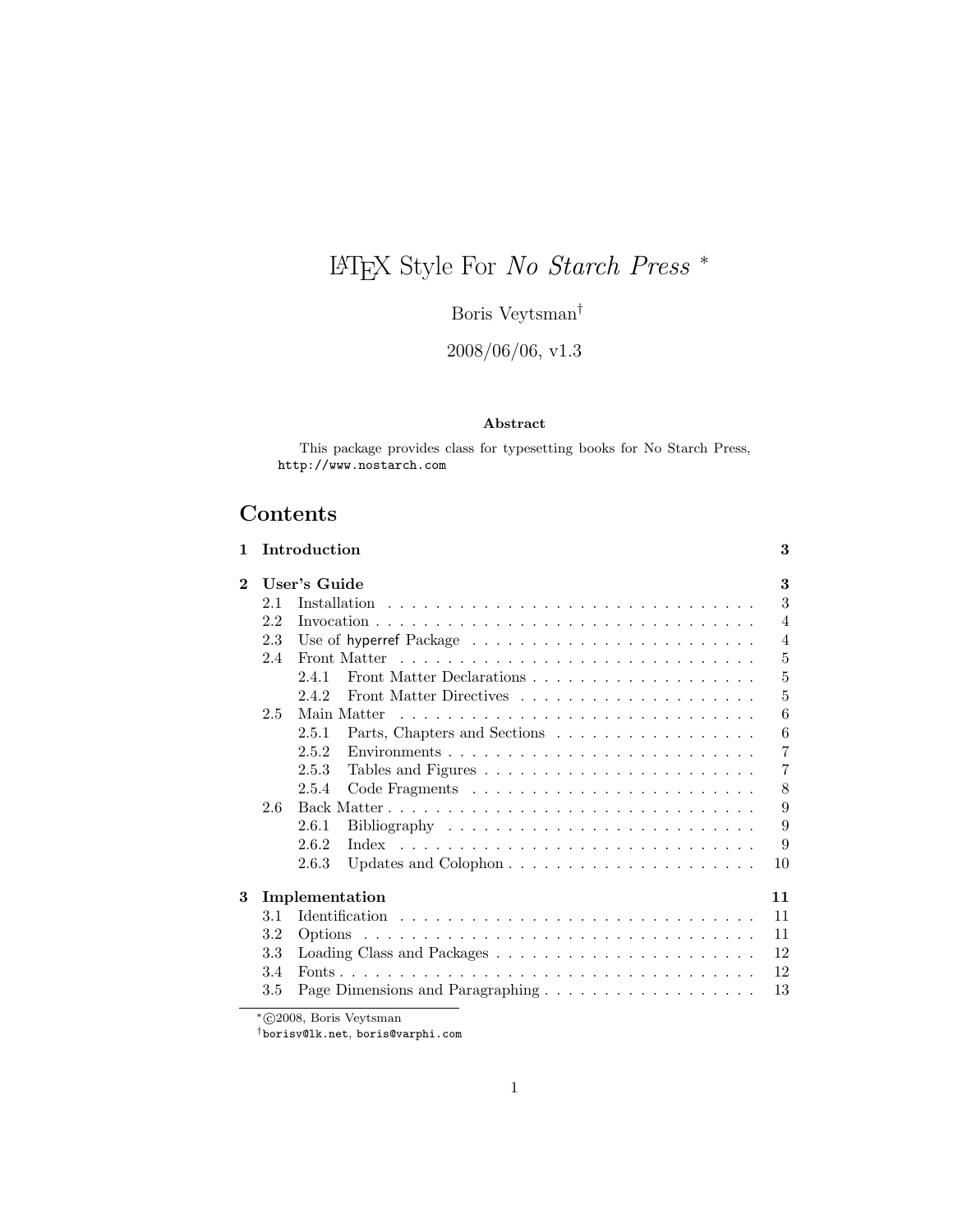| 3.6 |                                                                                     | 14 |
|-----|-------------------------------------------------------------------------------------|----|
| 3.7 |                                                                                     | 14 |
| 3.8 |                                                                                     | 16 |
| 3.9 |                                                                                     | 19 |
|     |                                                                                     | 20 |
|     |                                                                                     | 20 |
|     |                                                                                     | 24 |
|     |                                                                                     | 26 |
|     | 3.14 Tables, Figures and Listings $\dots \dots \dots \dots \dots \dots \dots \dots$ | 27 |
|     | 3.15 Verbatim and Listings Customization                                            | 28 |
|     |                                                                                     | 28 |
|     |                                                                                     | 29 |
|     |                                                                                     | 30 |
|     |                                                                                     | 31 |
|     |                                                                                     | 31 |
|     |                                                                                     | 32 |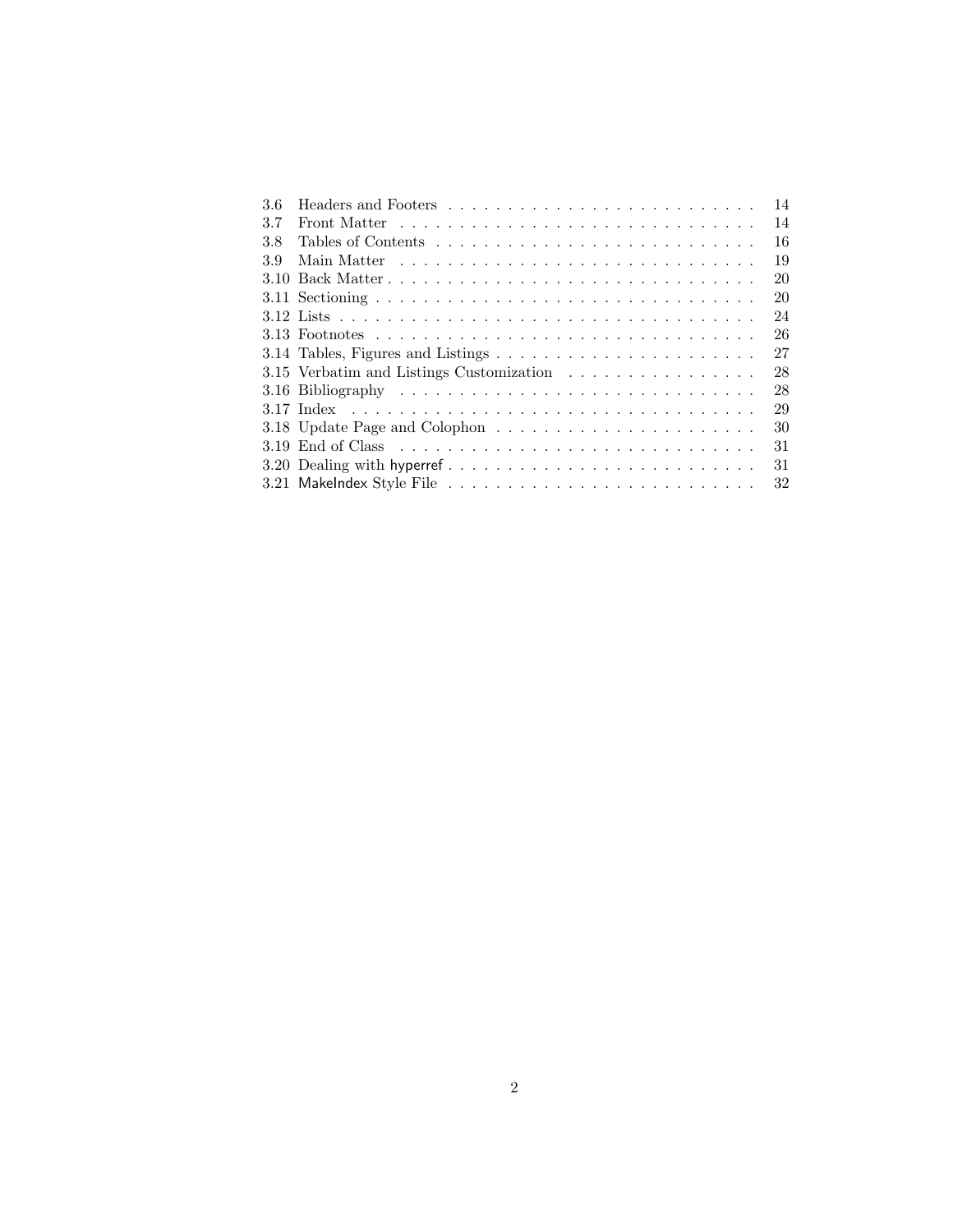## <span id="page-2-0"></span>1 Introduction

This is the "official" LATEX style for No Starch Press, <http://www.nostarch.com>. The class is intended to typeset books for this publisher—both hard copies and electronic books.

The suite provides main class, nostarch.cls, hyperref interface nshyper.sty and MakeIndex style nostarch.ist.

## <span id="page-2-1"></span>2 User's Guide

## <span id="page-2-2"></span>2.1 Installation

The installation of the class follows the usual practice  $[1]$  for L<sup>AT</sup>EX packages:

- 1. Run latex on nostarch.ins. This will produce the following files: LATFX class nostarch.cls, LATEX style nshyper.sty and MakeIndex style nostarch.ist.
- <span id="page-2-3"></span>2. Put the files nostarch.cls, nshypher.sty and nostarch.ist to the places where LAT<sub>E</sub>X and MakeIndex can find them (see [\[1\]](#page-32-0) or the documentation for your T<sub>E</sub>X system).
- <span id="page-2-4"></span>3. Update the database of file names. Again, see [\[1\]](#page-32-0) or the documentation for your T<sub>E</sub>X system for the system-specific details.
- 4. The file nostarch.pdf provides the documentation for the package (this is the file you are probably reading now).

As an alternative to items [2](#page-2-3) and [3](#page-2-4) you can just put the files in the working directory where your .tex file is.

To typeset the books in the distinctive No Starch Press style you will need the fonts used by them. Unfortunately these fonts (New Baskerville, Futura, The Sans Mono Condensed and Dogma) are not free. You may buy them from the vendor or license from the publisher to typeset your book. Please contact No Starch Press directly for the arrangements.

The class uses some other LATEX classes or packages. Most probably, some of them they are already installed on your system. If not (or if their versions are very old), you need to download and install them. Here is the list:

- 1. Font support packages nbaskerv [\[2\]](#page-32-1), futurans [\[3\]](#page-32-2), dogma [\[4\]](#page-32-3) and thsmc [\[5\]](#page-32-4).
- 2. booktabs package [\[6\]](#page-32-5).
- 3. caption package [\[7\]](#page-32-6).
- 4. fancyhdr package [\[8\]](#page-32-7).
- 5. fancyvrb package [\[9\]](#page-32-8).
- 6. graphics package [\[10\]](#page-32-9).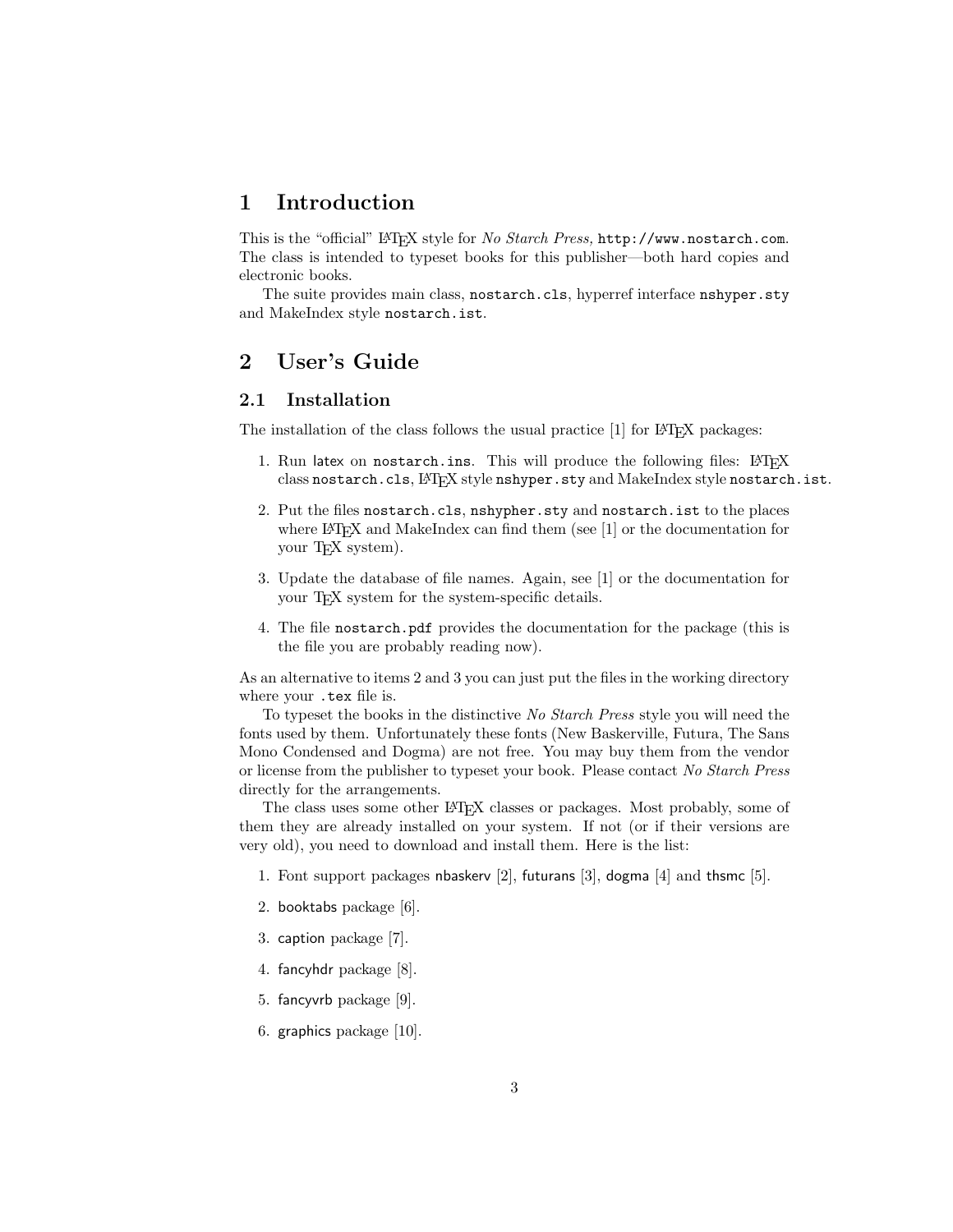- 7. ifpdf package [\[11\]](#page-32-10).
- 8. listings package [\[12\]](#page-32-11).
- 9. ragged2e package [\[13\]](#page-32-12).
- 10. upquote package [\[14\]](#page-32-13).

These packages are called internally by nostarch.cls; you do not need to explicitly call them from your document.

#### <span id="page-3-0"></span>2.2 Invocation

To use the class, put in the preamble of your document

\documentclass[ $\langle options \rangle$ ]{nostarch}

cfonts nocfonts

options As discussed above, No Starch Press uses a number of commercial fonts to typeset their books. The option cfonts (default) tells LAT<sub>EX</sub> that you do have these commercial fonts. On the other hand, the option nocfonts instructs LAT<sub>E</sub>X to use freely available fonts for typesetting. Of course in this case the result will not look like a No Starch Press Book.

8pt

9pt 10pt 11pt 12pt

*options* The fontsize changing options  $(8pt, 9pt, \ldots, 12pt)$  have no effect other than producing a warning in the log.

No Starch Press uses a special paper size. If you process the manuscript with pdflatex to produce PDF output, the paper dimensions will be automatically set up by the class. However, if you use latex and dvips, you need to tell dvips what paper size to choose. One way to do this is to add to the dvips options the following:

-T 7in,9.25in

## <span id="page-3-1"></span>2.3 Use of hyperref Package

The books typeset by No Starch Press can be sold either as traditional printed and bound hard copies, or as PDF files. If you, the author, envisage the second possibility, you may want additional possibilites provided by hyperref package [\[15\]](#page-33-0), like "clickable" entries in the table of context and index, etc. The provided package nshyper.sty adds the functionality of hyperref to the class. This package is highly recommended for the books that are going to be distributed in an electronic form.

To use the package, just add the line \uspackage{nshyper} to your preamble. This package should be loaded last since it redefines internals of many other packages. Note that a direct call of hyperref by \usepackage{hyperref} will not work since nshyper patches hyperref to work with our class.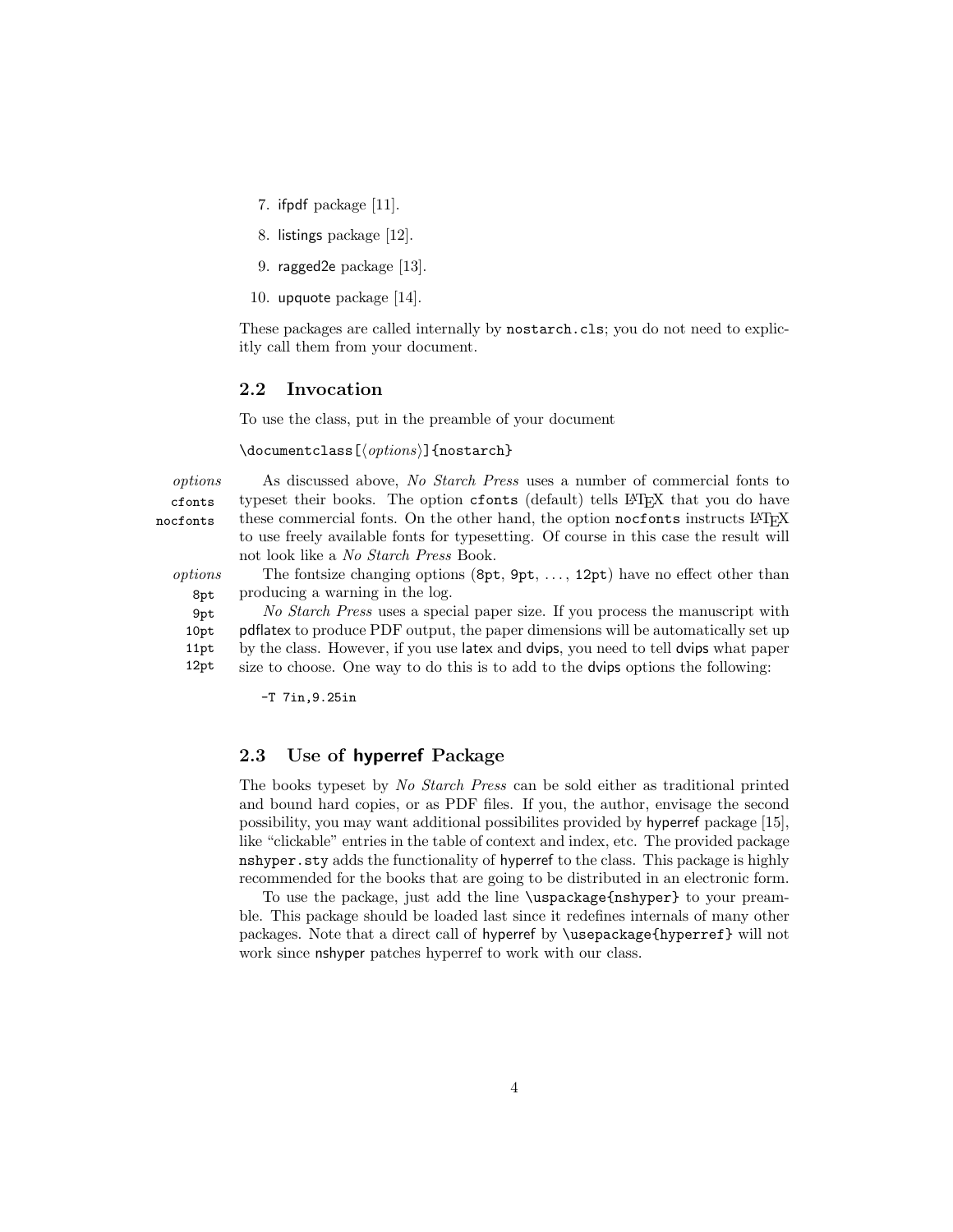## <span id="page-4-0"></span>2.4 Front Matter

| \frontmatter A book can be divided into three parts: front matter, main matter and back mat-      |
|---------------------------------------------------------------------------------------------------|
| ter. Front matter starts with the command <b>\frontmatter</b> . Normally this is the              |
| first command in the class. Front matter contains half page, title page, copyright                |
| page, brief contents, detailed contents, foreword(s) and other stuff which is tradi-              |
| tionally typeset on roman-numbered pages. The commands in main matter can                         |
| be divides into <i>declarations</i> and <i>directives</i> . Declarations do not typeset anything. |
| Rather, they up parameters for the typesetting. Directives use them to typeset                    |
| the stuff.                                                                                        |

## <span id="page-4-1"></span>2.4.1 Front Matter Declarations

| \title There are five declarations defined by nostarch.cls: \title, \subtitle,              |
|---------------------------------------------------------------------------------------------|
| \author, \nostarchlogo and \nostarchlocation. The macro \title, like the                    |
| standard LAT <sub>R</sub> X \title, sets the title of the book, for example \title{The book |
| about everything}.                                                                          |

| \subtitle | The macro <i>subtitle takes</i> one argument and sets up the subtitle of your |
|-----------|-------------------------------------------------------------------------------|
|           | book, for example \subtitle{A Guide For Perplexed}.                           |

| \author | The command \author has just one argument, which is the list of authors,                 |
|---------|------------------------------------------------------------------------------------------|
|         | separated by commas and (for the last author) the word "and". Do not use                 |
|         | the command <b>\and</b> defined in the standard LATFX. For example, <b>\author{Ralph</b> |
|         | Alpher, Hans Bethe and George Gamow}.                                                    |

\nostarchlogo Due to copyright reasons the logo of No Starch Press is not distribuded with the package. You should get the logo as a graphics file from the publishers and put in the directory where LATEX can find it (for example, the directory with the other sources of your book). The command \nostarchlogo has one argument: the name of the file, for example, \nostarchlogo{biglogo.pdf}. The file will be automatically scaled to the proper size.

\nostarchlocation No Starch Press books are usually published in San Francisco. If you need to change this setting, use \nostarchlocation declaration, for example, \nostarchlocation{San Francisco; London; Tokyo}.

#### <span id="page-4-2"></span>2.4.2 Front Matter Directives

\makehalftitle The command \makehalftitle creates half title page. This is normally the first page of the book.

\maketitle The command \maketitle creates title page. It uses logo and full title of the book.

copyrightpage The copyright page is the verso of the title page. It has information about copyright, edition history, the credits of the people who helped you to make the book, CIP information, etc. The exact contents of the copyright page differ from book to book. Therefore the class does not try to create this page automatically, and rather sets up the typographic style for arbitrary contents. For this purpose the environment copyrigthtpage is used. So just put the information provided by the publisher between \begin{copyrightpage} and \end{copyrightpage}. Use \textbf{\sffamily title} for the title of the book on the copyright line.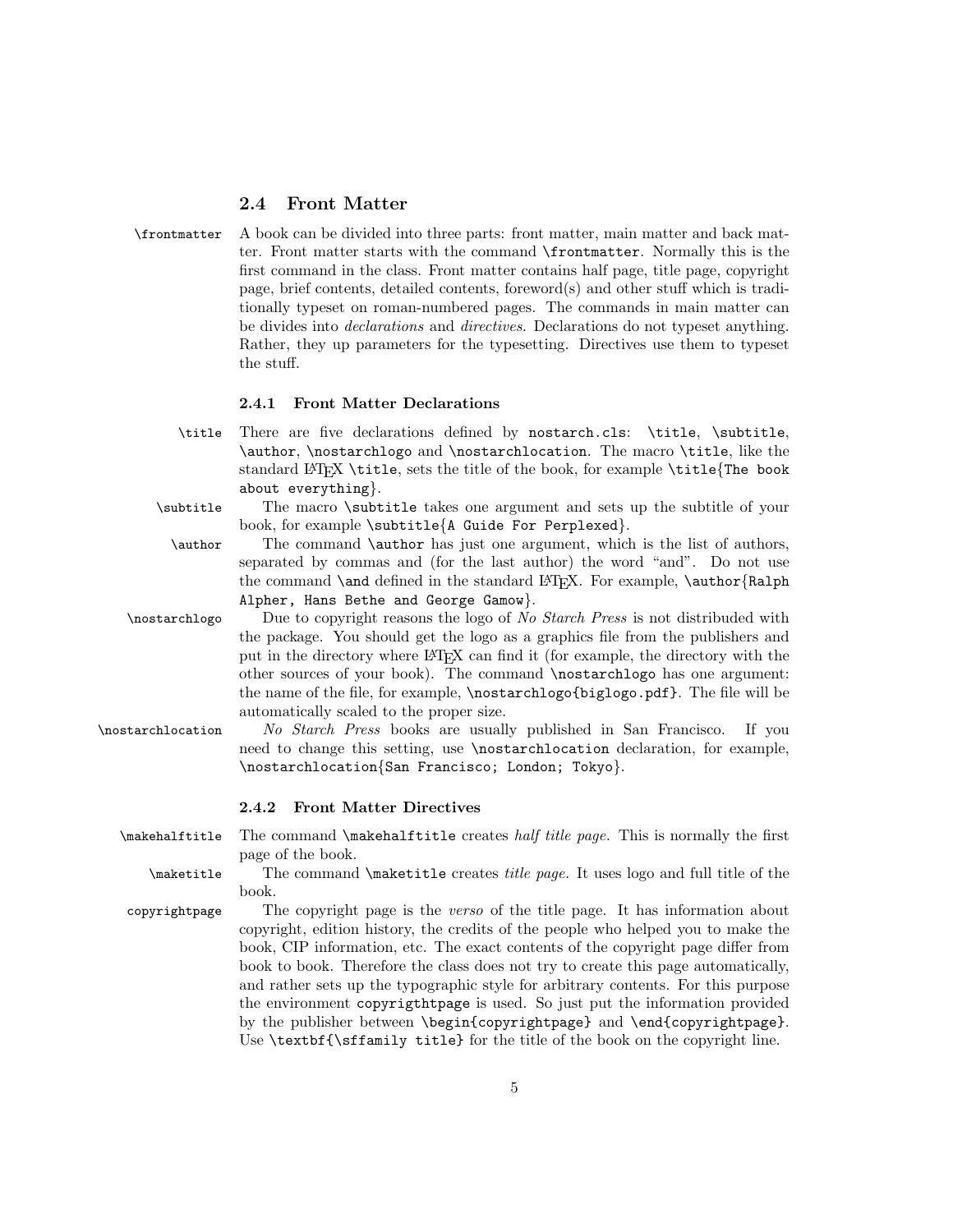cipblock One of important parts of the copyright page is CIP block. It contains catalogue data for your book (CIP means Cataloguing in Publication, by the way). Again, the contents of this field will be provied by the publishers; you just need to put them inside cipblock environment, i.e. between \begin{cipblock} and \end{cipblock}. To make your life easier, this block is typeset verbatim, so line ends and spaces are typeset as is.

dedicationpage Dedications, if any, are included in the special dedication page, for which a special environment dedicationpage is provided.

\brieftableofcontents The standard LATEX provides just one table of contents. This class uses two \tableofcontents tables: brief contents and contents in detail. They are correspondingly typeset by the commands \brieftableofcontents and \tableofcontents.

\sectionnumberwidth In most books by No Starch Press sections and subsections are unnumbered. \subsectionnumberwidth However, sometimes the books use numbered sections or subsections. In these cases you may want to adjust the widths left for section and subsection numbers in the detailed table of contents. They are set by **\sectionnumberwidth** and \subsectionnumberwidth, and can be changed with the usual \setlength command.

> Forewords and similar front matter materials are unnumbered chapters: \chapter\*[Foreword by R. E.~Viewer]{Foreword}.

> Front matter with its formal parts like copyright page, CIP information, etc., can be daunting, especially for novice authors. Feel free to use the sample enclosed and ask the publisher for advice.

## <span id="page-5-0"></span>2.5 Main Matter

\mainmatter The command \mainmatter finishes the front matter and starts the main matter of the book. The main matter is divided into chapters, sections, subsections, etc. They are discussed below.

#### <span id="page-5-1"></span>2.5.1 Parts, Chapters and Sections

\section \subsection \subsubsection

\chapter No Starch Press books have chapters, sections, subsections and subsubsections. The chapters are usually numbered, but sections ande below are not. The commands for them are the same as in the standard LATEX:  $\ch{sqrt(short)}$ title)] $\{\langle long\ title \rangle\}, \ \text{section}[\langle short\ title \rangle]\{\langle long\ title \rangle\}, \ \text{etc. For example:}$ 

> \section[Building Lego Fire Track]{How To Build A Lego Fire Track And Why It Is Fun}

The "starred" forms \chapter\*, \section\* etc. are used when the corresponding division has no number (like unnumbered chapters in the front matter). Since our sections, subsections and subsusbsections are unnumbered anyway, this form has meaning only for chapters (but can be used for other divisions as well).

\chapterart No Starch Press books use "circular art" for chapter openings (except for \chapterartfile unnumbered chapters in the front matter). The command \chapterart should be issued immediately after \chapter command and before the first paragraph.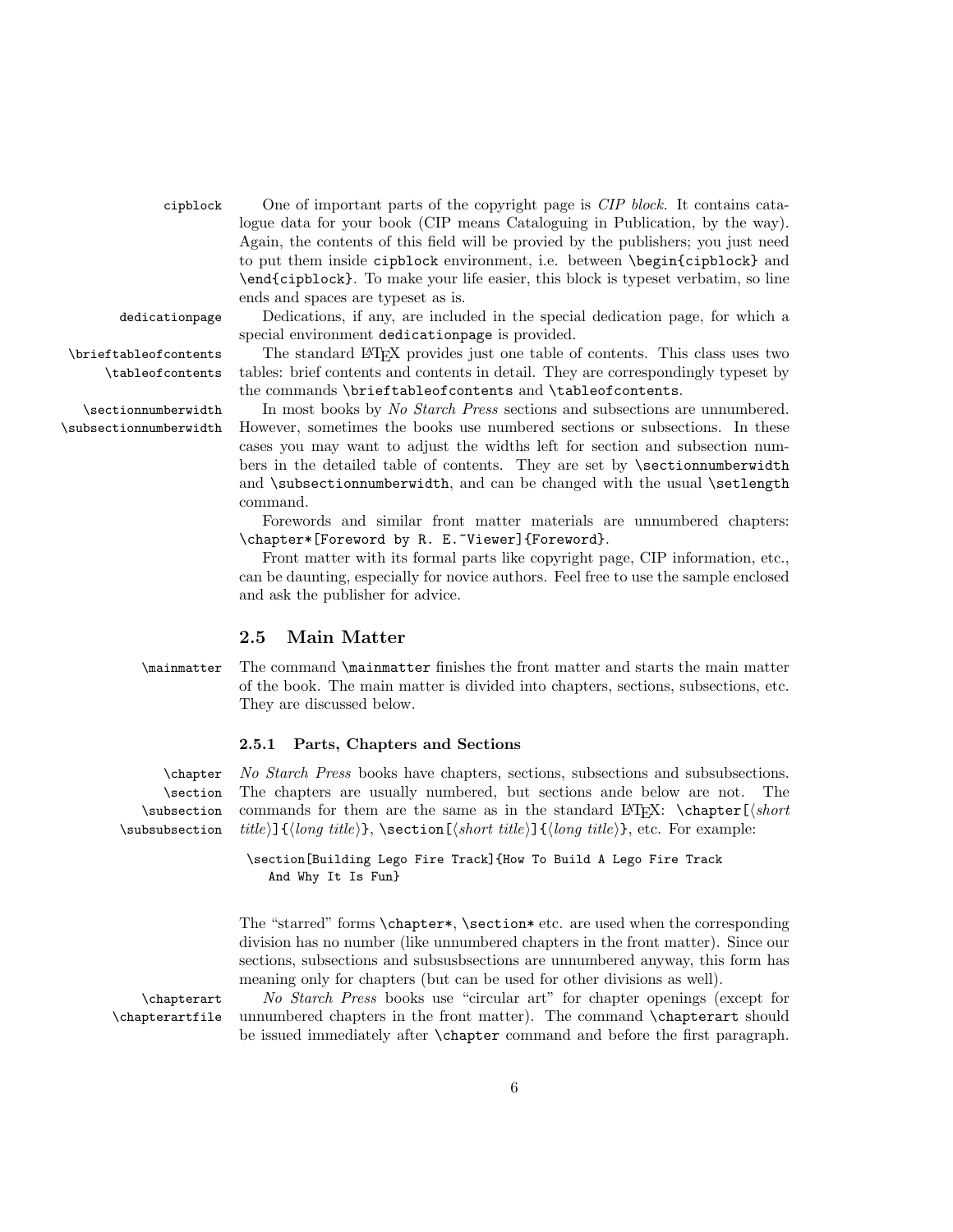Its argument is the artwork used for the current chapter:  $\ch{E\sqrt{H-K}}$  $commands$ . In the simplest case it is just inclusion of an external graphics file, for example:

```
\chapterart{\includegraphics[width=1.264in]{firetrack.jpg}}
```
Actually, this simplest case is so ubiquitous, that there is a special command  $\ch$ apterartfile{ $\{filename\}$  for it, so the previous example can be simplified as

```
\chapterartfile{firetrack.jpg}
```
However, you can use instead any LAT<sub>EX</sub> commands to produce the artwork. Rememer that it must be  $1.264'' \times 1.222''$ .

The first paragraph after chapter start is typeset in larger size font than the body font. If this paragraph is too long, you may need to manually change the font size back in the middle of it. The simplest way to do this is the combination \par\noindent\normalfont in a strategic place.

 $\partial \partial \partial \partial \partial f$  Sometimes larger books are separated into parts. The command  $\partial \partial f$ is used to typeset parts.

#### <span id="page-6-0"></span>2.5.2 Environments

itemize The class offers standard itemize, enumerate and description environment. enumerate There is an environment specific for it: note. It is intended for "asides":

```
description
       note
```
\begin{note} Do not forget to plug off the computer before doing any modifications! \end{note}

The material in a note will be typeset in italics with bold "NOTE" on the margin.

#### <span id="page-6-1"></span>2.5.3 Tables and Figures

There are several things to keep in mind when using tables and figures with the class.

The tables and figures are not centered. Neither are their captions. The captions for figures go below the figures, the captions for tables go above the tabular data.

If a caption for a table or figure turns out to be wider than the body, you might want to split the caption into lines. Remember, however, that the mandatory argument to  $\cosh$  becomes "robust" in the LAT<sub>EX</sub> parlance [\[16\]](#page-33-1) only when there is the optional one. Therefore the correct way to split a caption is the following:

```
\caption[A Long Caption With Lines To Split]{%
  A Long Caption\\ With Lines To Split}
```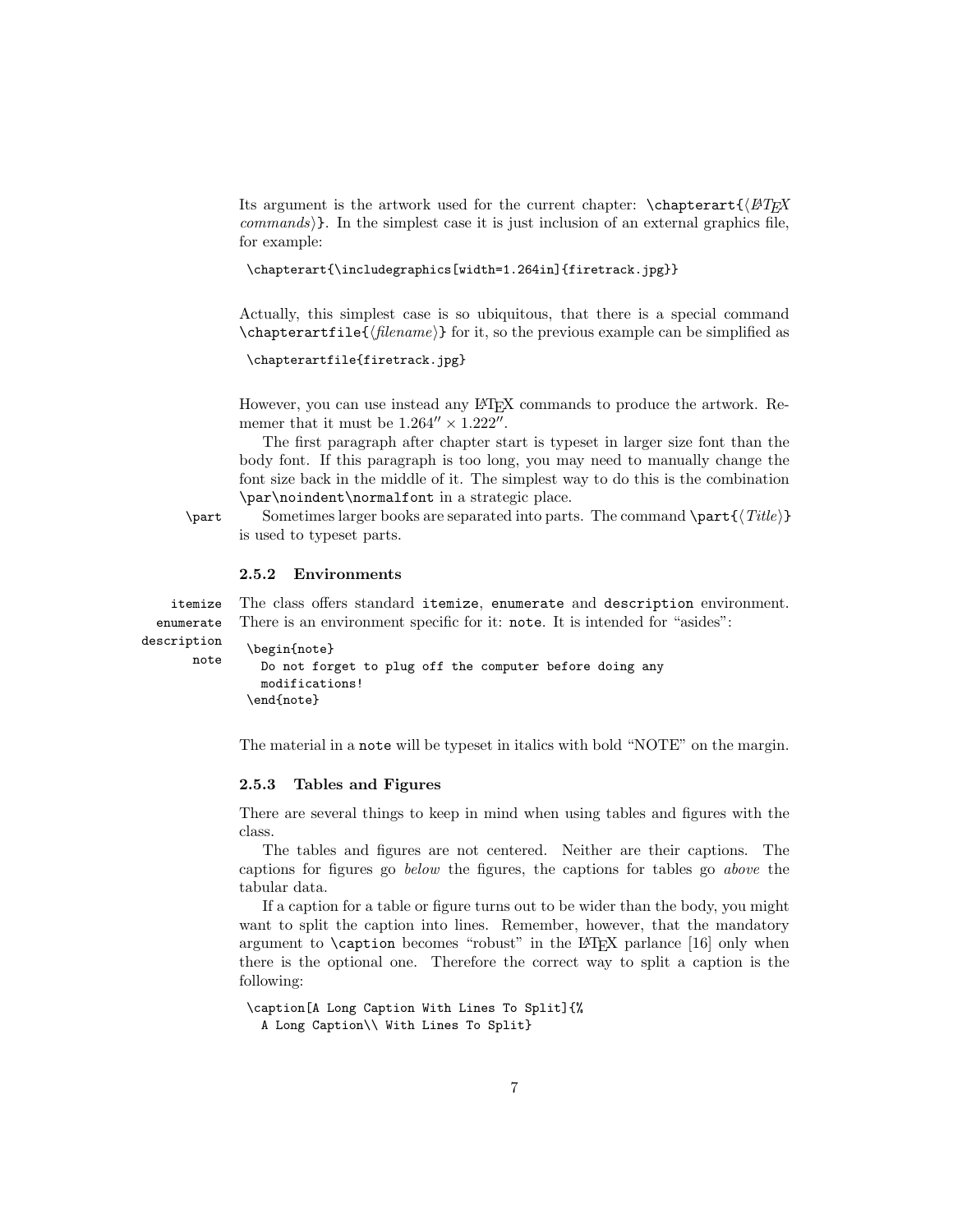Typesetting tables, unfortunately, is rarely done right, and standard LATEX is not an exception. The authors are urged to read the introduction to booktabs package [\[6\]](#page-32-5). To summarize,

- 1. Never ever use vertical rules.
- 2. Never ever use double rules.
- 3. Use only \toprule, \midrule and \bottomrule for tables.

\tbfont No Starch Press uses special fonts for table body and table header. Since there \thfont tabular are too many tabular-like environments (tabular, tabbing, longtable, . . . ) we do not redefine them switch on these fonts automatically, but rather provide two font switching commands. The command \tbfont should be used before tabular environment, and the command \thfont should be used in all header cells. Also, usually the table entries are flushed left, so you might want to put @{} before the first column declaration in \begin{tabular} to suppress the padding on the left. Here is an example of a properly done table layout:

```
\begin{table}
  \caption{Starch Content of Foods}
 \label{tab:starch}
 \tbfont
 \begin{tabular}{@{}lr}
   \toprule
    \thfont Product & \thfont Starch Content, \% \\
   \midrule
    Bran (wheat) \& 23.0\\
    Brown rice (raw) & 80.0\\
    Brown bread (average) & 41.3\\
    White bread (average) & 46.7\%\bottomrule
  \end{tabular}
\end{table}
```
#### <span id="page-7-0"></span>2.5.4 Code Fragments

The class provides two facilities for including code fragments in the books.

Code For short unformatted code fragments the fancyvrb package [\[9\]](#page-32-8) facilities are recommended. This package is automatically automatically loaded by the class. Long code fragments should be separated by rules; the class defines verbatim-like Code environment, which does exactly this:

```
\begin{Code}
  main() {
       printf("Hello, World\n");
  }
\end{Code}
```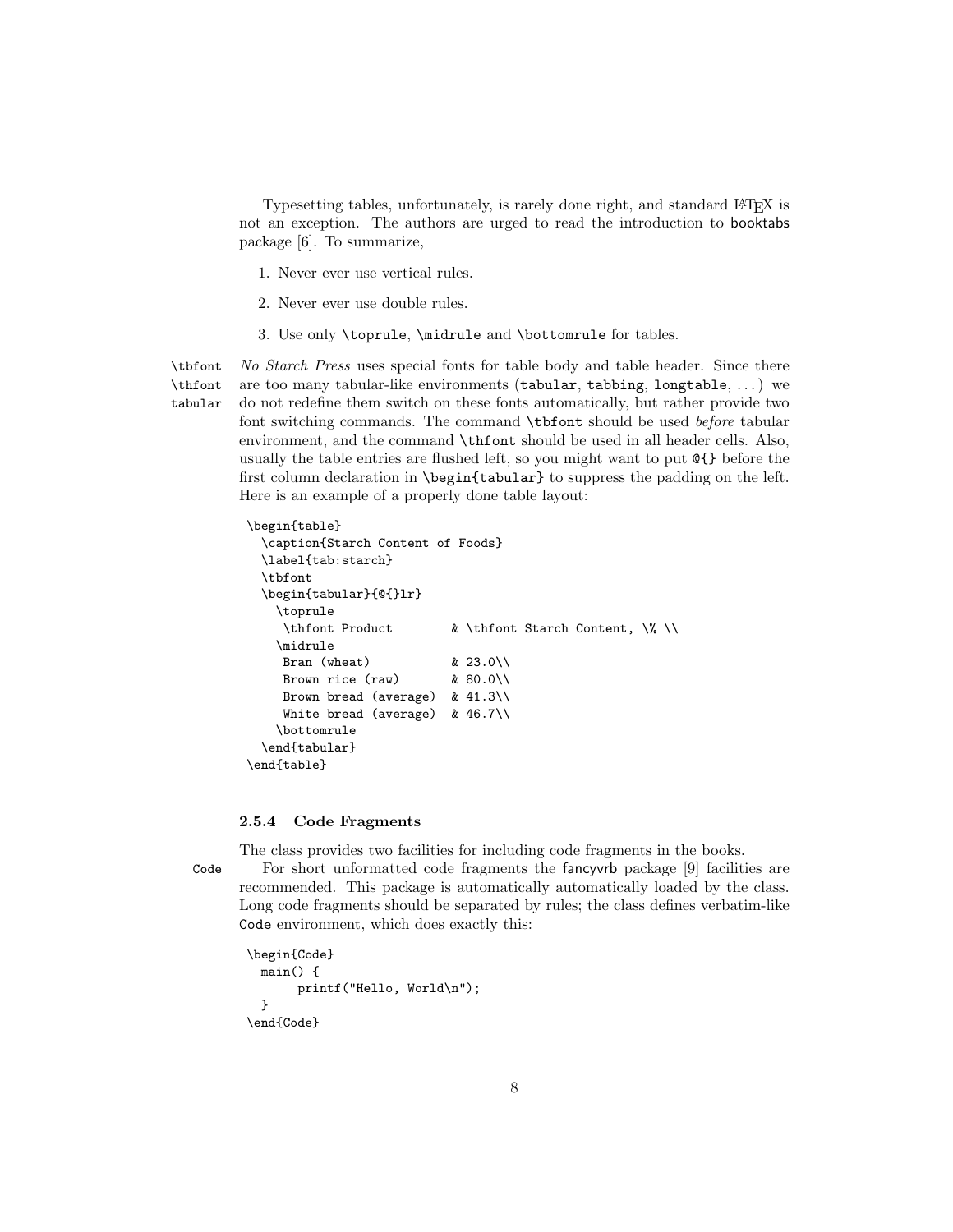See the documentation of [\[9\]](#page-32-8) about many features of this package.

For longer code fragments the listings package [\[12\]](#page-32-11) is more appropriate. It is also automatically loaded. This package provides a number of useful features, well describe in its manual. We will briefly mention several of them, which might be of interest for the authors of No Starch Press:

- 1. Automatic code formatting according to the rules of the chosen program language (for example, \lstset{language=C} or \lstset{language=Lisp}).
- 2. A rich set of different frames: ruled code with frame=lines, boxed code with frame=single etc.
- 3. An option to add captions to the listings (the class automatically formats the captions according to the style of No Starch Press).
- 4. An option to make a listing floating.
- 5. An option to automatically number code lines.
- 6. An option to add list of listings (with the command \lstlistoflistings).

To make the code in \verb commands and verbatim-like environments be typeset with the listings package, you may want to set fancyvrb=true in the preamble of your document.

It should be noted that the authors are recommended not to use \texttt or \tt for inline code fragments. The proper way to add inline code is \verb or \lstinline from the listings package. The difference is obvious, for example, in quote characters.

#### <span id="page-8-0"></span>2.6 Back Matter

\backmatter Back matter includes bibliography, index, update page, colophon and other material. It starts with the command \backmatter.

#### <span id="page-8-1"></span>2.6.1 Bibliography

No Starch Press at present has no special style for bibliography, so the authors have a relative freedom to choose one. However, it would be a good idea to use the natbib package [\[17\]](#page-33-2). This class should work with natbib.

No support for per chapter bibliography lists is provided by the package.

## <span id="page-8-2"></span>2.6.2 Index

The books published by No Starch Press usually have index. This package provides special style file nostarch.ist for index formatting.

\makeindex To create index: \printindex

- 1. Put in the preamble of your document the command \makeindex.
- 2. In the body of your document use \index commands as described in [\[16\]](#page-33-1).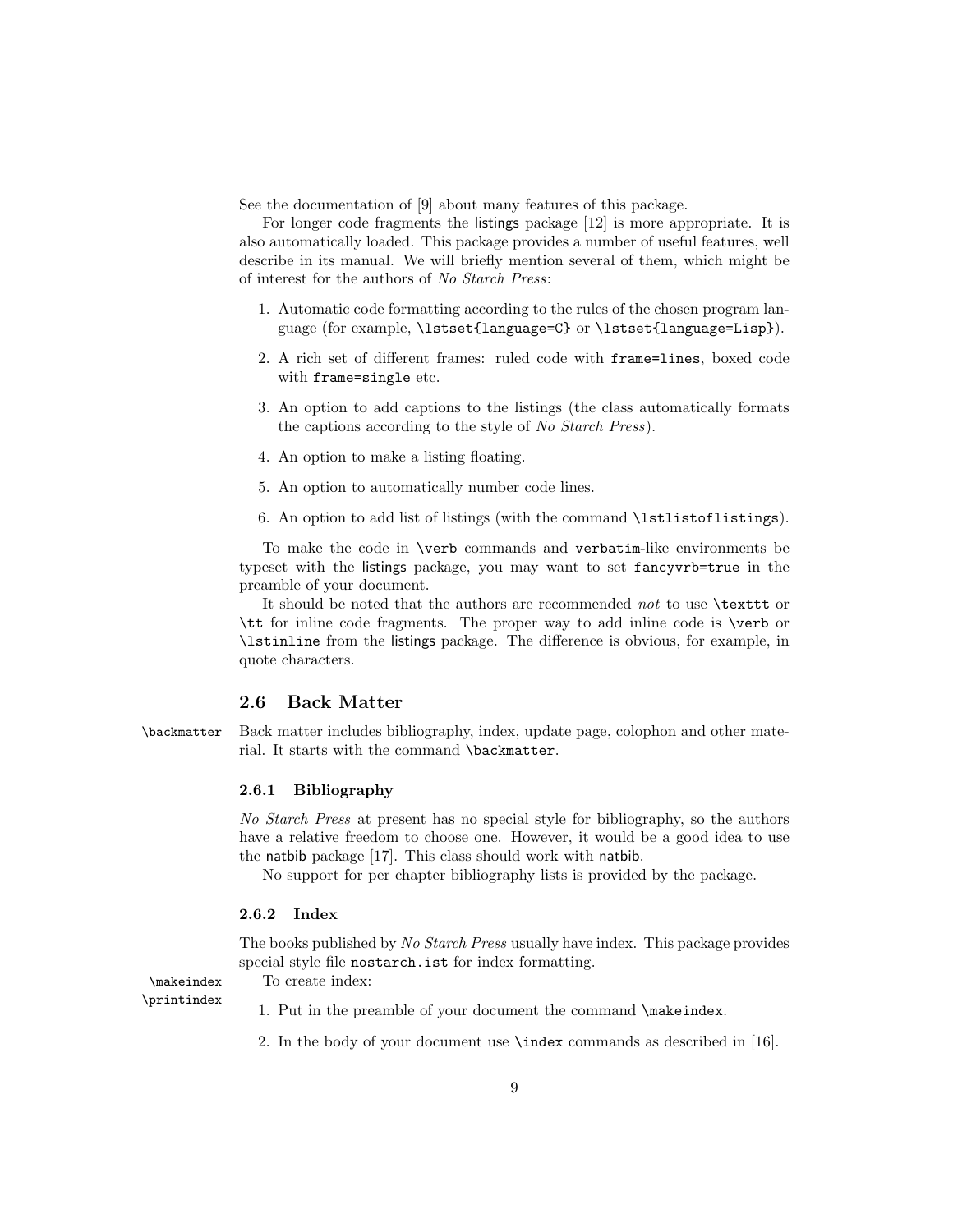- 3. Put in the Back Matter the command \printindex at the place you want the index to be printed.
- 4. After a latex run makeindex with the style nostarch.ist. In a Unix system the corresponding command is

makeindex -s nostarch.ist mydocument

or, in a more verbose way

makeindex -s nostarch.ist -o mydocument.ind mydocument.idx

(here we assume that your main file is mydocument.tex).

Refer to the documentation of your TEX system for the way to run makeindex on your computer.

#### <span id="page-9-0"></span>2.6.3 Updates and Colophon

\updatespage No Starch Press books usually have updates page, which lists the Web address for updates, errata, etc. The command \updatespage starts such page. You are free to choose any text there. Note that if you use the package nshypher [2.3,](#page-3-1) then the command  $\url\{\langle URL \rangle\}$  becomes a hyperlink in the electronic edition.

\colophon The last part of Back Matter is usually a colophon which describes how the book was printed and typeset. The command \colophon starts this part and prints some standard information about your fonts and LATEX package. You may want to add some information after this command.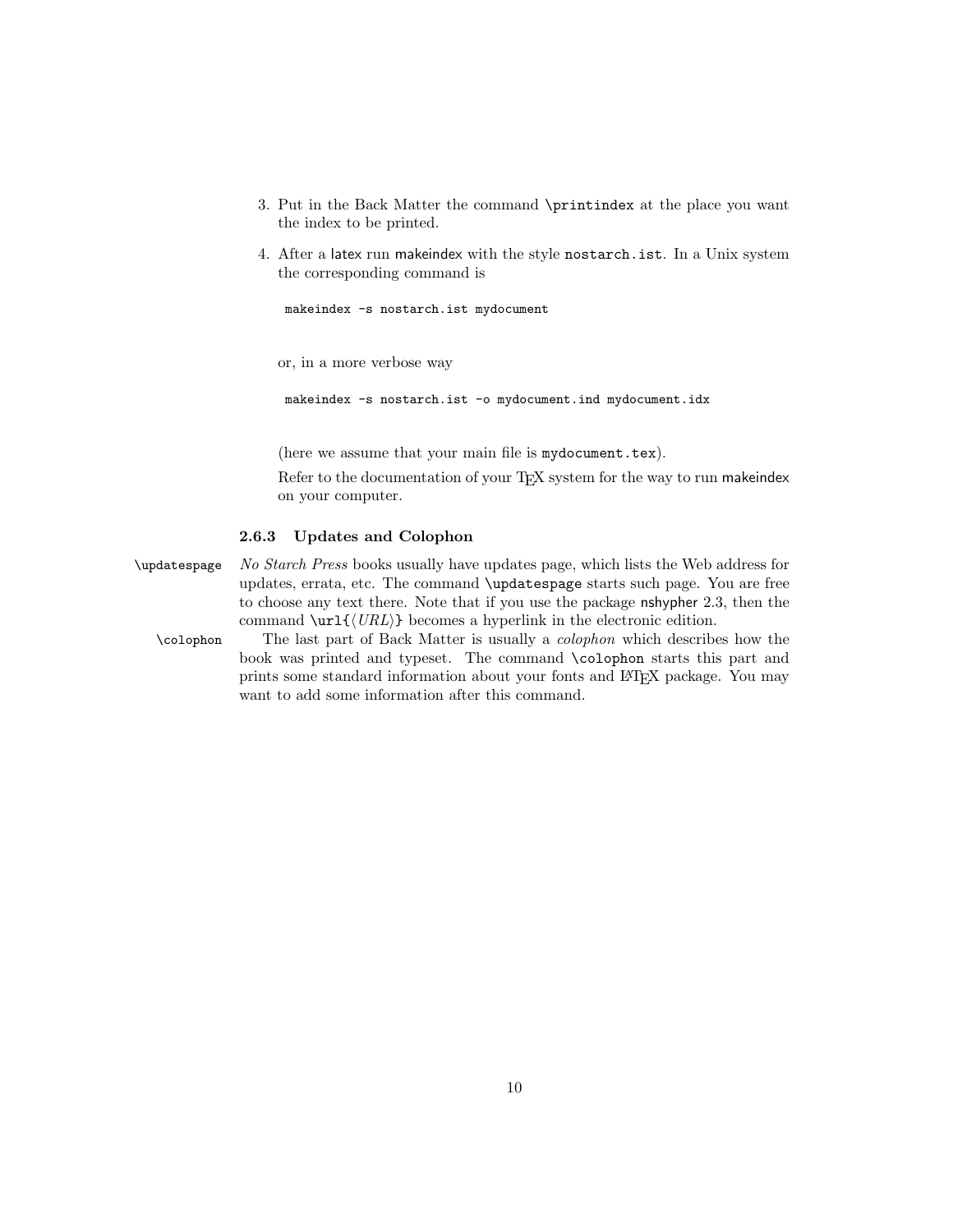## <span id="page-10-0"></span>3 Implementation

## <span id="page-10-1"></span>3.1 Identification

We start with the declaration who we are. Most .dtx files put driver code in a separate driver file .drv. We roll this code into the main file, and use the pseudo-guard <gobble> for it.

1 (class)\NeedsTeXFormat{LaTeX2e}  $\langle \ast \text{gobble} \rangle$  \ProvidesFile{nostarch.dtx}  $4 \langle /g_{\rm o}$ bble $\rangle$ 5 (class)\ProvidesClass{nostarch} 6 (nshyper)\ProvidesPackage{nshyper}  $\langle *!$ ist $\rangle$  [2008/06/06 v1.3 Typesetting books for No Starch Press]  $9 \langle$ /!ist $\rangle$ And the driver code:  $\langle \ast \text{gobble} \rangle$  \documentclass{ltxdoc} \usepackage{array} \usepackage{url,amsfonts} \usepackage[breaklinks,colorlinks,linkcolor=black,citecolor=black, pagecolor=black,urlcolor=black,hyperindex=false]{hyperref} \PageIndex \CodelineIndex \RecordChanges

- 19 \EnableCrossrefs
- 
- 20 \begin{document}
- 21 \DocInput{nostarch.dtx}
- 22 \end{document}
- 23  $\langle$ /gobble $\rangle$
- 24  $\langle *class \rangle$

## <span id="page-10-2"></span>3.2 Options

First, let us decide whether we have non-free fonts:

```
25 \newif\ifnostarch@cfonts
```

```
26 \nostarch@cfontstrue
```
27 \DeclareOption{cfonts}{\nostarch@cfontstrue}

28 \DeclareOption{nocfonts}{\nostarch@cfontsfalse}

The size-changing options produce a warning:

- 29 \long\def\nostarch@size@warning#1{%
- 30 \ClassWarning{nostarch}{Size-changing option #1 will not be 31 honored}}%
- 

```
32 \DeclareOption{8pt}{\nostarch@size@warning{\CurrentOption}}%
```

```
33 \DeclareOption{9pt}{\nostarch@size@warning{\CurrentOption}}%
```

```
34 \DeclareOption{10pt}{\nostarch@size@warning{\CurrentOption}}%
```

```
35 \DeclareOption{11pt}{\nostarch@size@warning{\CurrentOption}}%
```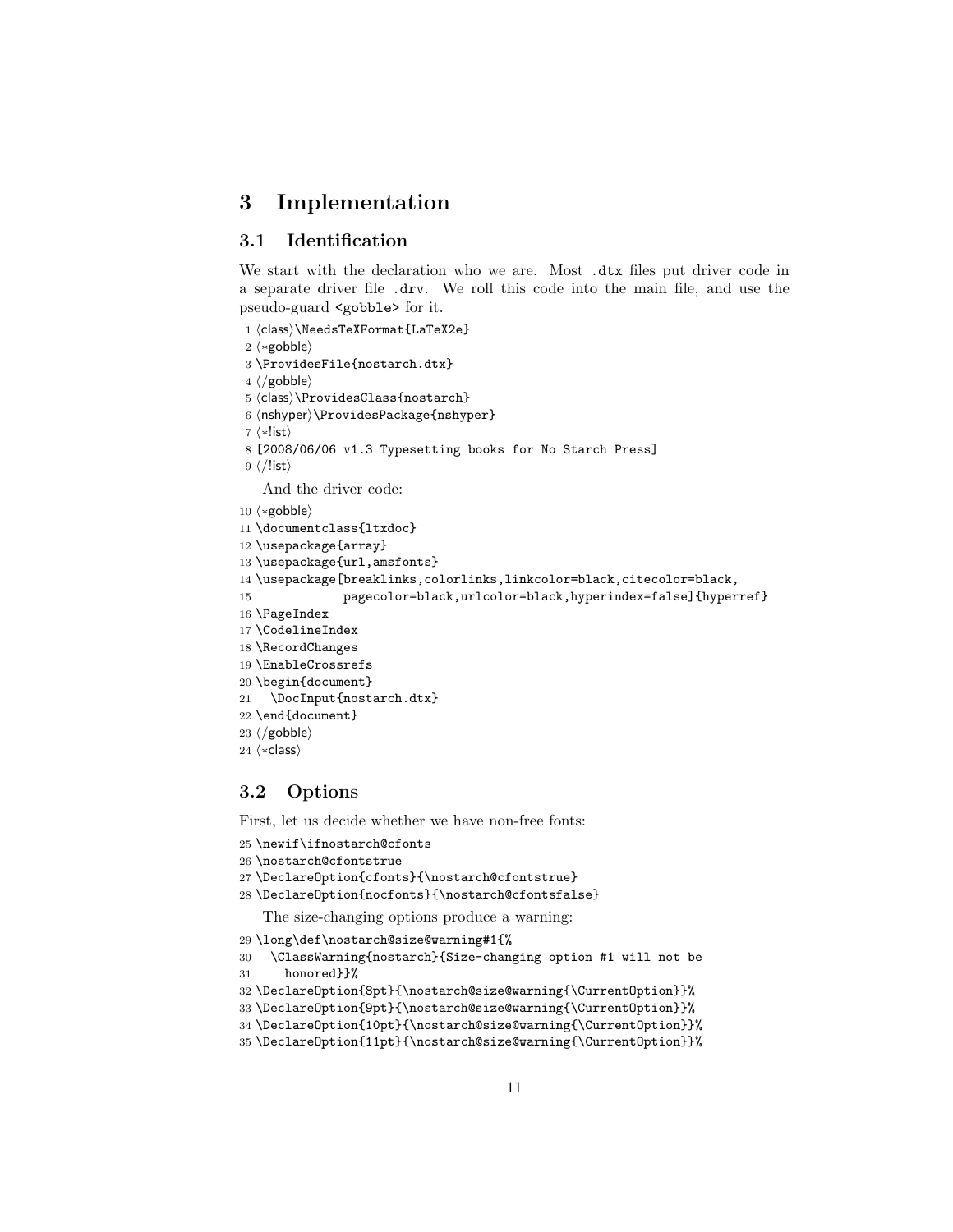- 36 \DeclareOption{12pt}{\nostarch@size@warning{\CurrentOption}}% All other options are passed to book:
- 37 \DeclareOption\*{\PassOptionsToClass{\CurrentOption}{book}}

Now we read the configuration file

- 38 \InputIfFileExists{nostarch.cfg}{% 39 \ClassInfo{nostarch}{%
- 40 Loading configuration file nostarch.cfg}}{%
- 41 \ClassInfo{nostarch}{%
- 42 Configuration file nostarch.cfg is not found}}

And process the options:

43 \ProcessOptions\relax

## <span id="page-11-0"></span>3.3 Loading Class and Packages

We start with the base class

```
44 \LoadClass[10pt]{book}
```
A bunch of packages:

- 45 \RequirePackage{ifpdf, fancyhdr, fancyvrb, booktabs, graphicx,
- 46 listings, caption, makeidx, upquote}

We do not want the option document with ragged2e: this calls footmisc, while we want our own footnotes:

```
47 \RequirePackage{ragged2e}
```

```
48 \setlength\RaggedRightParindent{\parindent}
```
49 \RaggedRight

\@nschapterpreamble This is the preamble to bibliography and index commands used when nshyper is

loaded. Normally it is empty. 50 \def\@nschapterpreamble{}

#### <span id="page-11-1"></span>3.4 Fonts

If we have commercial fonts, we load them. Note that the body text has roman font at 10pt, and typewriter at 8.5pt. Therefore we will load thsmc scaled. We also add dgdefault for dogma family

51 \ifnostarch@cfonts

- 52 \RequirePackage{nbaskerv}%
- 53 \RequirePackage{futurans}%
- 54 \RequirePackage[scaled=0.85]{thsmc}%
- 55 \RequirePackage{dogma}%
- 56 \newcommand{\dgdefault}{fdg}%

Otherwise we just use sans serif font for dogma.

57 \else

```
58 \newcommand{\dgdefault}{\sfdefault}%
59 \fi
```
And switch to normal size—just in case

```
60 \normalsize
```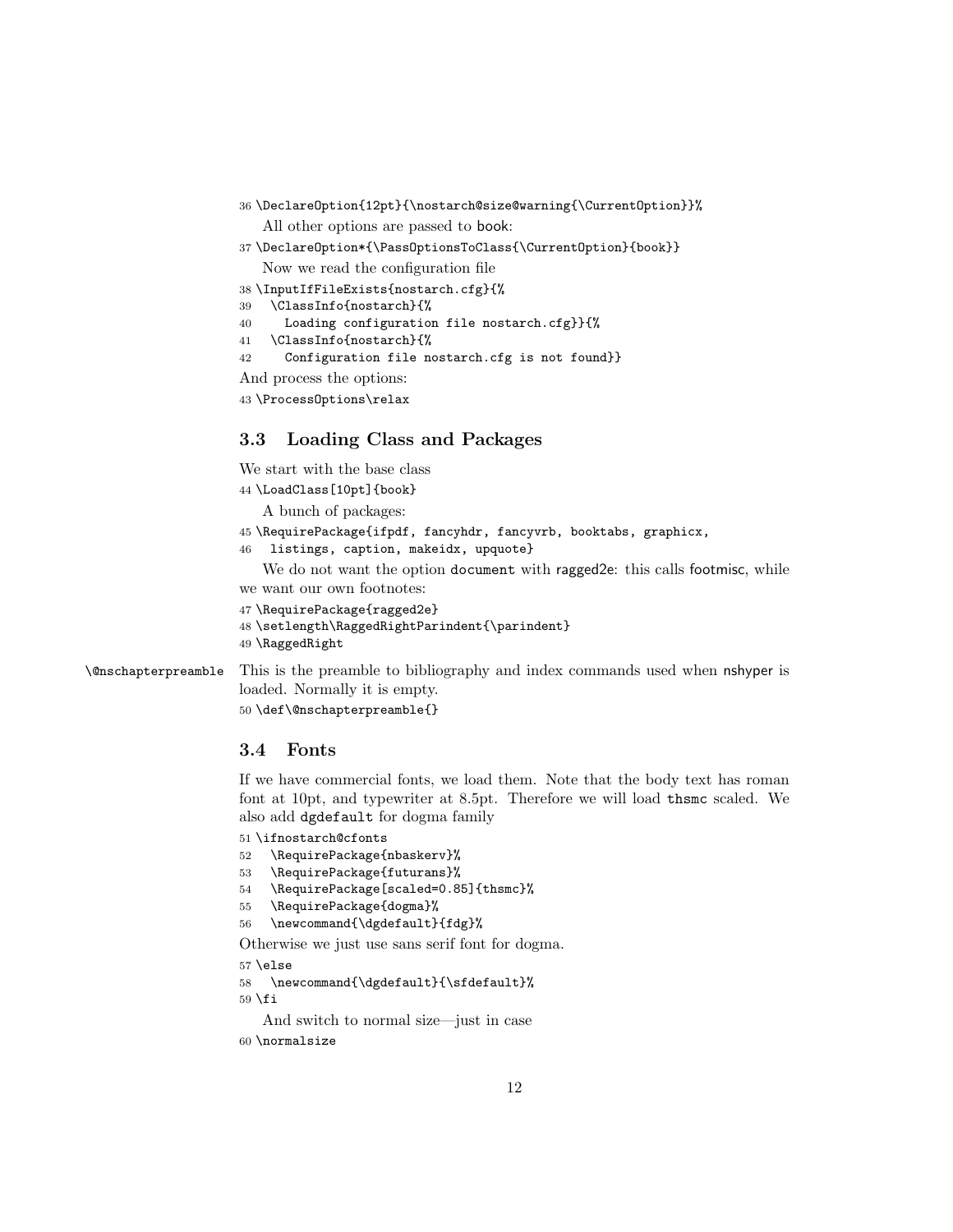## <span id="page-12-0"></span>3.5 Page Dimensions and Paragraphing

| \paperheight                      | The trim size:                                                                                                                                                                                                            |
|-----------------------------------|---------------------------------------------------------------------------------------------------------------------------------------------------------------------------------------------------------------------------|
| \paperwidth                       | 61 \setlength{\paperheight}{9.25in}<br>62 \setlength{\paperwidth}{7in}                                                                                                                                                    |
| \pdfpaperheight<br>\pdfpaperwidth | If we deal with politics, we can use this information more creatively. This was<br>inspired by memoir [18].                                                                                                               |
| \pdfvorigin<br>\pdfhorigin        | 63 \ifpdf\relax<br>\pdfpageheight=\paperheight<br>64<br>\pdfpagewidth=\paperwidth<br>65<br>\pdfvorigin=1in<br>66<br>\pdfhorigin=1in<br>67<br>$68$ \fi                                                                     |
| \topmargin                        | The top margin is $0.625$ ". We use fake headers of 12pt:                                                                                                                                                                 |
|                                   | 69\setlength\topmargin{0.625in}<br>70 \addtolength\topmargin{-1in}<br>71 \addtolength\topmargin{-12pt}                                                                                                                    |
| \textheight                       | This is the height of the text including footnotes, but excluding running head and<br>foot.                                                                                                                               |
|                                   | 72 \setlength\textheight{8in}<br>73 \addtolength{\textheight}{-0.207in}                                                                                                                                                   |
|                                   | Now we take care of the first line height:                                                                                                                                                                                |
|                                   | 74 \addtolength\textheight{\topskip}                                                                                                                                                                                      |
| \evensidemargin<br>\oddsidemargin | The margins on even and odd pages are $0.687" + 0.833"$ (margin par width) +<br>$0.167$ " (margin par gap):                                                                                                               |
|                                   | 75 \setlength\evensidemargin{0.687in}<br>76 \addtolength{\evensidemargin}{-1in}<br>77 \addtolength{\evensidemargin}{0.833in}<br>78 \addtolength{\evensidemargin}{0.167in}<br>79 \setlength\oddsidemargin{\evensidemargin} |
| \textwidth                        | The type area is $5.625$ ", but this includes side gap:                                                                                                                                                                   |
|                                   | 80 \setlength\textwidth{5.625in}<br>81 \addtolength\textwidth{-0.833in}<br>82 \addtolength\textwidth{-0.167in}                                                                                                            |
| \parindent                        | The paragraph indentation is $0.25$ ":                                                                                                                                                                                    |
|                                   | 83 \setlength\parindent{0.25in}                                                                                                                                                                                           |
| \headheight<br>\headsep           | We do not have headers in these books. Fancyhdr sets headheight to 12pt, so we<br>compensate it above in \topmargin<br>84 \setlength\headheight{12pt}<br>85 \setlength\headsep{0pt}                                       |
|                                   |                                                                                                                                                                                                                           |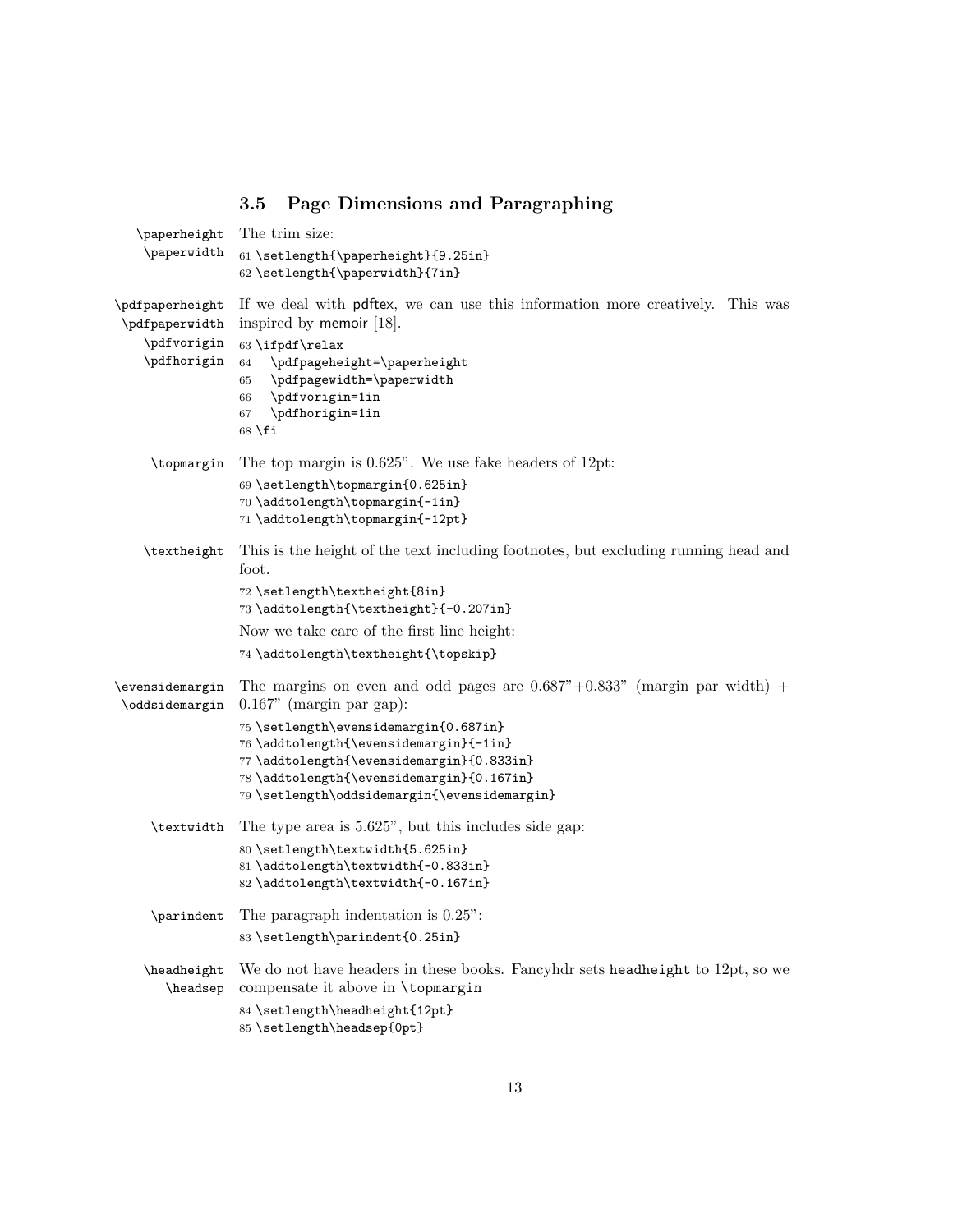```
\footskip The footer is 8.792" from top
               86 \setlength{\footskip}{9in}
               87 \addtolength{\footskip}{-\textheight}
               88 \addtolength{\footskip}{0.067in}
               89 \addtolength{\footskip}{\baselineskip}
               90 \addtolength{\footskip}{-1in}
\widowpenalty
We forbid widows and clubs. To prevent too extended pages we use \raggedbottom:
\clubpenalty
               91 \widowpenalty=10000
```
## \clubpenalty=10000 \raggedbottom

## <span id="page-13-0"></span>3.6 Headers and Footers

\headrulewidth We do not want decorative rules: \footrulewidth \renewcommand{\headrulewidth}{0pt} \renewcommand{\footrulewidth}{0pt} We do not have headers:

- \pagestyle{fancy}
- 97 \lhead{}
- \rhead{}
- \chead{}

The right footer is stuck  $0.833" + 0.167" = 1"$  to the right

\fancyhfoffset[L]{1in}

On even pages we put page number and chapter title in footer.

```
101 \fancyfoot[RO]{\fontfamily{\sfdefault}\fontsize{6pt}{6pt}%
```

```
102 \fontseries{lq}\selectfont\rightmark%
```

```
103 \hspace{2em}\fontseries{bc}\fontsize{9pt}{6pt}\selectfont\thepage}
```
\fancyfoot[LO]{}

```
105 \fancyfoot[CO]{}
```
On even pages we put page number and chapter number in footer:

```
106 \fancyfoot[LE]{\fontfamily{\sfdefault}\fontseries{bc}\fontsize{9pt}{6pt}%
```

```
107 \selectfont\thepage\hspace{2em}%
```

```
108 \fontseries{lq}\fontsize{6pt}{6pt}\selectfont%
```
\leftmark}

```
110 \fancyfoot[RE]{}
```

```
111 \fancyfoot[CE]{}
```
## <span id="page-13-1"></span>3.7 Front Matter

```
\subtitle We use subtitle of the book. . .
           112 \newcommand{\subtitle}[1]{\gdef\@subtitle{#1}}
\@subtitle . . .With empty default:
```
\def\@subtitle{}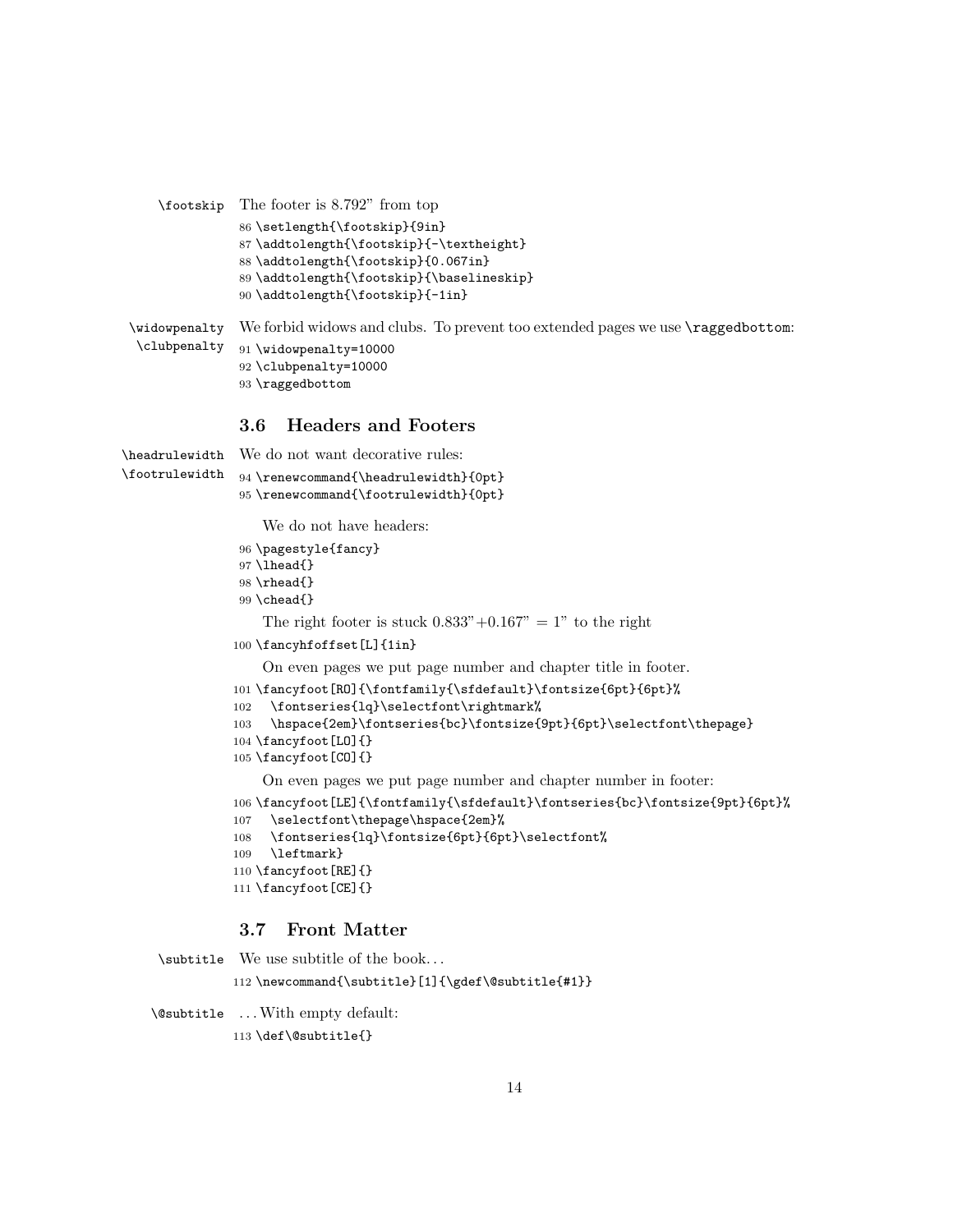|                                              | \nostarchlogo The logotype of the publisher:                                                      |
|----------------------------------------------|---------------------------------------------------------------------------------------------------|
|                                              | 114 \newcommand{\nostarchlogo}[1]{\gdef\@nostarchlogo{#1}}                                        |
|                                              |                                                                                                   |
| <i><u><b>©nostarchlogo</b></u></i>           | The default it empty:                                                                             |
|                                              | 115 \def\@nostarchlogo{}                                                                          |
|                                              |                                                                                                   |
|                                              | \nostarchlocation Similarly for location:                                                         |
|                                              | 116 \newcommand{\nostarchlocation}[1]{\gdef\@nostarchlocation{#1}}                                |
|                                              |                                                                                                   |
| <b>\@nostarchlocation</b> The default is SF: |                                                                                                   |
|                                              | 117 \def\@nostarchlocation{San Francisco}                                                         |
|                                              |                                                                                                   |
|                                              | \makehalftitle Now we are ready to typeset the half title page. It is flushed right, cannot be to |
|                                              | the left of the page center and must be 0.25" indented from the right:                            |
|                                              | 118 \def\makehalftitle{%                                                                          |
|                                              | \clearpage<br>119                                                                                 |
|                                              | {\pagestyle{empty}\cleardoublepage}%<br>120                                                       |
|                                              | \thispagestyle{empty}%<br>121                                                                     |
|                                              | \null\vskip1.025in%<br>122                                                                        |
|                                              | \leavevmode\noindent\hspace{1.66in}%<br>123                                                       |
|                                              | \begin{minipage}[t]{2.5625in}%<br>124                                                             |
|                                              | \flushright<br>125                                                                                |
|                                              | \fontfamily{\sfdefault}\fontseries{b}%<br>126                                                     |
|                                              | \fontsize{12\p@}{13\p@}\selectfont<br>127                                                         |
|                                              | \MakeUppercase{\@title}%<br>128                                                                   |
|                                              | \end{minipage}}<br>129                                                                            |
|                                              | maketitle Now the main title page:                                                                |
|                                              | 130 \def\maketitle{%                                                                              |
|                                              | \bgroup<br>131                                                                                    |
|                                              | \clearpage<br>132                                                                                 |
|                                              | {\pagestyle{empty}\cleardoublepage}%<br>133                                                       |
|                                              | \thispagestyle{empty}%<br>134                                                                     |
|                                              | \bgroup<br>135                                                                                    |
|                                              | \list{}{\leftmargin-1in\rightmargin\z@\labelwidth\z@%<br>136                                      |
|                                              | \labelsep\z@\listparindent\z@\parsep\z@\itemsep\z@%<br>137                                        |
|                                              | \topsep\z@\partopsep\z@}%<br>138                                                                  |
|                                              | \item\relax<br>139                                                                                |
|                                              | \centering<br>140                                                                                 |
|                                              | \null\vskip0.855in%<br>141                                                                        |
|                                              | {\fontfamily{\dgdefault}\fontseries{bk}\fontsize{36\p@}{37\p@}\selectfont<br>142                  |
|                                              | \MakeUppercase{\@title}\par}%<br>143                                                              |
|                                              | \if\@subtitle\@empty\relax\else<br>144                                                            |
|                                              | {\null\vskip25\p@%<br>145                                                                         |
|                                              | \fontfamily{\dgdefault}\fontseries{bq}\fontsize{24\p@}{25\p@}\selectfont<br>146                   |
|                                              | \@subtitle\par}%<br>147                                                                           |
|                                              | \fi<br>148                                                                                        |
|                                              | \vspace{1.7in}%<br>149                                                                            |
|                                              | \vspace{-\baselineskip}%<br>150                                                                   |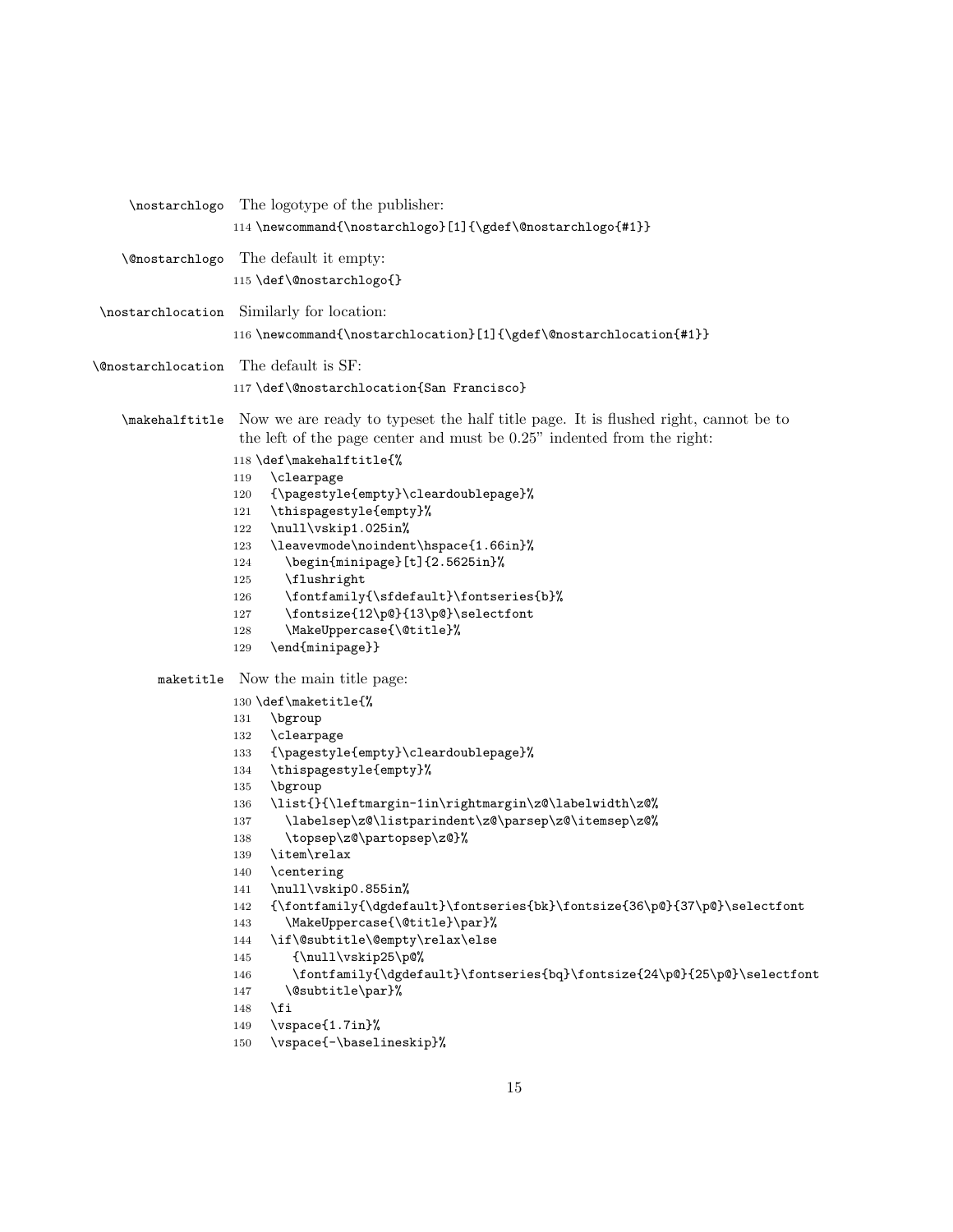- {\fontfamily{\sfdefault}\fontseries{hq}\fontsize{18\p@}{22\p@}\selectfont
- 152 by \@author\par}%
- \vspace{0.45in}%
- \vspace{\baselineskip}%
- \if\@nostarchlogo\@empty\relax\else
- \includegraphics[height=1.08in]{\@nostarchlogo}\par
- \fi
- \vspace{12\p@}%
- \normalfont\@nostarchlocation\par
- \endlist
- \egroup
- \clearpage\egroup}

#### copyrightpage This is the page copyright data:

- \newenvironment{copyrightpage}{%
- \clearpage
- \bgroup
- \list{}{\leftmargin-1in\rightmargin\z@\labelwidth\z@%
- 167 \labelsep\z@\listparindent\z@\parsep8\p@\itemsep\z@%
- \topsep\z@\partopsep\z@}%
- \item\relax
- \thispagestyle{empty}%
- \normalfont\fontsize{8\p@}{10\p@}\selectfont}{%
- \endlist
- \egroup
- \clearpage}

## cipblock CIP block is supposed to be in typewriter font. So we use verbatim:

\newenvironment{cipblock}{%

- \leavevmode\par\normalfont\fontsize{8\p@}{10\p@}\selectfont
- \textit{Library of Congress Cataloging-in-Publication Data}\par%
- \ttfamily\@vobeyspaces\obeylines
- \parindent\z@\parfillskip\@flushglue\parskip\z@skip}{\par\vskip8pt\relax}

#### dedicationpage Dedication is centered:

- \newenvironment{dedicationpage}{%
- \clearpage
- {\pagestyle{empty}\cleardoublepage}%
- \thispagestyle{empty}%
- \null\vskip1.175in%
- \centering\normalfont}{\clearpage}

## <span id="page-15-0"></span>3.8 Tables of Contents

Standard LATEX has just one table of contents. We have two. The table of brief contents will have the extension tbc, while the standard table of contents will have the standard extension toc.

\briefcontentsname The name for brief contents

\def\briefcontentsname{Brief Contents}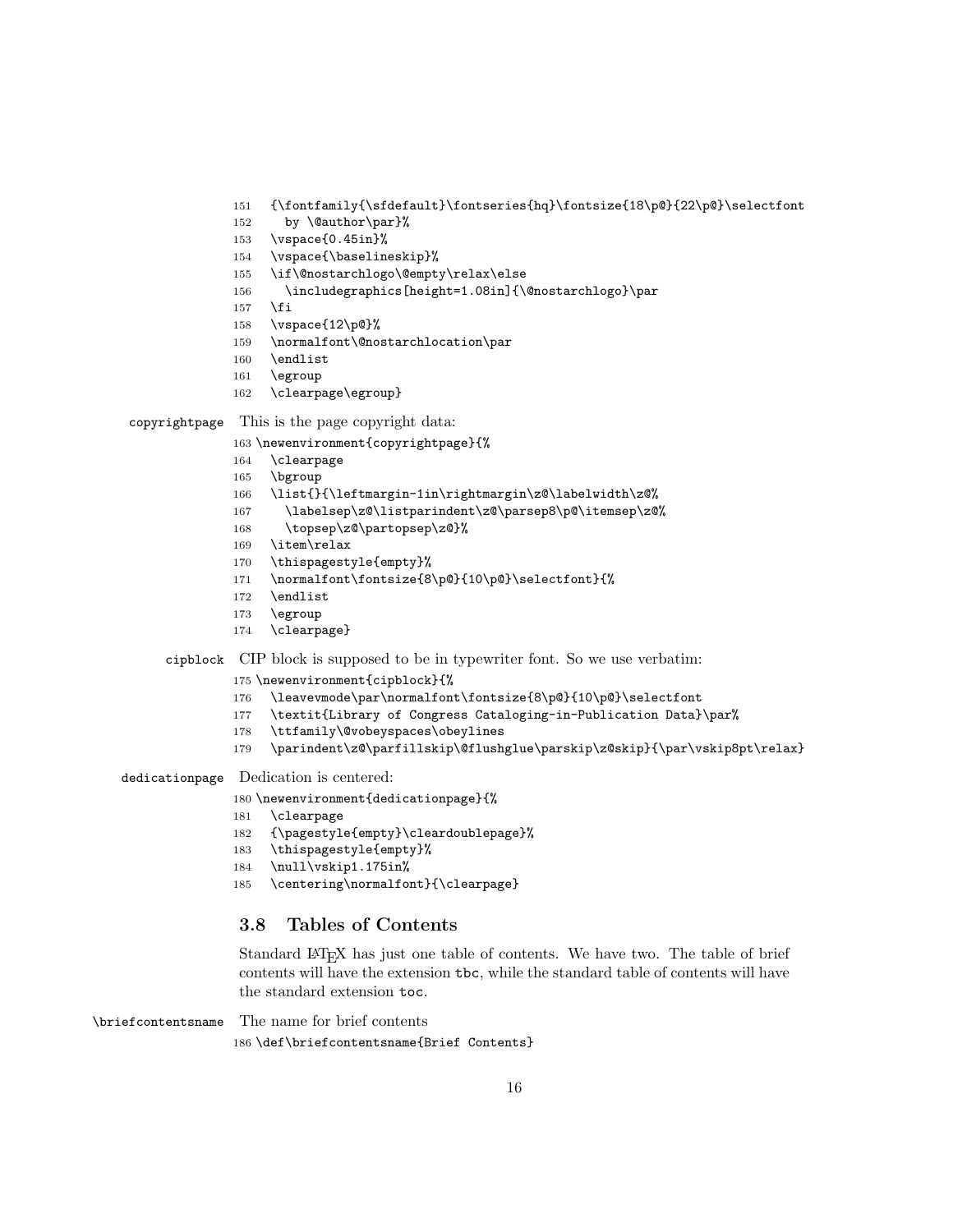```
\contentsname Same with \contentsname
                     187 \def\contentsname{Contents in Detail}%
                      Special treatment if babel is used:
                     188 \AtBeginDocument{\@ifpackageloaded{babel}{%
                     189 \addto\captionsenglish{%
                     190 \renewcommand{\contentsname}%
                     191 {Contents in Detail}}}{}}
\brieftableofcontents This is the new macro:
                     192 \newcommand\brieftableofcontents{%
                     193 \clearpage
                     194 {\pagestyle{empty}\cleardoublepage}%
                     195 \bgroup
                     196 \thispagestyle{empty}%
                     197 \markboth{\briefcontentsname}{\briefcontentsname}%
                     198 \null\vskip0.925in%
                     199 \list{}{\leftmargin-1.0in\rightmargin0.4in\labelwidth\z@%
                     200 \labelsep\z@\listparindent\z@\parsep\z@\itemsep\z@%
                     201 \topsep\z@\partopsep\z@}%
                     202 \item\relax
                     203 {\centering
                     204 \fontfamily{\dgdefault}\fontseries{bs}\fontsize{16\p@}{18\p@}\selectfont
                     205 \MakeUppercase{\briefcontentsname}\par}\vskip40pt%
                     206 \@starttoc{tbc}%
                     207 \endlist
                     208 \egroup}
    \tableofcontents This is the new macro:
                     209 \renewcommand\tableofcontents{%
                     210 \clearpage
                     211 {\pagestyle{empty}\cleardoublepage}%
                     212 \bgroup
                     213 \thispagestyle{empty}%
                     214 \markboth{\contentsname}{\contentsname}%
                     215 \null\vskip0.175in%
                     216 \list{}{\leftmargin-1.0in\rightmargin0.6in\labelwidth\z@%
                     217 \labelsep\z@\listparindent\z@\parsep\z@\itemsep\z@%
                     218 \topsep\z@\partopsep\z@}%
                     219 \item\relax
                     220 {\centering
                     221 \fontfamily{\dgdefault}\fontseries{bs}\fontsize{16\p@}{18\p@}\selectfont
                     222 \MakeUppercase{\contentsname}\par}\vskip18pt%
                     223 \@starttoc{toc}%
                     224 \endlist
                     225 \egroup}
```
\@dotsep Standard LATEX provides 4.5 for the distance between dots. We will make this tighter:

```
226 \renewcommand\@dotsep{1.5}
```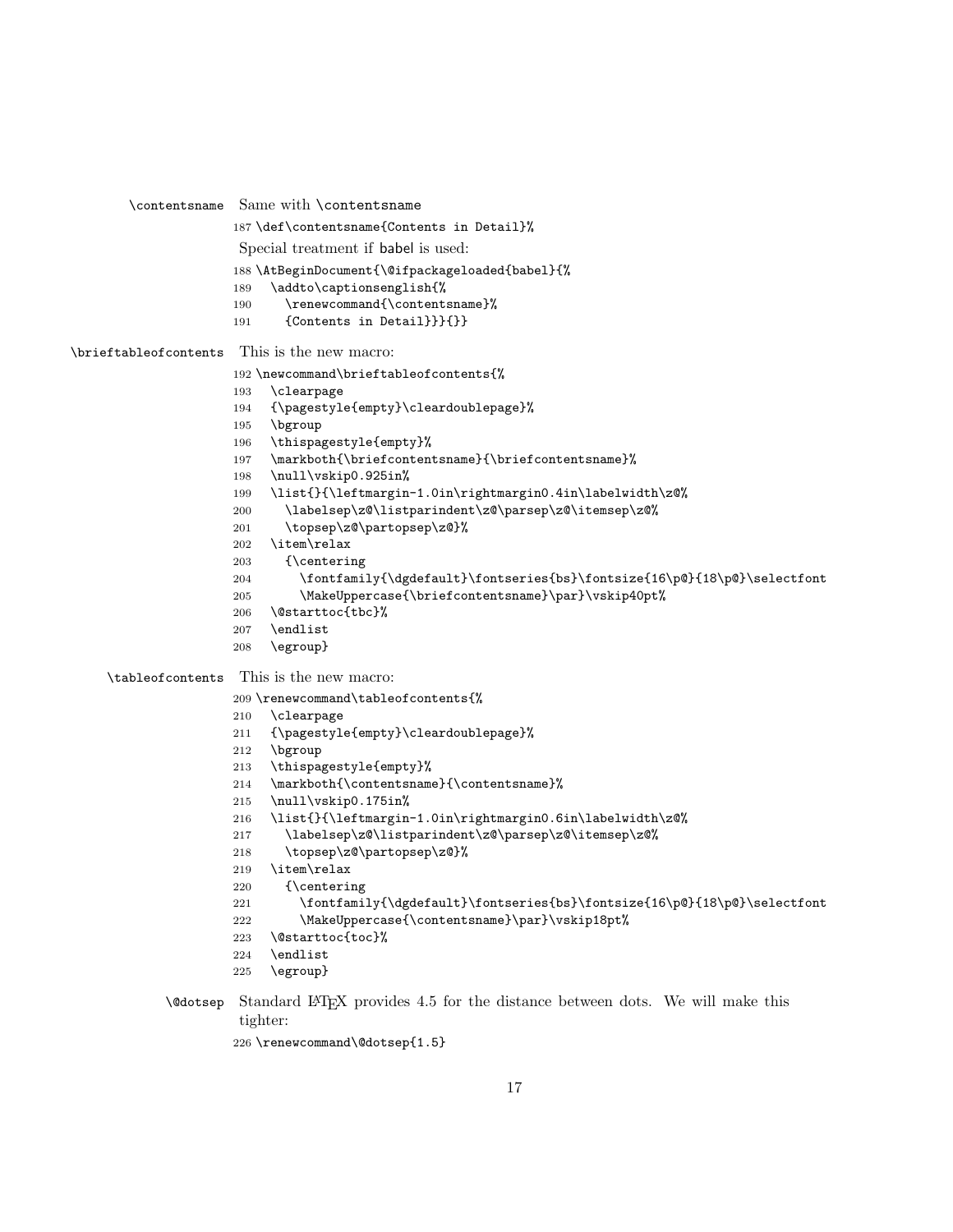```
\l@part This is how we typeset parts in the table of contents
```

```
227 \renewcommand*\l@part[2]{%
          228 \ifnum \c@tocdepth >-2\relax
          229 \addpenalty{-\@highpenalty}%
          230 \addvspace{28\p@}%
          231 \begingroup
          232 \parindent \z@ \rightskip \@pnumwidth
          233 \parfillskip -\@pnumwidth
          234 {\leavevmode
          235 \fontfamily{\sfdefault}\fontseries{bq}\fontsize{12\p@}{14\p@}\selectfont
          236 #1}\par
          237 \nobreak
          238 \global\@nobreaktrue
          239 \everypar{\global\@nobreakfalse\everypar{}}%
          240 \endgroup
          241 \fi}
\l@chapter This is how we typeset chapters in the table of contents
          242 \renewcommand*\l@chapter[2]{%
```

```
243 \ifnum \c@tocdepth >\m@ne
```

```
244 \addpenalty{-\@highpenalty}%
                      245 \vskip 20\p@
                      246 \setlength\@tempdima{1.5em}%
                      247 \begingroup
                      248 \parindent \z@ \rightskip \@pnumwidth
                      249 \parfillskip -\@pnumwidth
                      250 \leavevmode
                      251 \fontfamily{\sfdefault}\fontseries{bq}\fontsize{10\p@}{12\p@}\selectfont
                      252 #1\nobreak\hfil \nobreak\hb@xt@\@pnumwidth{\hss #2}\par
                      253 \vskip4\p@\penalty\@highpenalty
                      254 \endgroup
                      255 \{f_i\}\sectionnumberwidth The number width for sections. Normally the width of 99.99
                      256 \newlength{\sectionnumberwidth}
                      257 \settowidth{\sectionnumberwidth}{%
                      258 \fontfamily{\sfdefault}\fontseries{k}\fontsize{9\p@}{11\p@}\selectfont
                      259 99.99}
\subsectionnumberwidth The number width for subsections. Normally the width of 99.99.99
                      260 \newlength{\subsectionnumberwidth}
                      261 \settowidth{\subsectionnumberwidth}{%
                      262 \fontfamily{\sfdefault}\fontseries{k}\fontsize{9\p@}{11\p@}\selectfont
                      263 99.99.99}
           \l@section This is how we typeset sections in the table of contents
                      264 \renewcommand{\l@section}[2]{\@dottedtocline{1}{\z@}{%
                      265 \sectionnumberwidth}{%
                      266 \fontfamily{\sfdefault}\fontseries{k}\fontsize{9\p@}{11\p@}\selectfont#1}{%
                      267 \fontfamily{\sfdefault}\fontseries{k}\fontsize{9\p@}{11\p@}\selectfont#2}}
```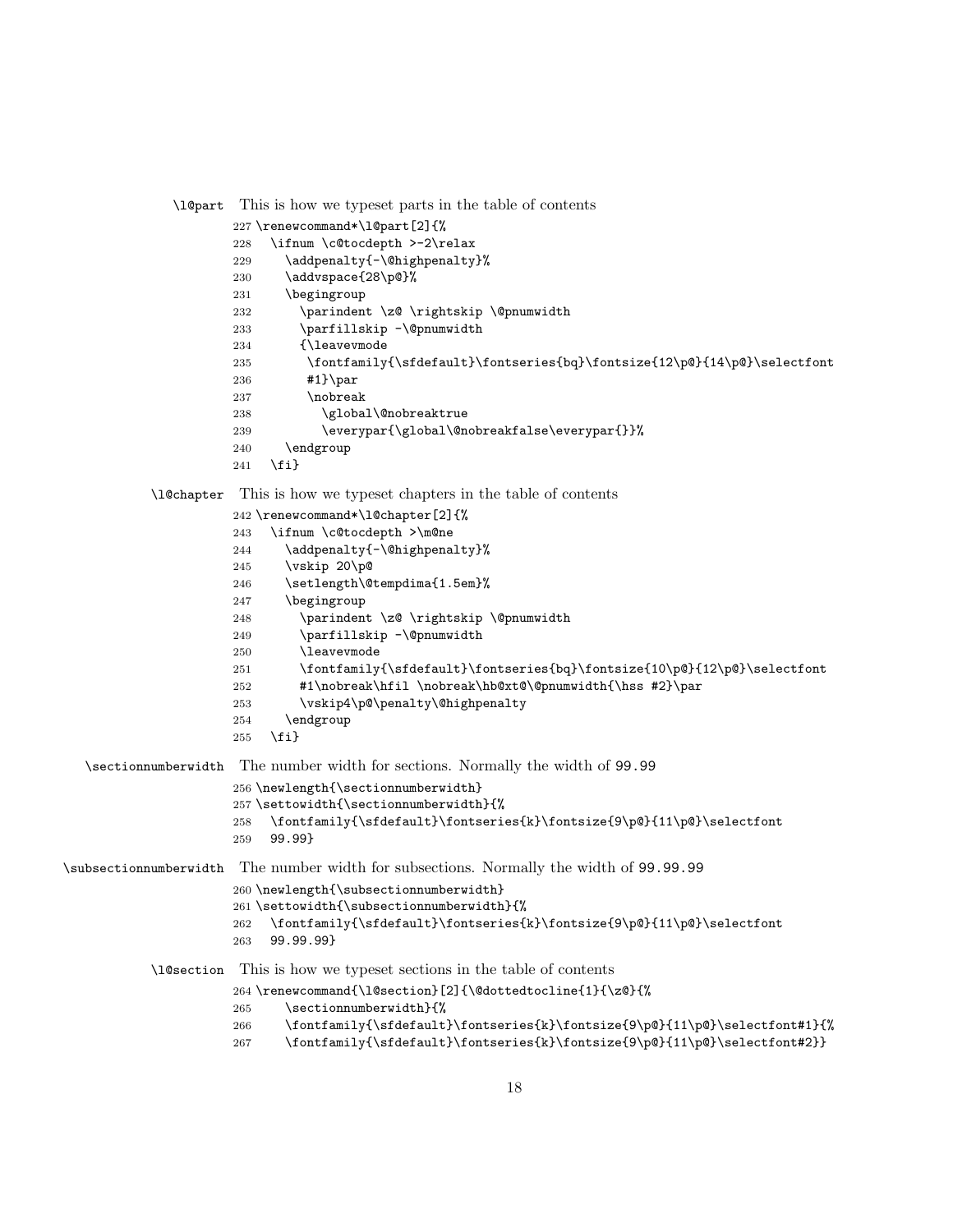\l@subsection This is how we typeset subsections in the table of contents

```
268 \renewcommand{\l@subsection}[2]{\@dottedtocline{2}{0.5in}%
```
- {\subsectionnumberwidth}{%
- 270 \fontfamily{\sfdefault}\fontseries{k}\fontsize{9\p@}{11\p@}\selectfont#1}{%
- \fontfamily{\sfdefault}\fontseries{k}\fontsize{9\p@}{11\p@}\selectfont#2}}

\l@bpart There is a special formatting of parts in the brief table of contents:

- \newcommand\*\l@bpart[2]{%
- \ifnum \c@tocdepth >-2\relax
- 274 \addpenalty{-\@highpenalty}%
- 275 \addvspace{14\p@}%
- \begingroup
- 277 \parindent \z@ \rightskip \@pnumwidth
- \parfillskip -\@pnumwidth
- {\leavevmode
- 280 \fontfamily{\sfdefault}\fontseries{h}\fontsize{9\p@}{14\p@}\selectfont
- #1}\par\vskip7\p@%
- \nobreak
- 283 \global\@nobreaktrue
- 284 \everypar{\global\@nobreakfalse\everypar{}}%
- \endgroup
- \fi}

\l@bchapter There is a special formatting of chapters in the brief table of contents:

```
287 \newcommand*\l@bchapter[2]{%
```
- \ifnum \c@tocdepth >\m@ne
- 289 \addpenalty{-\@highpenalty}%
- \setlength\@tempdima{1.5em}%
- \begingroup
- \parindent \z@ \rightskip \@pnumwidth
- \parfillskip -\@pnumwidth
- \leavevmode
- 295 \fontfamily{\sfdefault}\fontseries{k}\fontsize{9\p@}{14\p@}\selectfont
- #1\nobreak\leaders\hbox{\$\m@th
- 297 \mkern \@dotsep mu\hbox{.}\mkern \@dotsep
- mu\$}\hfill
- \nobreak\hb@xt@\@pnumwidth{\hss #2}\par
- \penalty\@highpenalty
- \endgroup
- \fi}

## <span id="page-18-0"></span>3.9 Main Matter

\mainmatter We redefine \mainmatter to take care of that blank verso page. . .

- \renewcommand\mainmatter{%
- \clearpage
- {\thispagestyle{empty}\cleardoublepage}%
- \@mainmattertrue
- \pagenumbering{arabic}}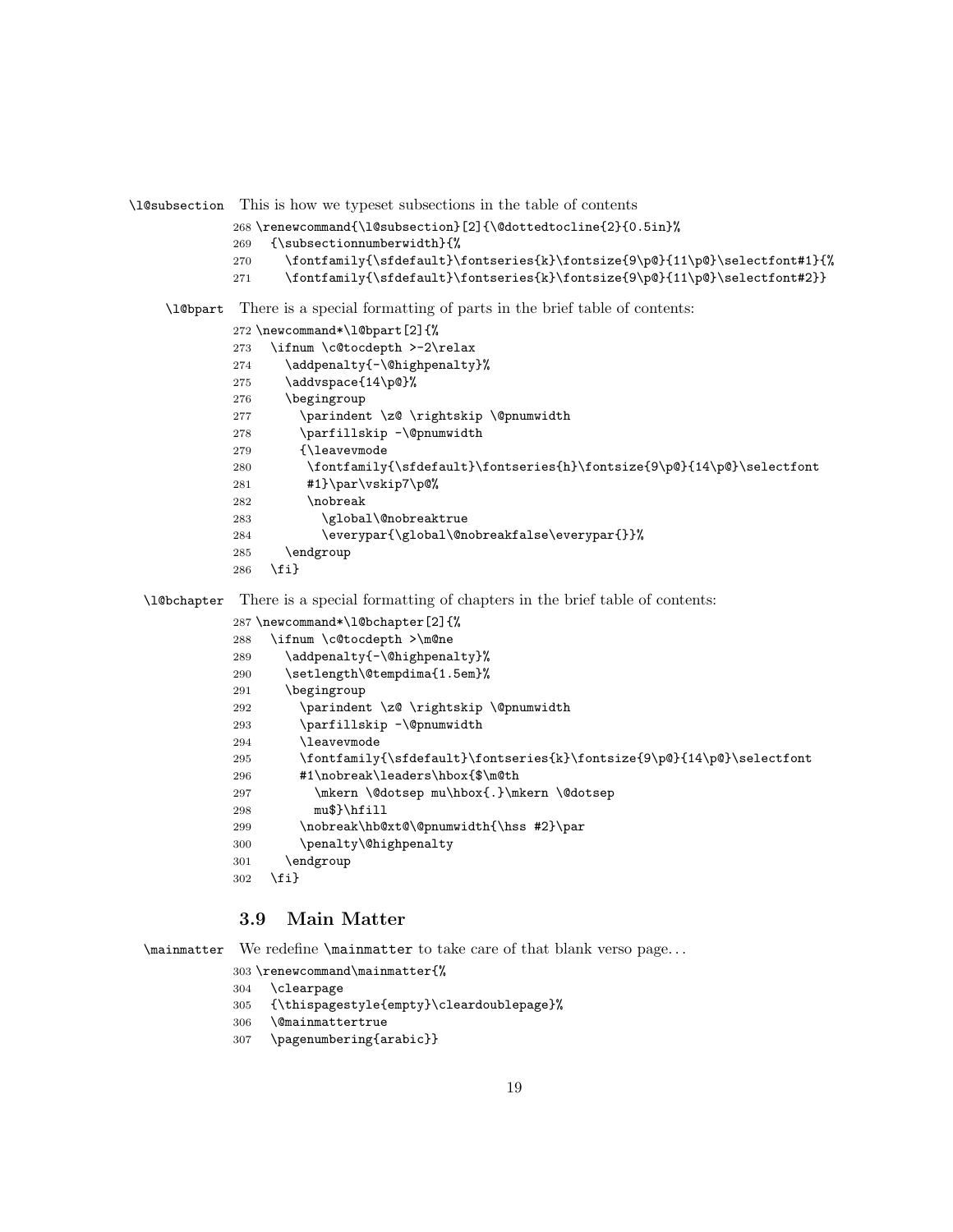## <span id="page-19-0"></span>3.10 Back Matter

\backmatter We redefine \backmatter to take care of that blank verso page. . .

- 308 \renewcommand\backmatter{%
- 309 \clearpage
- 310 {\thispagestyle{empty}\cleardoublepage}%
- 311 \@mainmatterfalse}

#### <span id="page-19-1"></span>3.11 Sectioning

We do not number sections and below:

312 \setcounter{secnumdepth}{0}

\sectionmark Our section commands do not mark:

313 \def\sectionmark#1{}%

Chapters, unlike the ones in [\[19\]](#page-33-4), have two obligatory arguments. The second argument is the command to fill the "circular graphics". Otherwise we follow the design in  $[19]$ . One problem, however: we *cannot* use **\secdef** because we have three arguments, not two.

\if@firstpara We introduce a macro to get special typesetting for the first paragraph after a part or a chapter begins:

> 314 \newif\if@firstpara 315 \@firstparafalse

\@chapterart We also keep track of the current artwork for chapter start:

316 \def\@chapterart{}

\secdef The standard LATEX secdef assumes that starred commands have no optional argument. This is not right for us:

```
317 \def\secdef#1#2{\@ifstar{\@dblarg{#2}}{\@dblarg{#1}}}
```
- \part Our parts differ from the ones in standard LaTeX since we use empty pagestyle rather than plain in part pages. The trick with \cleardoublepage is from [\[8\]](#page-32-7)
	- 318 \renewcommand\part{%
	- 319 \clearpage
	- 320 {\pagestyle{empty}\cleardoublepage}%
	- 321 \everypar{}%
	- 322 \markboth{}{}%
	- 323 \def\@chapterart{}%
	- 324 \thispagestyle{empty}%
	- 325 \null\vskip0.715in%
	- 326 \secdef\@part\@spart}

\@part This code is used when we have a numbered part.

- 327 \def\@part[#1]#2{%
- 328 \ifnum \c@secnumdepth >-2\relax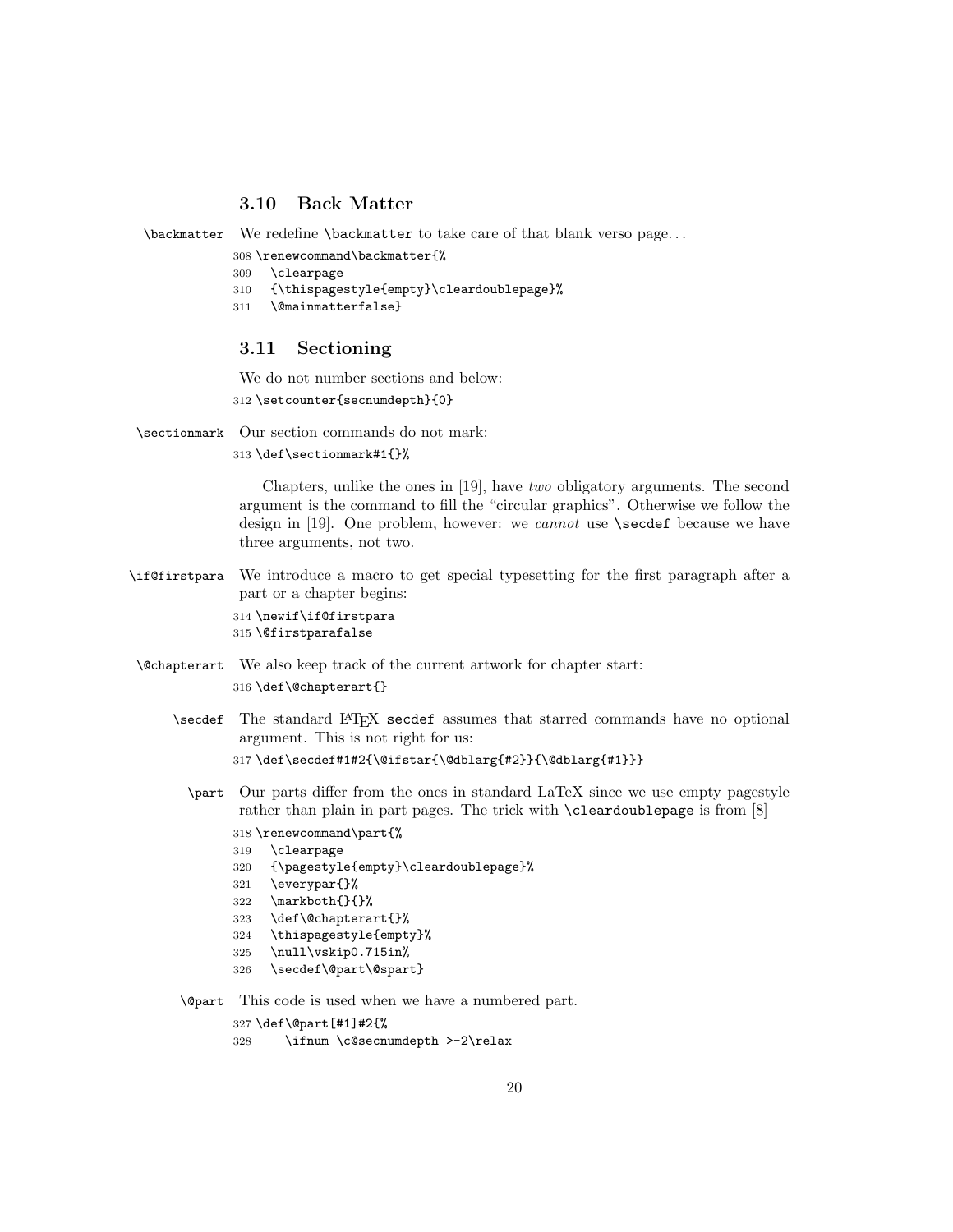```
329 \refstepcounter{part}%
330 \addcontentsline{toc}{part}{\MakeUppercase{\partname}
331 \thepart\protect\linebreak\penalty\@highpenalty\MakeUppercase{#1}}%
332 \verb|\addcontentsline{tbc}{bpart}{{\MakeUppercase}{\partial^{\theta^*}}$333 \else
334 \addcontentsline{toc}{part}{\MakeUppercase{#1}}%
335 \addcontentsline{tbc}{bpart}{\MakeUppercase{#1}}%
336 \fi
337 {\centering
338 \interlinepenalty \@M
339 \normalfont
340 \ifnum \c@secnumdepth >-2\relax
341 \fontfamily{\sfdefault}\fontsize{80pt}{80pt}\fontseries{bc}\selectfont
342 \MakeUppercase{\partname\nobreakspace\thepart}%
343 \par
344 \vskip 0.45in%
345 \fi
346 \fontfamily{\dgdefault}\fontsize{16pt}{16pt}\fontseries{br}\selectfont
347 \MakeUppercase{#2}\par}%
348 \@endpart}
```
\@spart This is used for starred parts (probably not something we are going to encounter. . . )

```
349 \def\@spart[#1]#2{%
350 \addcontentsline{toc}{part}{\MakeUppercase{#1}}%
351 \addcontentsline{tbc}{bpart}{\MakeUppercase{#1}}%
352 {\centering
353 \fontfamily{\dgdefault}\fontsize{16pt}{16pt}\fontseries{br}\selectfont
354 \MakeUppercase{#2}\par}%
355 \@endpart}
```
\@endpart When part is finished, we change the settings of the first paragraph:

- \def\@endpart{%
- \@afterindentfalse
- \vskip49\p@%
- \@firstparatrue
- \@afterheading}
- \chapter First, we suppress floats, set up empty page style and delete indentation after the chapter. Then we check whether the chapter is starred:
	- \def\chapter{%
	- \clearpage
	- {\pagestyle{empty}\cleardoublepage}%
	- \everypar{}%
	- \thispagestyle{empty}%
	- \global\@topnum\z@
	- \@afterindentfalse
	- \gdef\@chapterart{}%
	- \secdef\@chapter\@schapter}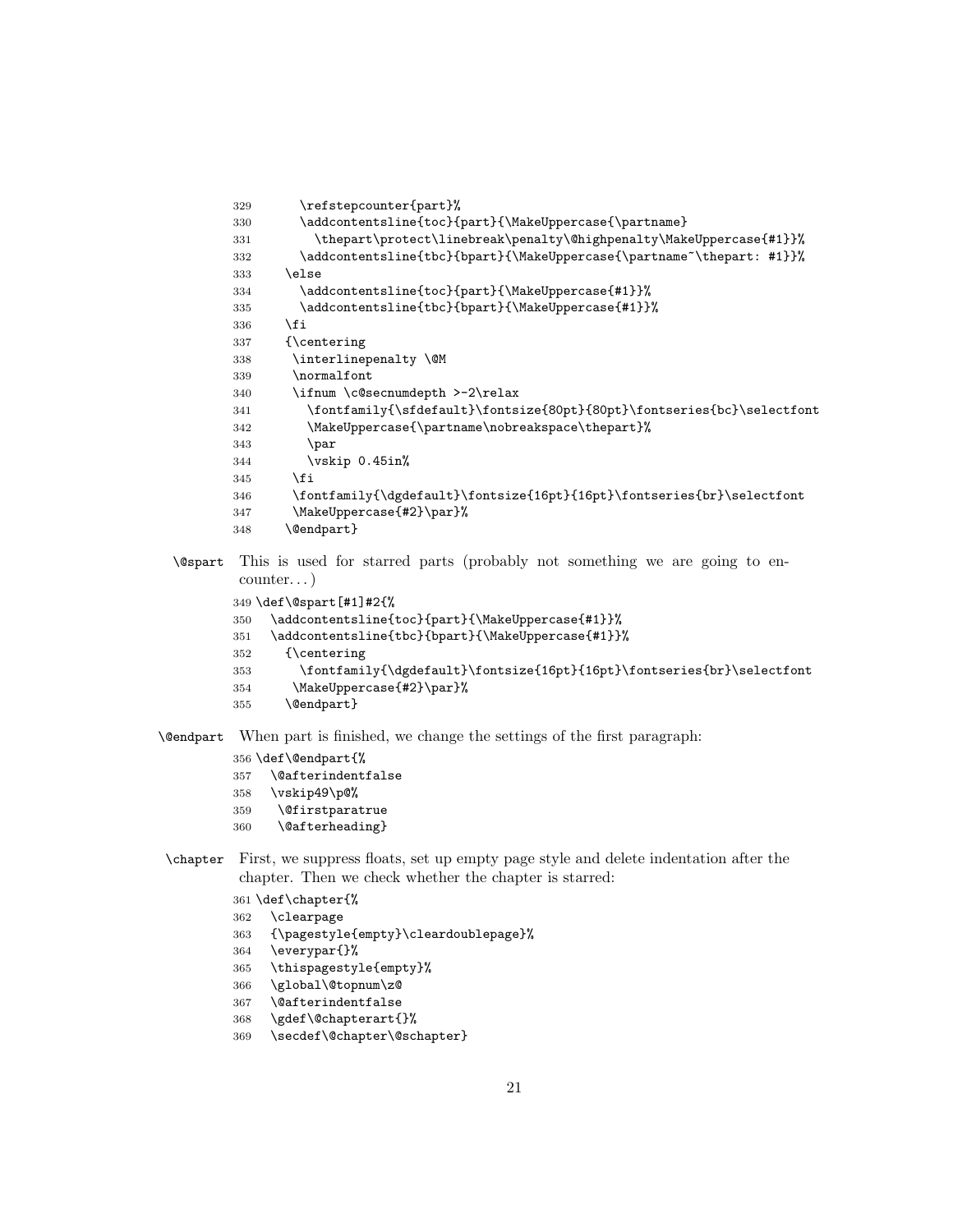\@chapter The actual work is done by \@chapter macro.

- \def\@chapter[#1]#2{%
- \vspace\*{0.622in}
- \ifnum \c@secnumdepth > \m@ne
- \refstepcounter{chapter}%
- \typeout{Chapter:\thechapter\space\@currentlabel}%
- \markboth{\@chapapp~\thechapter}{#1}%
- \typeout{\@chapapp\space\thechapter.}%
- \addcontentsline{toc}{chapter}{\thechapter%
- \protect\linebreak\penalty\@highpenalty
- \MakeUppercase{#1}}%
- \addcontentsline{tbc}{bchapter}{%
- 381 \chaptername<sup>~</sup>\thechapter:<sup>~#1}</sup>%
- {\centering
- \fontfamily{\sfdefault}\fontseries{bc}\fontsize{120pt}{120pt}
- \selectfont \thechapter\par\nobreak\vskip27pt}%
- \else
- \addcontentsline{toc}{chapter}{%
- \MakeUppercase{#1}}%
- \addcontentsline{tbc}{bchapter}{#1}%
- \markboth{#1}{#1}%
- \fi
- {\centering
- 393 \fontfamily{\dgdefault}\fontseries{br}\fontsize{16pt}{20pt}\selectfont
- \MakeUppercase{#2}\par}\nobreak\vskip25pt\relax%
- \@firstparatrue
- \@afterheading}%

\@schapter This is used when we have a starred chapter:

```
397 \def\@schapter[#1]#2{%
398 \vspace*{2.747in}
399 {\centering
400 \addcontentsline{toc}{chapter}{%
401 \MakeUppercase{#1}}%
402 \addcontentsline{tbc}{bchapter}{#1}%
403 \markboth{#1}{#1}%
404 {\fontfamily{\dgdefault}\fontseries{br}\fontsize{16pt}{20pt}\selectfont
405 \MakeUppercase{#2}\par}}\nobreak\vskip25pt\relax%
406 \@firstparatrue
407 \@afterheading}%
```
## \@afterheading We cannot use the standard \@afterheading since we want to put the first paragraph in larger font and put there the artwork. So we take \@afterheading code and patch it:

## \def\@afterheading{%

- \@nobreaktrue
- \everypar{%
- \if@nobreak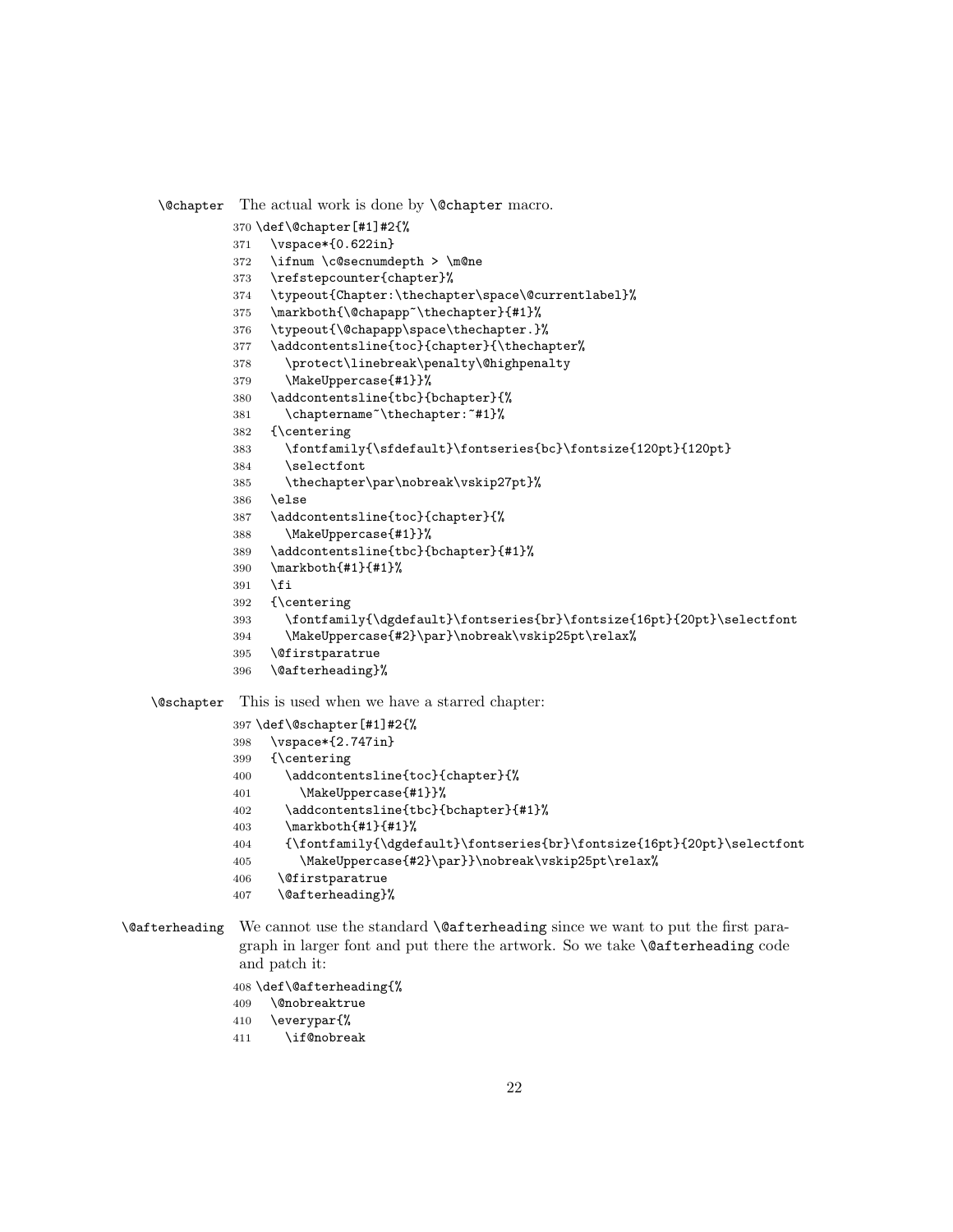```
412 \@nobreakfalse
              413 \clubpenalty \@M
              414 \setbox\z@\lastbox
              415 \else
              416 \clubpenalty \@clubpenalty
              417 \everypar{}%
              418 \fi
              419 \if@firstpara
               The first paragraph has a special font and artwork in the beginning:
              420 \rule{\z@}{49\p@}%
              421 \ifx\@chapterart\@empty%
              422 \else
              423 \makebox[0pt][r]{\raisebox{-0.5in}[0pt][0pt]{%
              424 \@chapterart\hspace{0.21in}}}%
              425 \parshape=5
              426 0.963in 3.622in
              427 0.913in 3.672in
              428 0.813in 3.772in
              429 0.563in 4.022in
              430 0in \textwidth
              431 \qquad \text{if}432 \fontsize{14pt}{16.5pt}\selectfont%
              433 \parskip=3pt
              434 \else
              435 \parskip=0pt
              436 \normalsize\selectfont
              437 \fi
              438 \@firstparafalse}}%
   \chapterart This creates the chapterart:
              439 \newcommand{\chapterart}[1]{\gdef\@chapterart{#1}}%
\chapterartfile The simplified version of \chapterart:
              440 \newcommand{\chapterartfile}[1]{\gdef\@chapterart{%
              441 \includegraphics[width=1.264in]{#1}}}%
      \section Sections correspond to HeadA in our specs. We use \everypar{} in case section
               starts just after chapter start.
              442 \renewcommand{\section}{\everypar{}%
              443 \@startsection{section}{1}{-0.75in}{16pt}{6pt}{%
              444 \fontfamily{\sfdefault}\fontseries{b}\fontsize{12pt}{16pt}\selectfont}}%
   \subsection Subsections correspond to HeadB in our specs:
              445 \renewcommand{\subsection}{\everypar{}%
              446 \@startsection{subsection}{2}{0pt}{14pt}{4pt}{%
              447 \fontfamily{\sfdefault}\fontshape{it}%
```
\fontseries{bc}\fontsize{12pt}{17pt}\selectfont}}%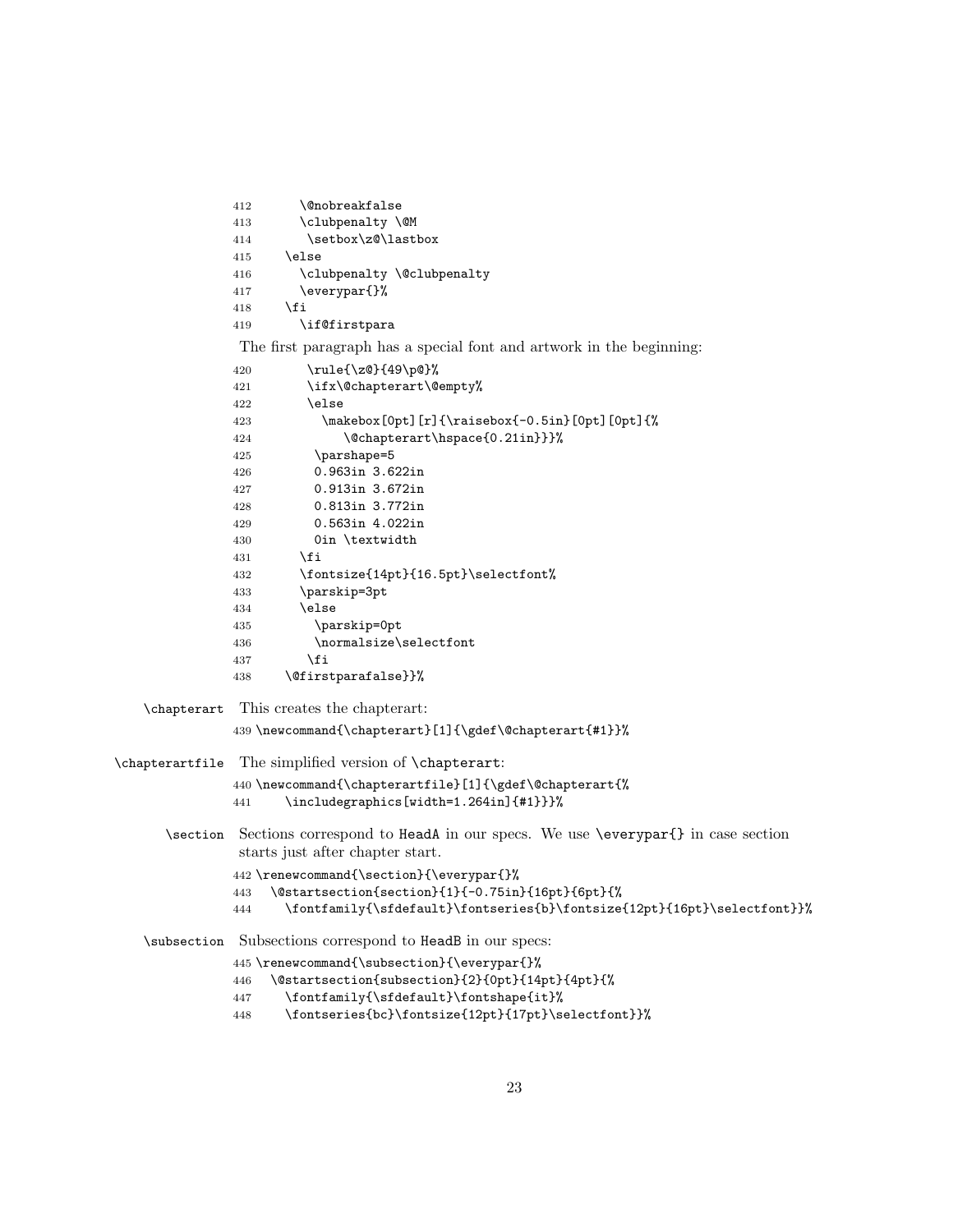\subsubsection Subsubsections correspond to HeadC in our specs:

```
449 \renewcommand{\subsubsection}{\everypar{}%
```

```
450 \@startsection{subsubsection}{3}{0pt}{10pt}{2pt}{%
```

```
451 \fontfamily{\sfdefault}\fontseries{bp}\fontsize{10pt}{14pt}%
```
452 \selectfont}}%

We do not redefine levels below, leaving the options from [\[19\]](#page-33-4) in place.

## <span id="page-23-0"></span>3.12 Lists

This follows design of [\[19\]](#page-33-4) with the values from our specifications:

```
\leftmargin
The host of \leftmargin commands:
  \leftmargini
453 \setlength{\leftmargin}{0.25in}
 \leftmarginii
454 \setlength{\leftmargini}{0.25in}
\leftmarginiii
455 \setlength{\leftmarginii}{0.25in}
 \leftmarginiv
456 \setlength{\leftmarginiii}{0.25in}
              457 \setlength{\leftmarginiv}{0.25in}
 \rightmargin Right margin is always zero:
              458 \setlength{\rightmargin}{0pt}
       \@listi
This is the default list on the first level
       \@listI
459 \def\@listi{\leftmargin\leftmargini
              460 \labelwidth\leftmargin\relax
              461 \advance\labelwidth-\labelsep\relax
              462 \parsep0\p@\relax
              463 \topsep6\p@\relax
              464 \itemsep4\p@\relax}
              465 \let\@listI\@listi
      \@listii
And the lists for the next levels:
     \@listiii
466 \def\@listii{\leftmargin\leftmarginii
     \@listiv
      \@listv
     \@listvi
                   \labelwidth\leftmarginii
                    \advance\labelwidth-\labelsep
                    \parsep0\p@\relax
              470 \topsep0\p@\relax
              471 \itemsep0\p@\relax}
              472 \def\@listiii{\leftmargin\leftmarginiii
              473 \labelwidth\leftmarginiii
              474 \advance\labelwidth-\labelsep
              475 \parsep0\p@\relax
              476 \topsep0\p@\relax
              477 \itemsep0\p@\relax}
              478 \def\@listiv{\leftmargin\leftmarginiv
              479 \labelwidth\leftmarginiv
              480 \advance\labelwidth-\labelsep
              481 \parsep0\p@\relax
              482 \topsep0\p@\relax
```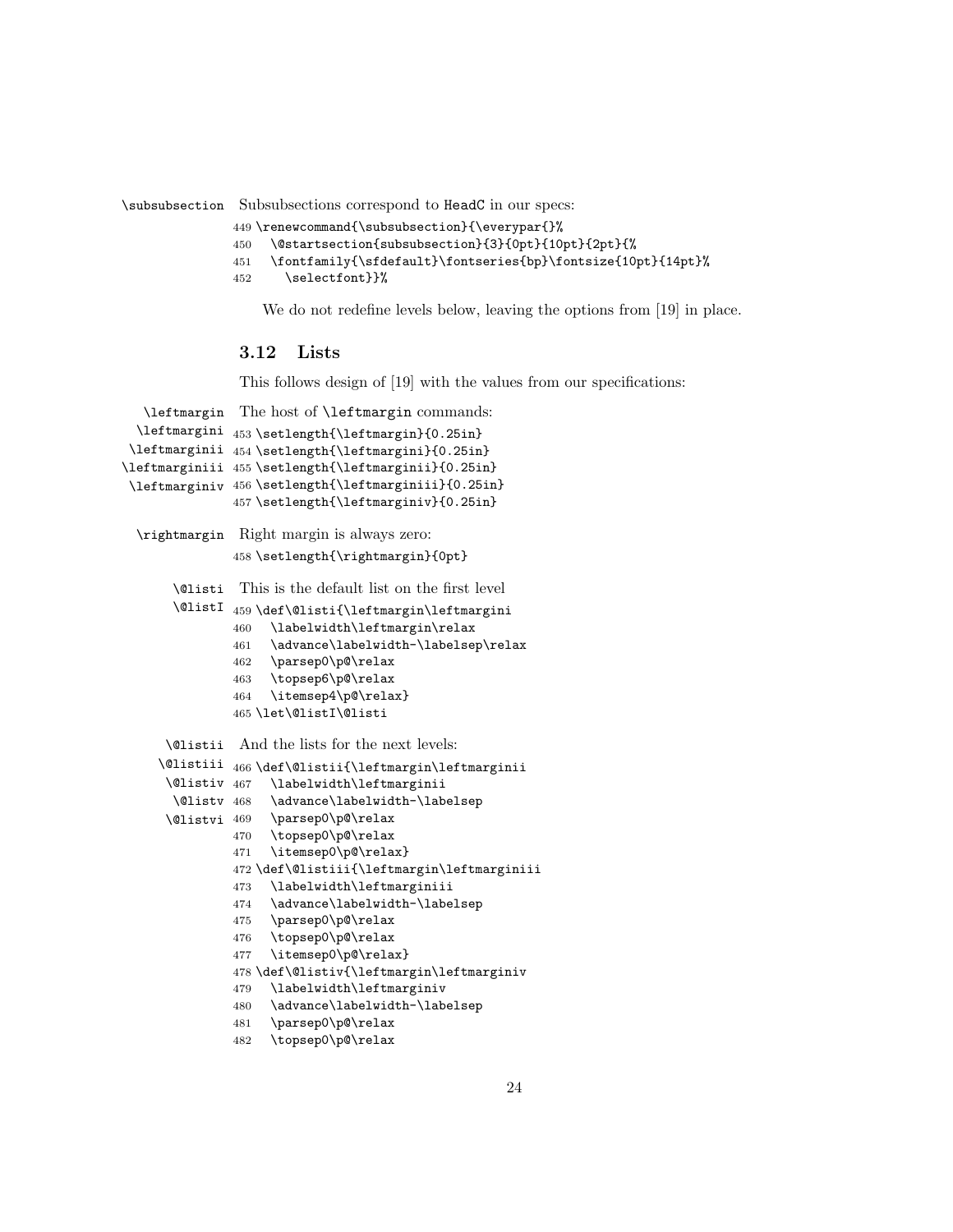- \itemsep0\p@\relax}
- \def\@listv{\leftmargin\leftmarginv
- \labelwidth\leftmarginv
- \advance\labelwidth-\labelsep
- \parsep0\p@\relax
- \topsep0\p@\relax
- \itemsep0\p@\relax}
- \def\@listvi{\leftmargin\leftmarginvi
- \labelwidth\leftmarginvi
- \advance\labelwidth-\labelsep
- \parsep0\p@\relax
- \topsep0\p@\relax
- \itemsep0\p@\relax}

itemize We make bullets flushleft:

- \def\itemize{%
- \ifnum \@itemdepth >\thr@@\@toodeep\else
- \advance\@itemdepth\@ne
- \edef\@itemitem{labelitem\romannumeral\the\@itemdepth}%
- \expandafter
- \list
- \csname\@itemitem\endcsname
- {\def\makelabel##1{##1}}%
- \fi}

enumerate We make numbering flushleft:

| 505 \def\enumerate{%                                |
|-----------------------------------------------------|
| \ifnum \@enumdepth >\thr@@\@toodeep\else            |
| \advance\@enumdepth\@ne                             |
| \edef\@enumctr{enum\romannumeral\the\@enumdepth}%   |
| $\exp{andafter}$                                    |
| <b>\list</b>                                        |
| \csname label\@enumctr\endcsname                    |
| ${\text{\textcirc}(\text{def}\text{label#1}_{\#1}}$ |
| \fi}                                                |
|                                                     |

quotation In quotation environment the paragraphs are indented. We use 9pt Roman for quotations:

```
514 \renewenvironment{quotation}{%
```
- \list{}{\listparindent\parindent\relax
- \itemindent\listparindent\relax
- \rightmargin0.5in\relax
- \leftmargin0.5in\relax}%
- 519 \item\fontsize{9pt}{11pt}\selectfont}{\endlist}

quote Quote is for short quotations without indentations:

```
520 \renewenvironment{quote}{%
```

```
521 \list{}{\listparindent0pt\relax
```
\itemindent\listparindent\relax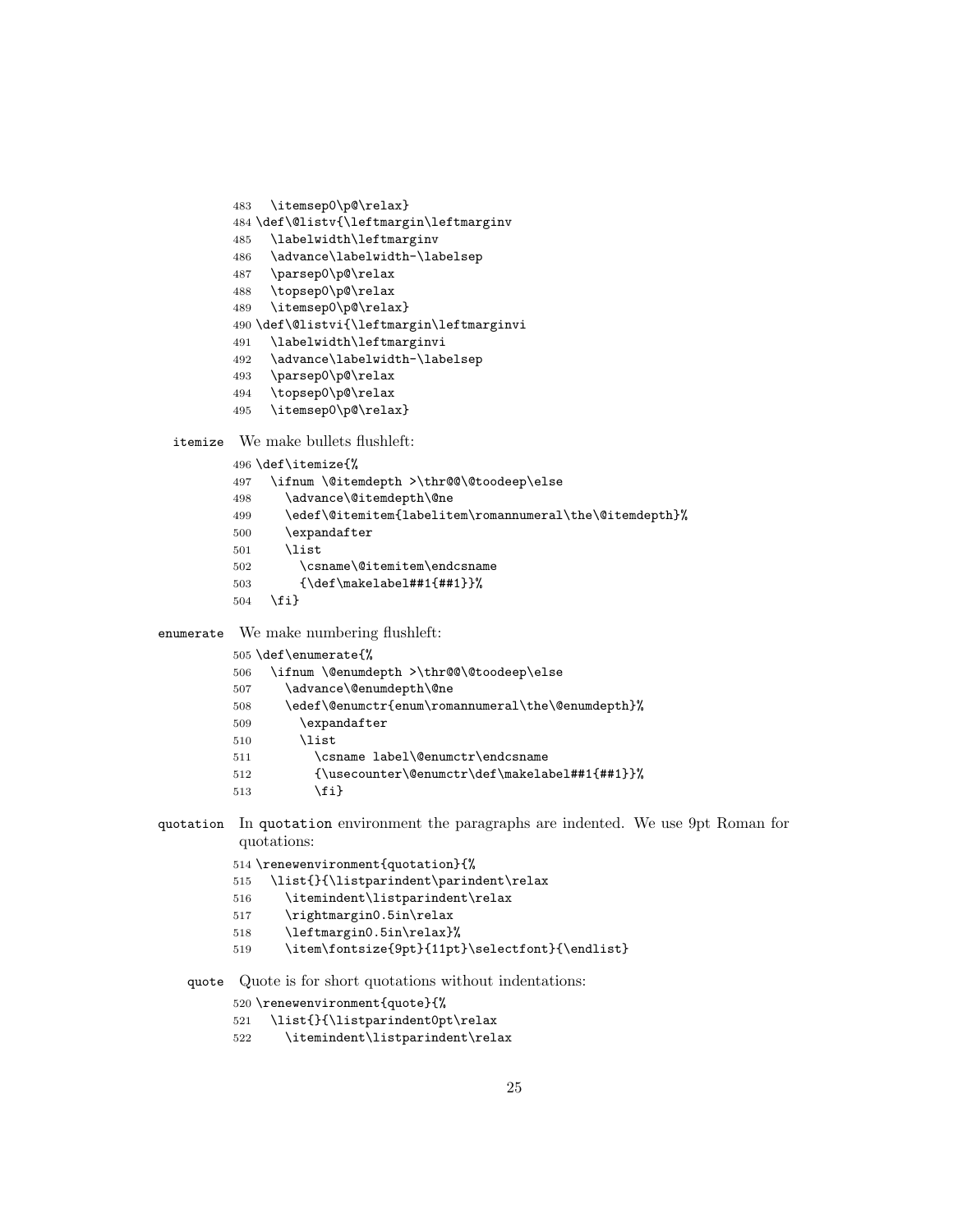- \rightmargin0.5in\relax
- \leftmargin0.5in\relax}%

```
525 \item\fontsize{9pt}{11pt}\selectfont}{\endlist}
```
note Note is a special environment for asides. It is in italics with the word "NOTE" on the margin:

```
526 \newenvironment{note}{%
527 \list{\makebox[0pt][r]{\fontfamily{%
528 \dgdefault}\fontseries{b}\fontsize{9pt}{11pt}\selectfont
529 NOTE\hspace{2em}}}{\listparindent0pt\relax
530 \topsep9\p@\relax
531 \itemindent0\p@\relax
532 \rightmargin0\p@\relax
533 \leftmargin0\p@\relax
534 \labelwidth0\p@\relax
535 \labelsep0\p@}%
536 \item\itshape}{\vspace{-3pt}\endlist}
```
## <span id="page-25-0"></span>3.13 Footnotes

\footnoterule We want one inch by 0.25 footnote rule:

\renewcommand\footnoterule{%

- \kern6\p@
- \hrule height 0.25pt depth 0pt width 1in
- \kern2\p@}

```
\@footnotetext We want 4pt between footnotes. Unfortunately the standard functions introduces
                \@finalstrut, which we do not need here. . .
```

```
541 \long\def\@footnotetext#1{\insert\footins{%
```
- \reset@font\footnotesize
- \interlinepenalty\interfootnotelinepenalty
- \splittopskip\footnotesep
- 545 \splitmaxdepth \dp\strutbox \floatingpenalty \@MM
- \hsize\columnwidth \@parboxrestore
- \protected@edef\@currentlabel{%
- \csname p@footnote\endcsname\@thefnmark
- }%
- \color@begingroup
- \@makefntext{%
- \rule\z@{13.5pt}\ignorespaces#1}%
- \color@endgroup}}%

\footins We make some space between footnotes:

\setlength{\skip\footins}{16\p@ \@plus 4\p@ \@minus 0\p@}

\@makefntext We do not indent the footnotes:

```
555 \renewcommand\@makefntext[1]{%
```
- \parindent 0\p@%
- \RaggedRightParindent0\p@%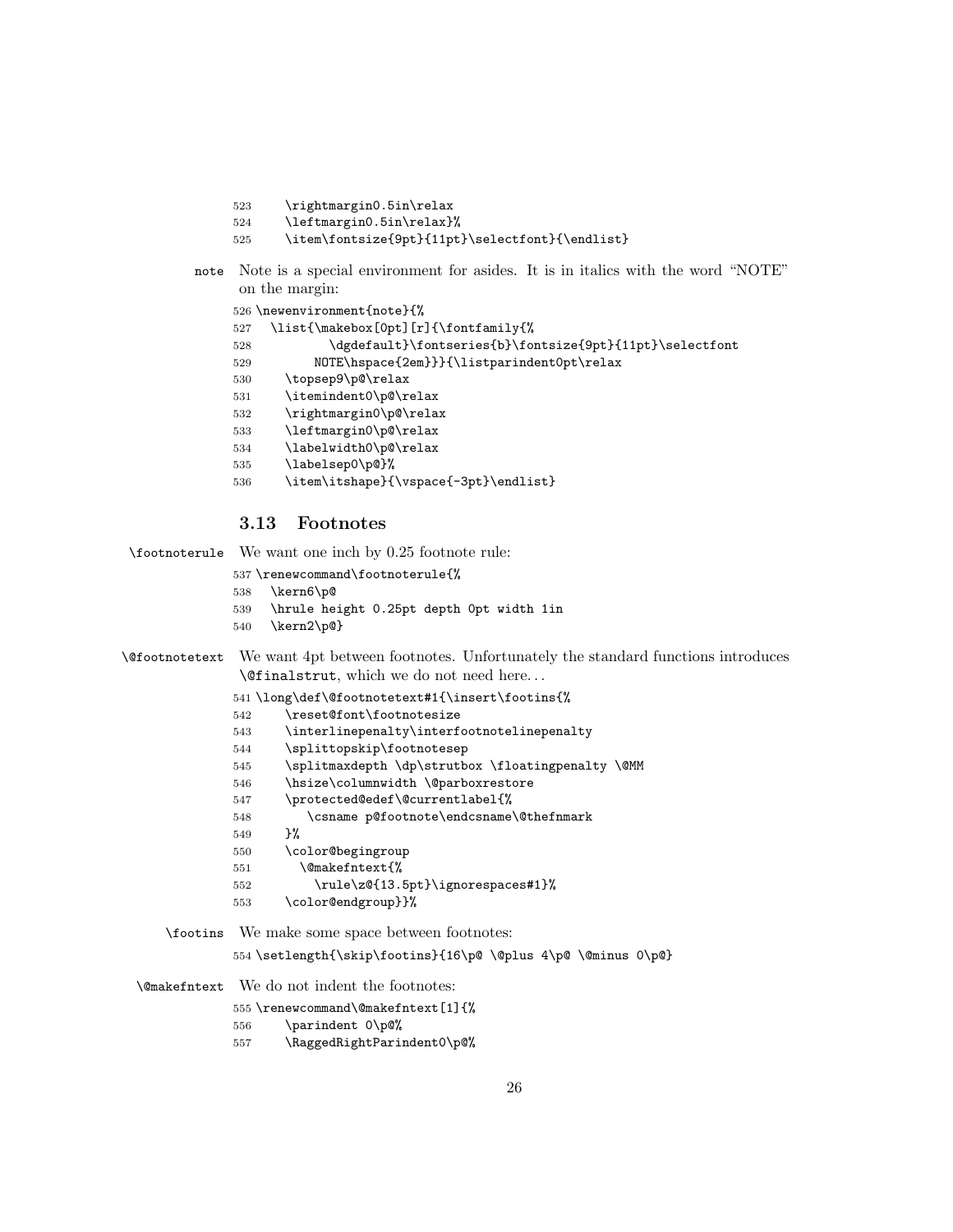|                 | \@makefnmark\space#1}<br>559                                                                                                                                                                                       |
|-----------------|--------------------------------------------------------------------------------------------------------------------------------------------------------------------------------------------------------------------|
|                 | Tables, Figures and Listings<br>3.14                                                                                                                                                                               |
| \thefigure      | We want dash instead of dot between chapter number and figure number:                                                                                                                                              |
|                 | 560 \renewcommand \thefigure<br>{\ifnum \c@chapter>\z@ \thechapter-\fi \@arabic\c@figure}<br>561                                                                                                                   |
| \thetable       | We want dash instead of dot between chapter number and table number:                                                                                                                                               |
|                 | 562 \renewcommand \thetable<br>{\ifnum \c@chapter>\z@ \thechapter-\fi \@arabic\c@table}<br>563                                                                                                                     |
| \thelistings    | And the same for listings:                                                                                                                                                                                         |
|                 | 564 \renewcommand \thelstlisting<br>{\ifnum \c@chapter>\z@ \thechapter-\fi \@arabic\c@lstlisting}<br>565                                                                                                           |
| nostarchfigfmt  | This is our captions format for figures and listings                                                                                                                                                               |
|                 | 566 \DeclareCaptionFormat{nostarchfigfmt}{\fontfamily{\sfdefault}%<br>\fontshape{it}\fontsize{8.5pt}{9pt}\fontseries{k}\selectfont\unskip#1#2#3}<br>567                                                            |
| nostarchtabfmt  | This is our captions format for tables                                                                                                                                                                             |
|                 | 568 \DeclareCaptionFormat{nostarchtabfmt}{\fontfamily{\sfdefault}%<br>$\mathcal{m}\fontshape\{rm\}$ \fontsize $\{8.5pt\}$ {9pt}\fontseries{h}\selectfont\unskip#1#2%<br>569<br>\fontseries{k}\selectfont#3}<br>570 |
|                 | The figure, listing and and table styles:                                                                                                                                                                          |
|                 | 571 \captionsetup[figure]{format=nostarchfigfmt,singlelinecheck=off,                                                                                                                                               |
|                 | aboveskip=8pt, belowskip=8pt}<br>572<br>573 \captionsetup[lstlisting] {format=nostarchfigfmt, singlelinecheck=off,                                                                                                 |
|                 | aboveskip=8pt, belowskip=8pt}<br>574                                                                                                                                                                               |
|                 | 575 \captionsetup[table] {format=nostarchtabfmt, singlelinecheck=off,<br>aboveskip=0pt, belowskip=4pt}<br>576                                                                                                      |
| \tbfont         | This is the font used for table body:                                                                                                                                                                              |
|                 | $577 \def\thinspace\}$<br>\fontfamily{\sfdefault}\fontseries{k}\fontsize{8pt}{10pt}\selectfont}<br>578                                                                                                             |
| \thfont         | Font for table headers:                                                                                                                                                                                            |
|                 | 579 \def\thfont{%<br>\fontfamily{\sfdefault}\fontseries{h}\fontsize{8pt}{10pt}\selectfont}<br>580                                                                                                                  |
| \heawyrulewidth | Changing booktabs defaults:                                                                                                                                                                                        |
|                 | \lightrulewidth 581 \heavyrulewidth=3\p@<br>\cmidrulewidth 582\lightrulewidth=1.5\p@<br>583\cmidrulewidth=1.5\p@                                                                                                   |

<span id="page-26-0"></span>\noindent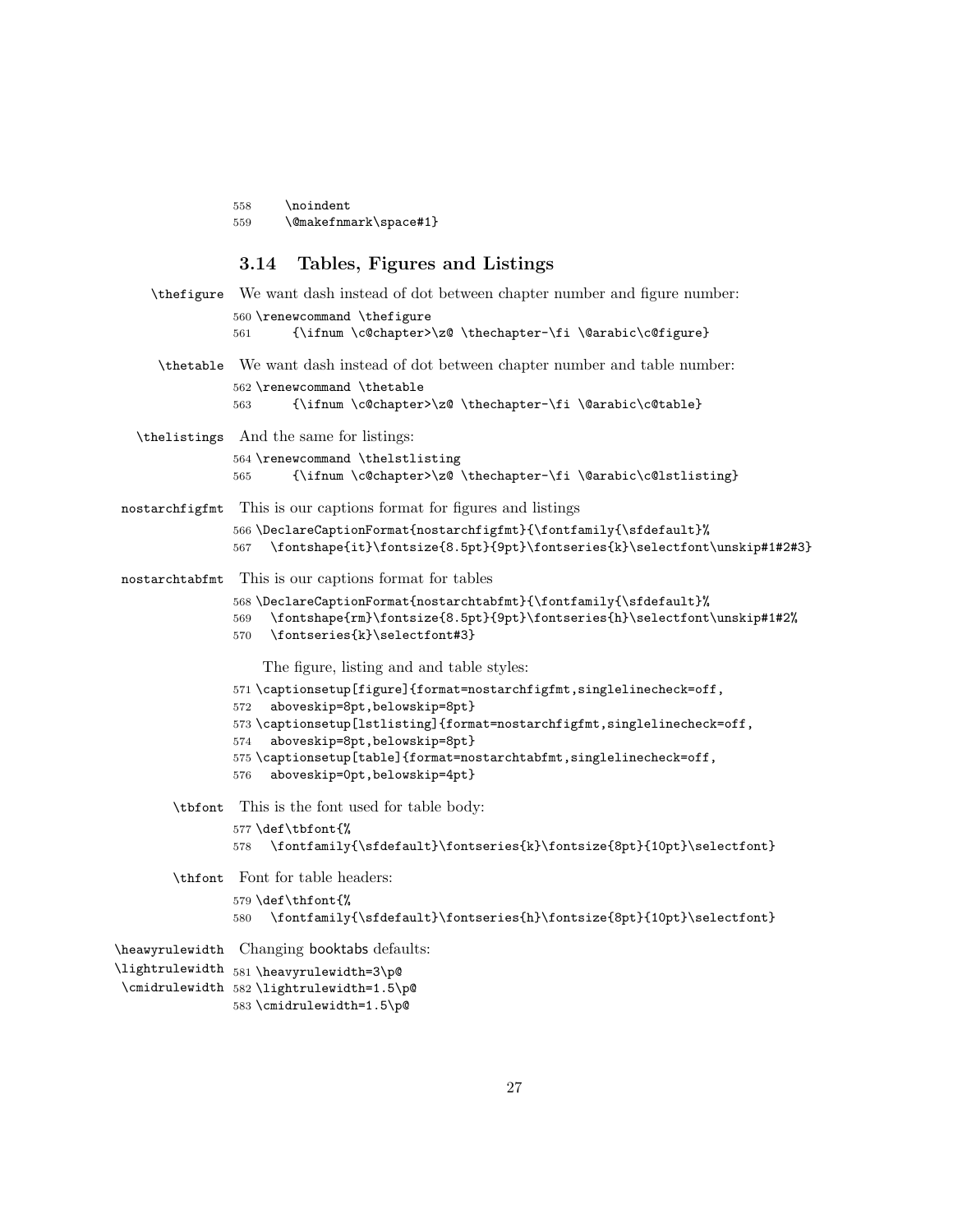\bottomrule Our \bottomrule is thin:

- \def\bottomrule{\noalign{\ifnum0='}\fi
- \@aboverulesep=\aboverulesep
- \global\@belowrulesep=\belowbottomsep
- \global\@thisruleclass=\@ne
- \@ifnextchar[{\@BTrule}{\@BTrule[\lightrulewidth]}}

\belowrulesep Again redefining booktabs:

\belowbottomsep 589 \belowrulesep=0.7ex \abovetopsep 590 \belowbottomsep=0.65pt

 \aboverulesep=0.7ex \abovetopsep=0.65pt

## <span id="page-27-0"></span>3.15 Verbatim and Listings Customization

Code This is for framed code:

\DefineVerbatimEnvironment{Code}{Verbatim}{frame=lines,framerule=0.25pt}

\FV@ListParameterHook The skip before code is too large for us

\FV@AddToHook\FV@ListParameterHook{\vspace{-6pt}}

We also enable verbatim footnotes.

\VerbatimFootnotes

We set up captions with captions:

\lstset{captionpos=b}

And make the code to be in typewriter font:

\lstset{basicstyle=\ttfamily,columns=fullflexible}

## <span id="page-27-1"></span>3.16 Bibliography

\bibsection We actually use chapter for bibliographic sections, but here we try to be nice to natbib:

#### \AtBeginDocument{

- \def\bibsection{%
- \clearpage
- {\pagestyle{empty}\cleardoublepage}%
- \everypar{}%
- \thispagestyle{empty}%
- \global\@topnum\z@
- \@afterindentfalse
- \gdef\@chapterart{}%
- \@nschapterpreamble
- \vspace\*{0.622in}%
- \addcontentsline{toc}{chapter}{\MakeUppercase{\bibname}}%
- 610 \addcontentsline{tbc}{bchapter}{\bibname}%
- {\centering
- {\fontfamily{\dgdefault}\fontseries{br}\fontsize{16pt}{20pt}\selectfont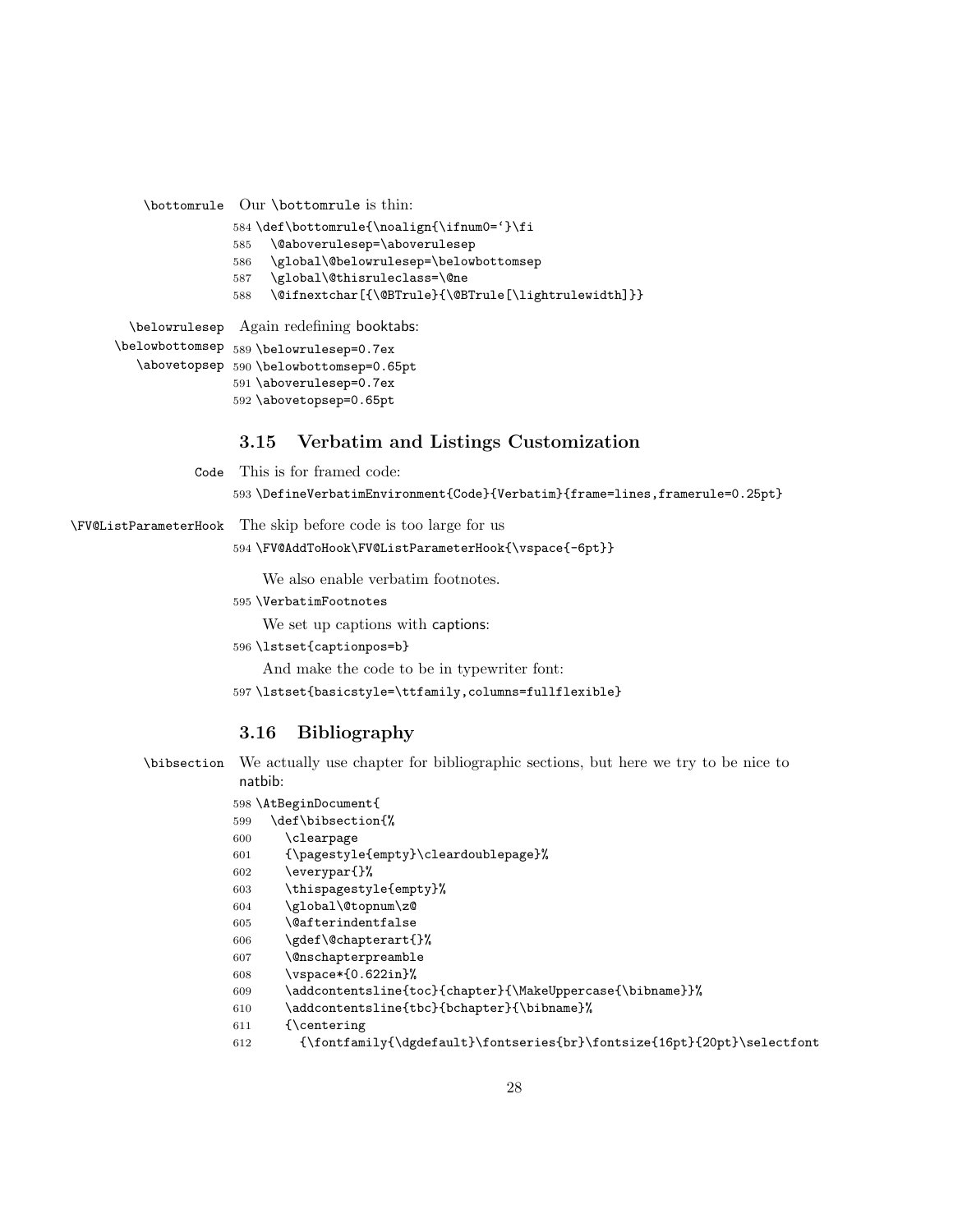- \MakeUppercase{\bibname}\par}}\nobreak\vskip25pt\relax%
- \@mkboth{\MakeUppercase\bibname}{\MakeUppercase\bibname}}}%

thebibliography We want bibliography to be in the table of contents:

|     | 615 \renewenvironment{thebibliography}[1]{%             |
|-----|---------------------------------------------------------|
| 616 | \bibsection                                             |
| 617 | \list{\@biblabel{\@arabic\c@enumiv}}%                   |
| 618 | {\settowidth\labelwidth{\@biblabel{#1}}%                |
| 619 | \leftmargin\labelwidth                                  |
| 620 | \advance\leftmargin\labelsep                            |
| 621 | \@openbib@code                                          |
| 622 | \usecounter{enumiv}%                                    |
| 623 | \let\p@enumiv\@empty                                    |
| 624 | \renewcommand\theenumiv{\@arabic\c@enumiv}}%            |
| 625 | \sloppy                                                 |
| 626 | \clubpenalty4000                                        |
| 627 | \@clubpenalty \clubpenalty                              |
| 628 | \widowpenalty4000%                                      |
| 629 | $\setminus$ sfcode' $\setminus$ . $\mathbb{Q}_m$        |
| 630 | {\def\@noitemerr                                        |
| 631 | {\@latex@warning{Empty 'thebibliography' environment}}% |
| 632 | \endlist}                                               |
|     |                                                         |

## <span id="page-28-0"></span>3.17 Index

theindex We want our index to be in the table of contents too:

\renewenvironment{theindex}{%

- \clearpage
- {\pagestyle{empty}\cleardoublepage}%
- \everypar{}%
- \thispagestyle{empty}%
- \global\@topnum\z@
- \@afterindentfalse
- \gdef\@chapterart{}%
- \if@twocolumn
- \@restonecolfalse
- \else
- \@restonecoltrue
- 645  $\overline{f}$
- \twocolumn[%
- \@nschapterpreamble
- \vspace\*{0.622in}%
- \addcontentsline{toc}{chapter}{\MakeUppercase{\indexname}}%
- \addcontentsline{tbc}{bchapter}{\indexname}%
- {\centering
- {\fontfamily{\dgdefault}\fontseries{br}%
- \fontsize{16pt}{20pt}\selectfont
- \MakeUppercase{\indexname}\par}}%
- \nobreak\vskip25pt\relax]%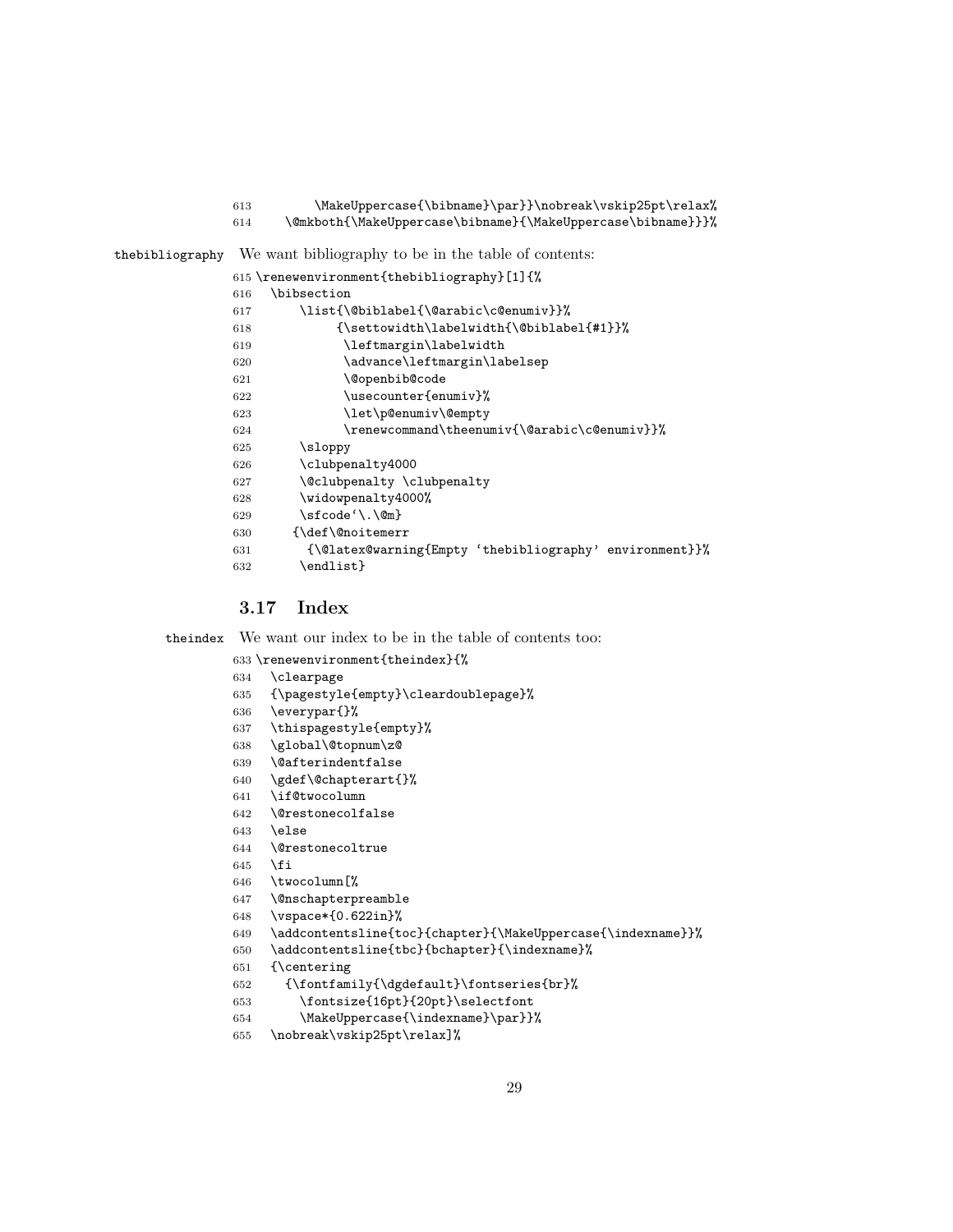|                  | \@mkboth{\MakeUppercase\indexname}%<br>656                                   |
|------------------|------------------------------------------------------------------------------|
|                  | {\MakeUppercase\indexname}%<br>657                                           |
|                  | \parindent\z@<br>658                                                         |
|                  | \parskip\z@ \@plus .3\p@\relax<br>659                                        |
|                  | \columnseprule \z@<br>660                                                    |
|                  | \columnsep 0.25in%<br>661                                                    |
|                  | \let\item\@idxitem}<br>662                                                   |
|                  | 663 {\if@restonecol\onecolumn\else\clearpage\fi}                             |
| <b>\@idxitem</b> | This is how we format level 1 index entries:                                 |
|                  | 664 \renewcommand\@idxitem{%                                                 |
|                  | \par\hangindent0.45in\normalfont\fontsize{9.5\p@}{11.5\p@}\selectfont<br>665 |
|                  | \raggedright}<br>666                                                         |
|                  | \subitem Level 2 entries:                                                    |
|                  | 667 \renewcommand\subitem{\@idxitem \hspace*{0.15in}}                        |
|                  | \subsubitem Level 3 entries:                                                 |
|                  | 668\renewcommand\subsubitem{\@idxitem \hspace*{0.3in}}                       |
|                  |                                                                              |
|                  | \indexspace The space between the groups                                     |
|                  | 669 \renewcommand\indexspace{\par \vskip 14\p@\relax}                        |
|                  | index starts a new letter, we call this macro:                               |
|                  | 670 \newcommand\indexgroup[1]{{\fontfamily{\sfdefault}%                      |
|                  | \fontseries{bc}\fontsize{11\p@}{13\p@}\selectfont#1}\par\vskip4\p@}<br>671   |

## <span id="page-29-0"></span>3.18 Update Page and Colophon

- \updatesname Just the name for updates:
	- \def\updatesname{Updates}
- \updatespage This is the command that start update page. It looks like chapter, but it does not mark the pages or appear in the tables of contents:

## \newcommand\updatespage{%

- \clearpage
- {\pagestyle{empty}\cleardoublepage}%
- \everypar{}%
- \thispagestyle{empty}%
- \global\@topnum\z@
- \gdef\@chapterart{}%
- \vspace\*{1.875in}%
- {\centering
- \fontfamily{\dgdefault}\fontseries{br}%
- \fontsize{16pt}{20pt}\selectfont
- \MakeUppercase{\updatesname}\par\nobreak\vskip40\p@}%
- \@nobreaktrue
- \everypar{%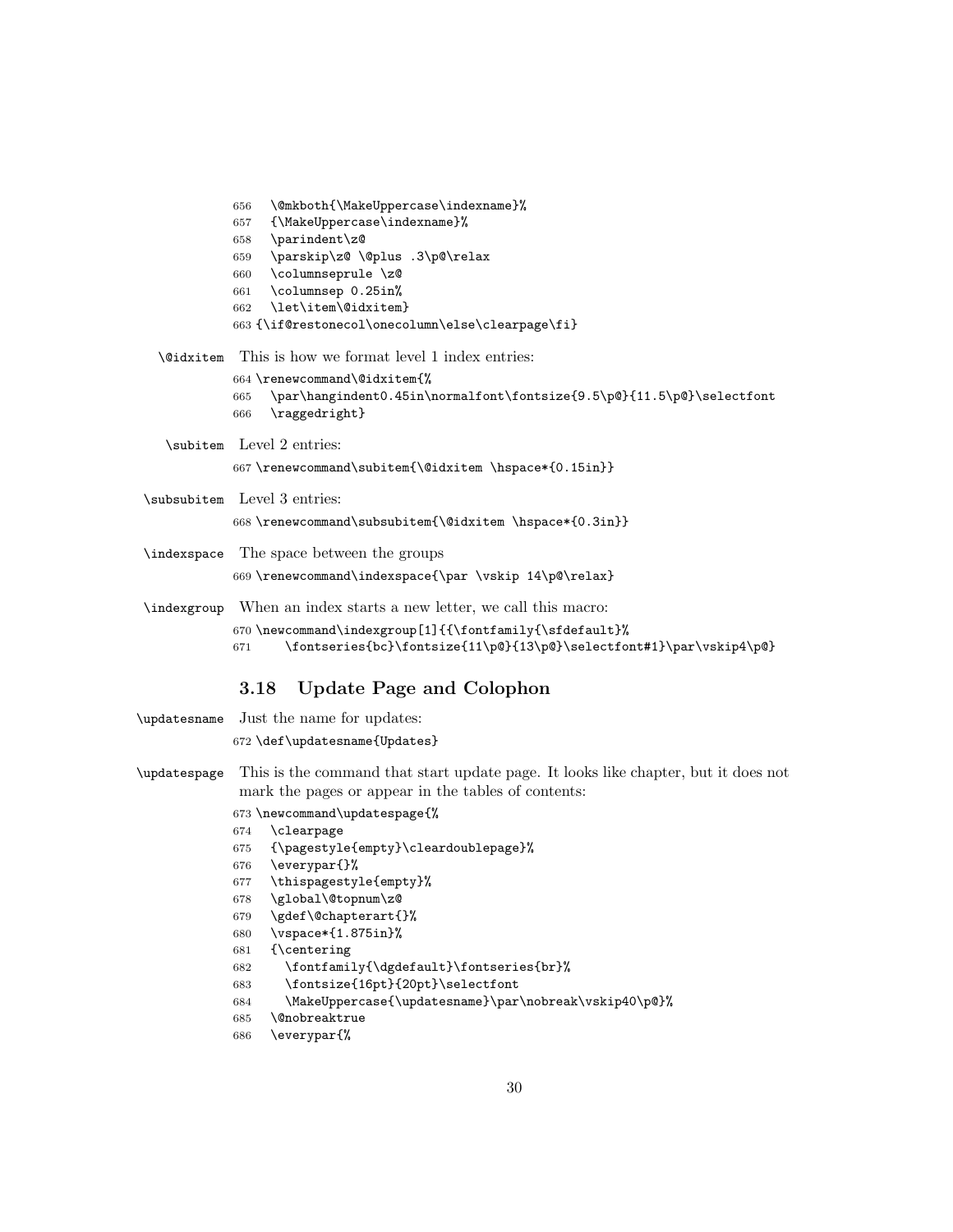\if@nobreak

```
688 \@nobreakfalse
```

```
689 \clubpenalty \@M
```

```
690 \setbox\z@\lastbox
```

```
691 \else
```

```
692 \clubpenalty \@clubpenalty
```
- \everypar{}%
- \fi}}

\colophonname Just the name for colophon:

## \def\colophonname{Colophon}

\colophon Colophon does not start a separate page:

- \newcommand\colophon{%
- \everypar{}%
- \global\@topnum\z@
- \gdef\@chapterart{}%
- \vspace\*{0.875in}%
- {\centering
- \fontfamily{\dgdefault}\fontseries{br}%
- \fontsize{16pt}{20pt}\selectfont
- \MakeUppercase{\colophonname}\par\nobreak\vskip40\p@}%
- \@nobreaktrue
- \everypar{%
- \if@nobreak
- \@nobreakfalse
- \clubpenalty \@M
- 710 \setbox\z@\lastbox
- \else
- \clubpenalty \@clubpenalty
- \everypar{}%
- 714  $\tilde{\text{14}}\$
- The fonts used in \emph{\@title} are New Baskerville, Futura, The
- Sans Mono Condensed and Dogma. The book was typeset with
- \LaTeXe{} package
- \texttt{nostarch} by Boris Veytsman
- \emph{(\csname ver@nostarch.cls\endcsname).}\par}

## <span id="page-30-0"></span>3.19 End of Class

 $720 \; \langle / \text{class} \rangle$ 

## <span id="page-30-1"></span>3.20 Dealing with hyperref

First, we load hyperref with right options. I do not know why bookmarks do not work, but this is important to switch off:

```
721 \langle*nshyper\rangle
```

```
722 \RequirePackage[breaklinks,colorlinks,linkcolor=black,
723 citecolor=black,pagecolor=black,urlcolor=black,hyperindex,
724 bookmarks=false]{hyperref}
```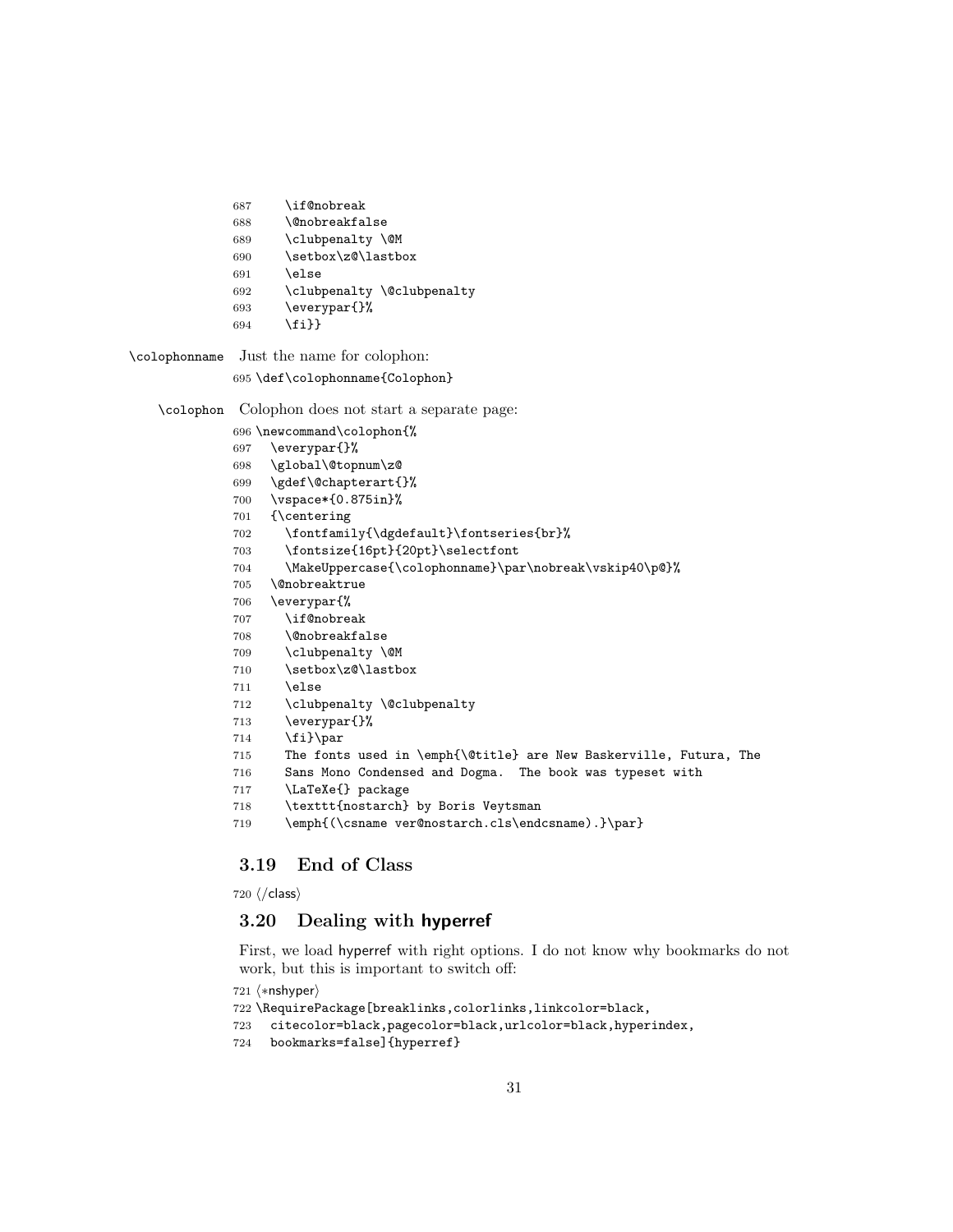hyperref expects the starred parts and chapters to have only one argument but we have two!

\AtBeginDocument{%

```
726 \def\@schapter[#1]#2{%
727 \H@old@schapter[#1]{#2}%
728 \@nschapterpreamble}%
729 \def\@spart[#1]#2{%
730 \H@old@spart[#1]{#2}%
731 \Hy@GlobalStepCount\Hy@linkcounter
```
\xdef\@currentHref{part\*.\the\Hy@linkcounter}%

\Hy@raisedlink{\hyper@anchorstart{\@currentHref}\hyper@anchorend}}}%

We change the preamble for bibliography and index:

```
734 \def\@nschapterpreamble{%
```
- \begingroup
- \let\@mkboth\@gobbletwo
- \Hy@GlobalStepCount\Hy@linkcounter
- \xdef\@currentHref{\Hy@chapapp\*.\the\Hy@linkcounter}%
- \Hy@raisedlink{\hyper@anchorstart{\@currentHref}\hyper@anchorend}%
- \endgroup}

We can add information about the file to the pdf metadata as well:

```
741 \let\ns@old@maketitle\maketitle
```

```
742 \def\maketitle{%
```

```
743 \hypersetup{pdfauthor=\@author, pdftitle=\@title}%
```

```
744 \ns@old@maketitle}
```

```
745 \langle/nshyper\rangle
```
## <span id="page-31-0"></span>3.21 MakeIndex Style File

These lines will produce some warnings when running Makeindex as they try to cover two different versions of the program:

```
746 \langle*ist\rangle747 lethead_prefix "\\indexgroup{"
748 lethead_suffix "}\\nopagebreak\n"
749 lethead_flag 1
750 heading_prefix "\\indexgroup{"
751 heading_suffix "}\\nopagebreak\n"
752 headings_flag 1
753\langle/ist\rangle
```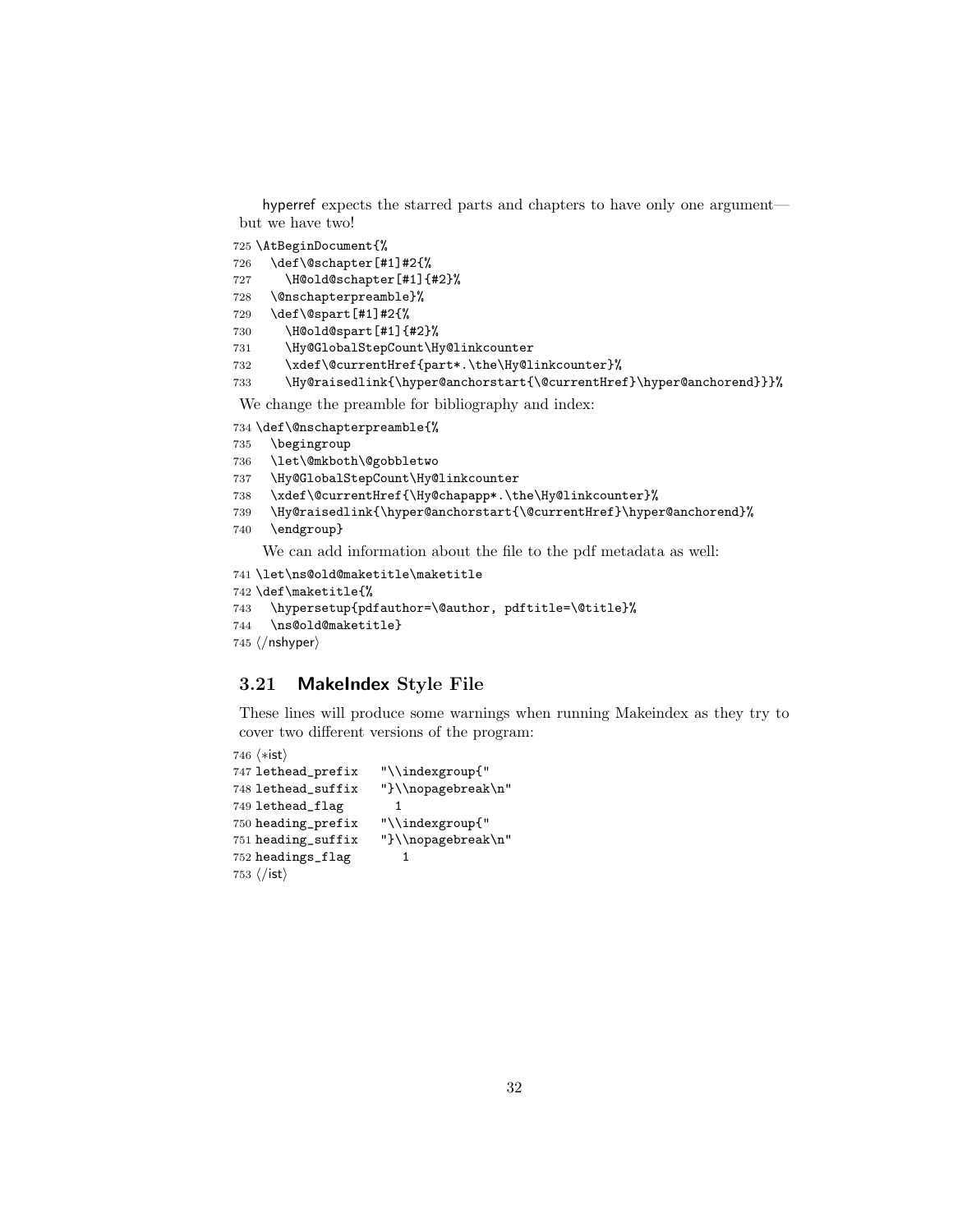## References

- <span id="page-32-0"></span>[1] UK TEX Users Group. UK list of TEX frequently asked questions. [http:](http://www.tex.ac.uk/cgi-bin/texfaq2html) [//www.tex.ac.uk/cgi-bin/texfaq2html](http://www.tex.ac.uk/cgi-bin/texfaq2html), 2006.
- <span id="page-32-1"></span>[2] Boris Veytsman. *LATEX Support For New Baskerville Fonts From Adobe*, February 2008. http://ctan.tug.org/tex-archive/fonts/psfonts/ [http://ctan.tug.org/tex-archive/fonts/psfonts/](http://ctan.tug.org/tex-archive/fonts/psfonts/adobe/nbaskerv) [adobe/nbaskerv](http://ctan.tug.org/tex-archive/fonts/psfonts/adobe/nbaskerv).
- <span id="page-32-2"></span>[3] Boris Veytsman. LATEX Support For Futura Fonts From Adobe As Used By No Starch Press, February 2008. [http://ctan.tug.org/tex-archive/fonts/](http://ctan.tug.org/tex-archive/fonts/psfonts/adobe/futurans) [psfonts/adobe/futurans](http://ctan.tug.org/tex-archive/fonts/psfonts/adobe/futurans).
- <span id="page-32-3"></span>[4] Boris Veytsman. L<sup>AT</sup>FX Support For Dogma Fonts From Emigre Graphics, February 2008. [http://ctan.tug.org/tex-archive/fonts/psfonts/](http://ctan.tug.org/tex-archive/fonts/psfonts/emigre/dogma) [emigre/dogma](http://ctan.tug.org/tex-archive/fonts/psfonts/emigre/dogma).
- <span id="page-32-4"></span>[5] Boris Veytsman. L<sup>AT</sup>EX Support For The Sans Mono Condensed Fonts, February 2008. [http://ctan.tug.org/tex-archive/fonts/psfonts/](http://ctan.tug.org/tex-archive/fonts/psfonts/fontfabrik/thsmc) [fontfabrik/thsmc](http://ctan.tug.org/tex-archive/fonts/psfonts/fontfabrik/thsmc).
- <span id="page-32-5"></span>[6] Simon Fear. *Publication Quality Tables in LATEX*, April 2005. [http://ctan.](http://ctan.tug.org/tex-archive/macros/latex/contrib/booktabs) [tug.org/tex-archive/macros/latex/contrib/booktabs](http://ctan.tug.org/tex-archive/macros/latex/contrib/booktabs).
- <span id="page-32-6"></span>[7] Axel Sommerfeldt. Typesetting Captions with the caption Package, February 2007. [http://ctan.tug.org/tex-archive/macros/latex/contrib/](http://ctan.tug.org/tex-archive/macros/latex/contrib/caption) [caption](http://ctan.tug.org/tex-archive/macros/latex/contrib/caption).
- <span id="page-32-7"></span>[8] Piet van Oostrum. Page Layout in L<sup>AT</sup>FX, March 2004. [http://ctan.tug.](http://ctan.tug.org/tex-archive/macros/latex/contrib/fancyhdr) [org/tex-archive/macros/latex/contrib/fancyhdr](http://ctan.tug.org/tex-archive/macros/latex/contrib/fancyhdr).
- <span id="page-32-8"></span>[9] Timothy Van Zandt. The 'fancyvrb' Package. Fancy Verbatims in LATEX, July 1998. [http://ctan.tug.org/tex-archive/macros/latex/contrib/](http://ctan.tug.org/tex-archive/macros/latex/contrib/fancyvrb) [fancyvrb](http://ctan.tug.org/tex-archive/macros/latex/contrib/fancyvrb).
- <span id="page-32-9"></span>[10] D. P. Carlisle. Packages in the 'Graphics' Bundle, November 2005. [http:](http://ctan.tug.org/tex-archive/macros/latex/required/graphics) [//ctan.tug.org/tex-archive/macros/latex/required/graphics](http://ctan.tug.org/tex-archive/macros/latex/required/graphics).
- <span id="page-32-10"></span>[11] Heiko Oberdiek. The ifpdf Package, February 2006. [http://ctan.tug.org/](http://ctan.tug.org/tex-archive/macros/latex/contrib/oberdiek) [tex-archive/macros/latex/contrib/oberdiek](http://ctan.tug.org/tex-archive/macros/latex/contrib/oberdiek).
- <span id="page-32-11"></span>[12] Carsten Heinz and Brooks Moses. The Listings Package, 2007. [http://ctan.](http://ctan.tug.org/tex-archive/macros/latex/contrib/listings) [tug.org/tex-archive/macros/latex/contrib/listings](http://ctan.tug.org/tex-archive/macros/latex/contrib/listings).
- <span id="page-32-12"></span>[13] Martin Schröder. The ragged2e Package, March 2003. [http://ctan.tug.](http://ctan.tug.org/tex-archive/macros/latex/contrib/ms) [org/tex-archive/macros/latex/contrib/ms](http://ctan.tug.org/tex-archive/macros/latex/contrib/ms).
- <span id="page-32-13"></span>[14] Michale A. Covington and Frank Mittelback. Covington's Upright-Quote Modification to Verbatim and Verb, 2003. [http://ctan.tug.org/tex-archive/](http://ctan.tug.org/tex-archive/macros/latex/contrib/upquote) [macros/latex/contrib/upquote](http://ctan.tug.org/tex-archive/macros/latex/contrib/upquote).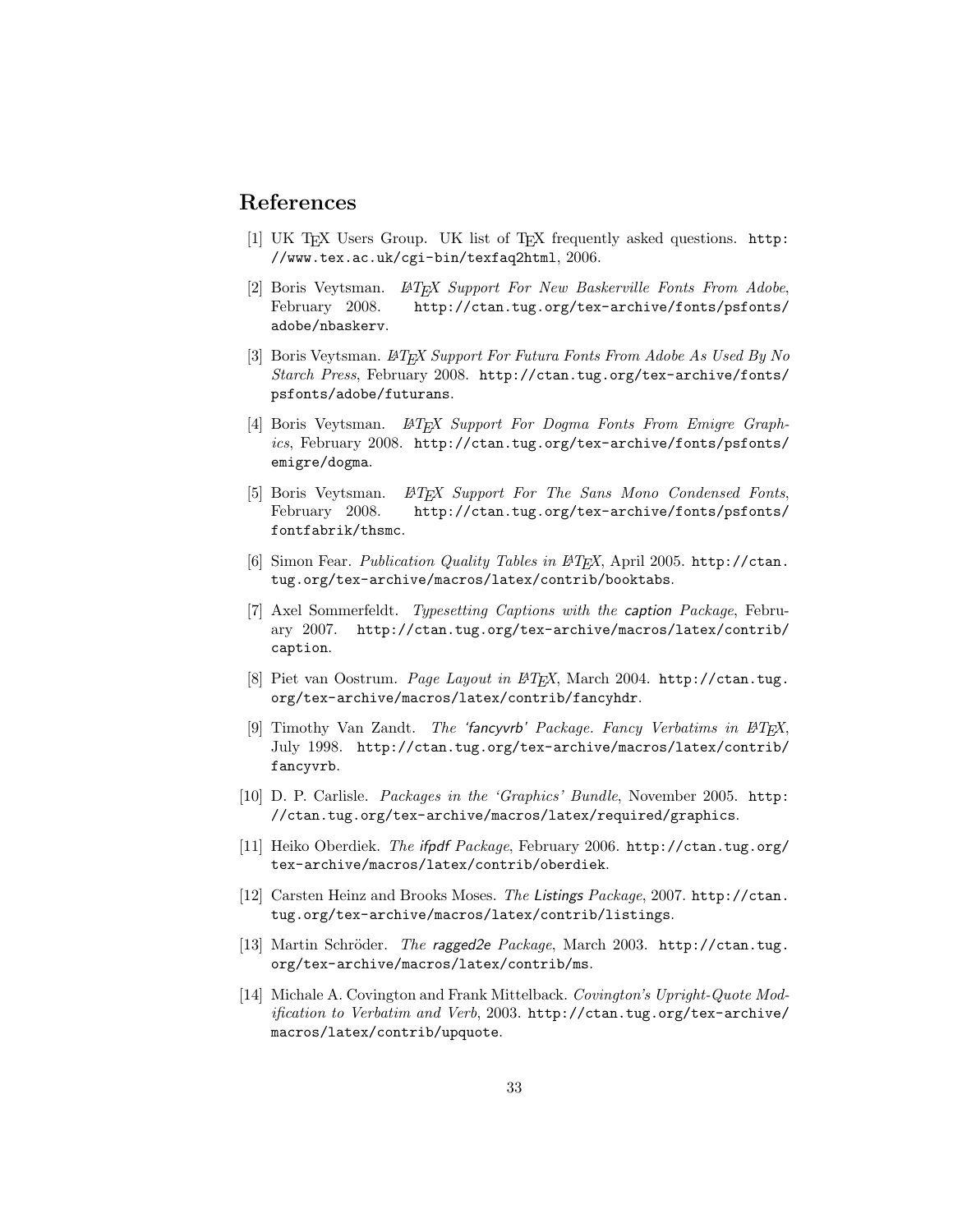- <span id="page-33-0"></span>[15] Sebastian Rahtz and Heiko Oberdiek. Hypertext Marks in L<sup>AT</sup>EX: a Manual for Hyperref, September 2006. [http://ctan.tug.org/tex-archive/](http://ctan.tug.org/tex-archive/macros/latex/contrib/hyperref) [macros/latex/contrib/hyperref](http://ctan.tug.org/tex-archive/macros/latex/contrib/hyperref).
- <span id="page-33-1"></span>[16] Leslie Lamport.  $\cancel{B}T_{E}X$ : a Document Preparation System. Addison-Wesley Publishing Company, Reading, Ma., 2 edition, 1994. Illustrations by Duane Bibby.
- <span id="page-33-2"></span>[17] Patrick W. Daly. Natural Sciences Citations and References (Author-Year and Numerical Schemes), February 2007. [http://ctan.tug.org/tex-archive/](http://ctan.tug.org/tex-archive/macros/latex/contrib/natbib) [macros/latex/contrib/natbib](http://ctan.tug.org/tex-archive/macros/latex/contrib/natbib).
- <span id="page-33-3"></span>[18] Peter Wilson. The Memoir Class for Configurable Typesetting, January 2004. <http://ctan.tug.org/tex-archive/macros/latex/contrib/memoir>.
- <span id="page-33-4"></span>[19] Leslie Lamport, Frank Mittelbach, and Johannes Braams. Standard Document Classes for ETEX version 2e, 1997. [http://ctan.tug.org/](http://ctan.tug.org/tex-archive/macros/latex/base) [tex-archive/macros/latex/base](http://ctan.tug.org/tex-archive/macros/latex/base).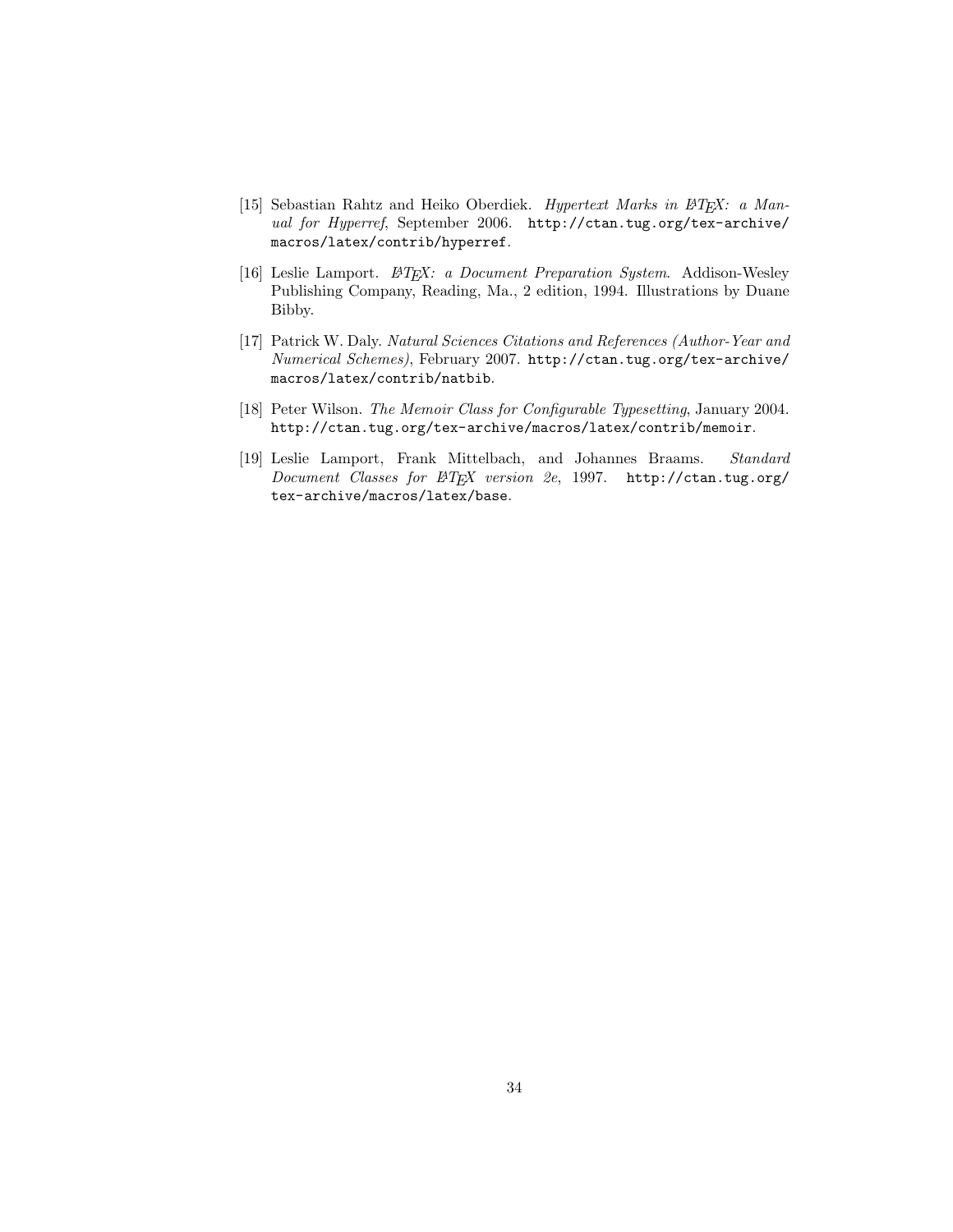# Change History

| v0.1                                       |    |
|--------------------------------------------|----|
| General: First fully functional ver-       |    |
| . 3<br>sion<br>$\sim$                      |    |
| $_{\rm v0.2}$                              |    |
| \@chapter: Moved up                        | 22 |
| enumerate: Flush left numbers              | 25 |
| itemize: Flush left bullets                | 25 |
| \topmargin: Moved down<br>$\sim$           | 13 |
| v0.3                                       |    |
| <b>\@afterheading:</b> Moved the circle    |    |
| .<br>$\operatorname{art}$<br>$\sim$ .<br>. | 22 |
| <b>\@footnotetext:</b> Changed LaTeX       |    |
| $default \dots \dots \dots \dots \dots$    | 26 |
| \clubpenalty: Changed settings             | 14 |
| \footins: Changed LaTeX de-                |    |
| faults                                     | 26 |
| \footnoterule: Increased kern              |    |
| above the rule $\dots \dots \dots$         | 26 |
| nostarchfigfmt: Added style                | 27 |
| nostarchtabfmt: Added style                | 27 |
| \section: Changed indentation .            |    |
|                                            | 23 |
| v0.4                                       |    |
| <b>\@afterheading:</b> Added<br>special    |    |
| treatment for the case of empty            |    |
| chapter $art$                              | 22 |
| v0.5                                       |    |
| \@endpart: Changed LaTeX de-               |    |
|                                            | 21 |
| <b>\@nostarchlocation:</b> Introduced      |    |
| the macro $\dots \dots \dots \dots \dots$  | 15 |
| <b>\@nostarchlogo:</b> Introduced the      |    |
| macro<br>.                                 | 15 |
| <b>\@part:</b> Changed LaTeX default .     | 20 |
| <b>\@spart:</b> Changed LaTeX default      | 21 |
| <b>\@subtitle:</b> Introduced the macro    | 14 |
| General: Documentation update              | 3  |
| maketitle: Changed LaTeX de-               |    |
|                                            | 15 |
| \brieftableofcontents: Intro-              |    |
| duced macro                                | 17 |
| dedicationpage: Introduced the             |    |
| macro                                      | 16 |
| cipblock: Introduced the macro.            | 16 |
| \l@chapter: Changed LaTeX de-              |    |
|                                            | 18 |
| \1@part: Changed LaTeX default             | 18 |

| \1@section: Changed LaTeX de-                                           |    |
|-------------------------------------------------------------------------|----|
|                                                                         | 18 |
| \l@subsection: Changed LaTeX<br>$default \dots \dots \dots \dots \dots$ | 19 |
| \makehalftitle: Introduced the                                          |    |
| macro                                                                   | 15 |
| \nostarchlocation: Introduced                                           |    |
| the macro $\dots \dots \dots \dots \dots$                               | 15 |
| \nostarchlogo: Introduced the                                           |    |
| macro                                                                   | 15 |
| copyrightpage: Introduced the<br>macro                                  | 16 |
| \part: Changed LaTeX default .                                          | 20 |
| \subtitle: Introduced the macro                                         | 14 |
| \tableofcontents: Changed La-                                           |    |
| TeX default $\dots\dots\dots\dots$                                      | 17 |
| v0.6                                                                    |    |
| \@chapter: Reverted to standard                                         |    |
| interface                                                               | 22 |
| $\setminus$ Cidxitem: Changed default                                   | 30 |
| <b>\@schapter:</b> Reverted to standard                                 |    |
| interface                                                               | 22 |
| General: Added MakeIndex style .                                        | 32 |
| Documentation update                                                    | 3  |
| Introduced package nshyper                                              | 31 |
| \backmatter: Changed LaTeX de-                                          |    |
| \bibsection: Introduced the                                             | 20 |
| macro                                                                   | 28 |
| \chapter: Reverted to standard in-                                      |    |
| terface $\dots\dots\dots\dots\dots\dots\dots$                           | 21 |
| \chapterart: Introduced the com-                                        |    |
| mand                                                                    | 23 |
| \chapterartfile: Introduced the                                         |    |
| command                                                                 | 23 |
| \colophon: Introduced the macro                                         | 31 |
| \colophonname: Introduced the                                           |    |
| .<br>macro                                                              | 31 |
| thebibliography: Introduced the                                         |    |
| macro                                                                   | 29 |
| theindex: Introduced the macro $\,$ .                                   | 29 |
| \indexgroup: Introduced the                                             |    |
| macro                                                                   | 30 |
| \indexspace: Changed default                                            | 30 |
| \1@bchapter: Introduced macro .                                         | 19 |
| \1@bpart: Introduced macro                                              | 19 |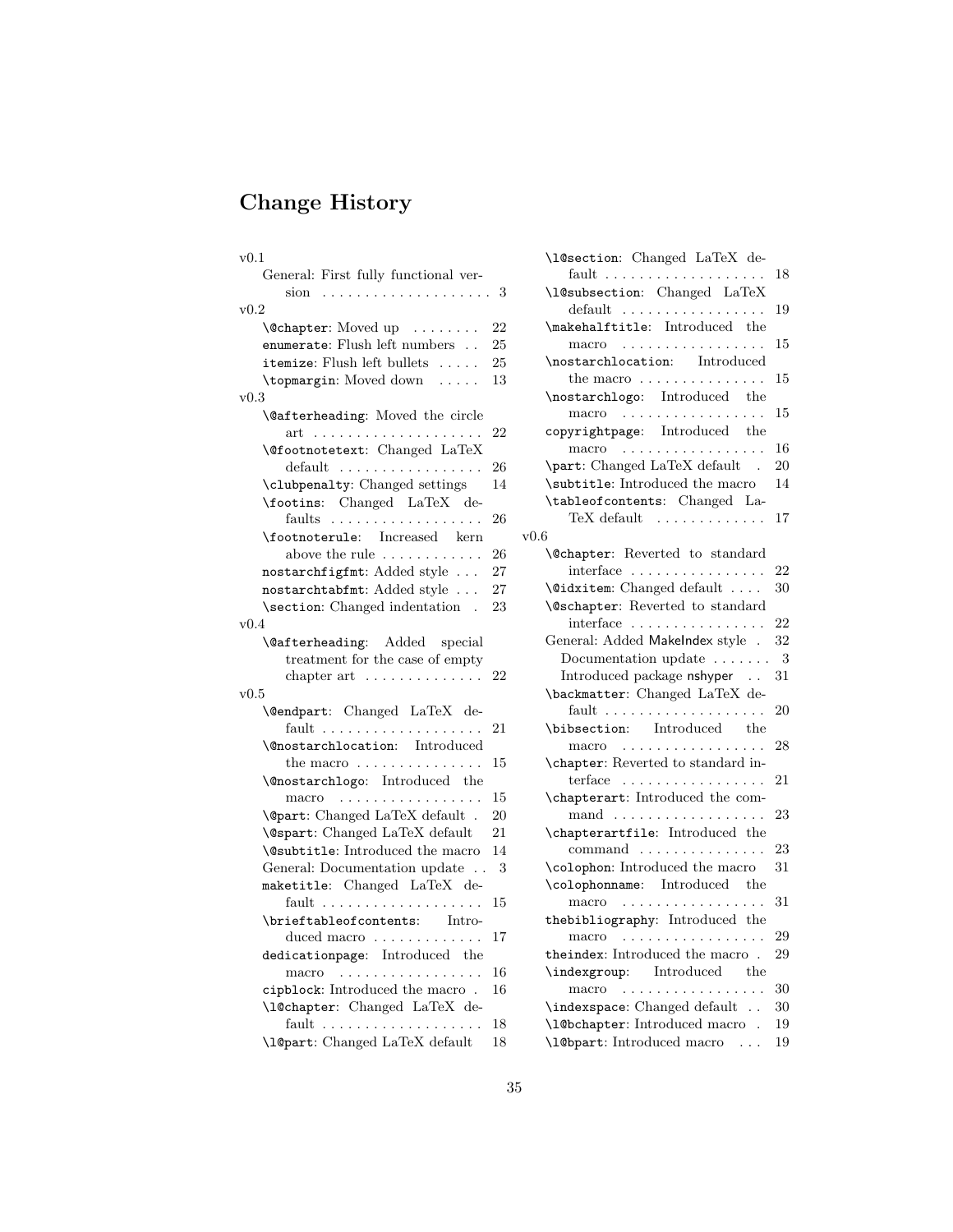| \mainmatter: Changed LaTeX de-         |    | v1.1 |
|----------------------------------------|----|------|
| fault                                  | 19 |      |
| \secdef: Changed LaTeX default         | 20 |      |
| \subitem: Changed default              | 30 |      |
| \subsubitem: Changed default           | 30 |      |
| \updatesname: Introduced the           |    |      |
| macro                                  | 30 |      |
| \updatespage: Introduced the           |    |      |
| $\text{macro}$                         | 30 |      |
| v0.7                                   |    |      |
| <b>\@afterheading:</b> Changed dimen-  |    |      |
| sions<br>.                             | 22 |      |
| <b>\@dotsep:</b> Changed LaTeX default | 17 |      |
| <b>\@part:</b> Changed dimensions      | 20 |      |
| <b>\@schapter:</b> Changed dimensions  | 22 |      |
| maketitle: Changed dimensions.         | 15 | v1.2 |
| \brieftableofcontents: Changed         |    |      |
| dimensions                             | 17 |      |
| \makehalftitle: Changed dimen-         |    |      |
| $sions \dots \dots \dots \dots \dots$  | 15 | v1.3 |
| \tableofcontents: Changed di-          |    |      |
| mensions                               | 17 |      |
| \topmargin: Changed dimensions         | 13 |      |
| v0.8                                   |    |      |
| \@dotsep: Tightened dots               | 17 |      |
| \brieftableofcontents: Changed         |    |      |
| dimensions                             | 17 |      |
| \tableofcontents: Changed di-          |    |      |
| mensions                               | 17 |      |
| v1.0                                   |    |      |
| General: First public release          | 3  |      |

| × |  |  |  |
|---|--|--|--|
|   |  |  |  |

| 9                        | <b>\@makefntext:</b> Added space be-                             |    |
|--------------------------|------------------------------------------------------------------|----|
| J                        | tween footnote mark and foot-                                    |    |
| $\mathfrak{I}$           | note text $\dots \dots \dots \dots \dots 26$                     |    |
| $\overline{\phantom{a}}$ | General: Added interface to listings                             |    |
|                          | package and upquote package.                                     |    |
| J                        | Updated documentation $\ldots$ 3                                 |    |
|                          | \brieftableofcontents: Added                                     |    |
| J                        | toc name to the verso footers.                                   | 17 |
|                          | \footnoterule: Increased kern be-                                |    |
|                          | $\frac{1}{2}$ low the rule $\ldots \ldots \ldots$                | 26 |
|                          | Changed<br>\l@subsection:                                        |    |
|                          |                                                                  | 19 |
| $\overline{1}$           | \tableofcontents: Added toc                                      |    |
| $\overline{\mathbf{C}}$  | name to the verso footers $\ldots$                               | 17 |
| $\frac{2}{5}$            | \topmargin: Made shorter                                         | 13 |
|                          | v1.2                                                             |    |
|                          | \l@subsection:<br>Changed                                        |    |
| 7                        | numwidth again $\dots \dots$                                     | 19 |
|                          | \tableofcontents: Added toc                                      |    |
| 5                        | name to the verso footers $\ldots$ 17                            |    |
|                          | v1.3                                                             |    |
| 7                        | <b>\@chapter:</b> Corrected a stupid mis-                        |    |
| 3                        | take: put refstepcounter out of                                  |    |
|                          | a group<br>.                                                     | 22 |
|                          | \l@section: Made number width                                    |    |
| 7                        | user settable $\dots\dots\dots\dots$                             | 18 |
|                          |                                                                  |    |
|                          | \l@subsection: Made number                                       |    |
| $\overline{1}$           | width user settable $\dots\dots\dots$                            | 19 |
|                          | \sectionnumberwidth: Introduced                                  |    |
| $\overline{1}$           | the length $\dots \dots \dots \dots$                             | 18 |
|                          | \subsectionnumberwidth: Intro-<br>duced the length $\dots \dots$ |    |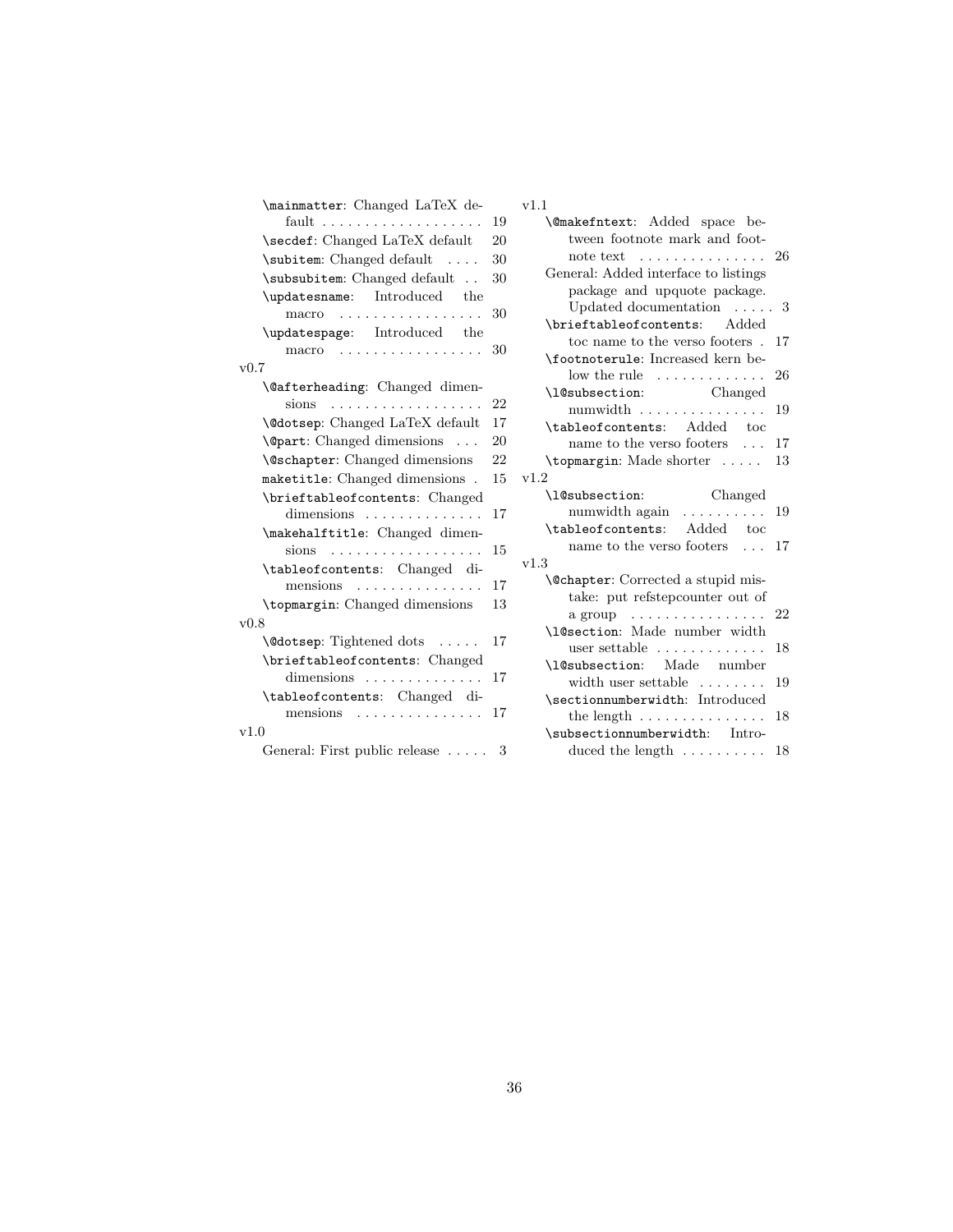# Index

Numbers written in italic refer to the page where the corresponding entry is described; numbers underlined refer to the code line of the definition; numbers in roman refer to the code lines where the entry is used.

| Symbols                                     | $\Diamond$ idxitem                                 | $\text{Qrestone}$ colfalse . $642$      |
|---------------------------------------------|----------------------------------------------------|-----------------------------------------|
| $\lambda$ .  629                            | .662, 664, 667, 668                                | \@restonecoltrue  644                   |
| $\Omega$ 588                                | $\text{Qifnextchar} \dots 588$                     | \@schapter 369, 397, 726                |
| \MM 338, 413, 689, 709                      | \@ifpackageloaded . 188                            | \@spart  326, 349, 729                  |
| $\text{OMM}$ 545                            | $\sqrt{eifstar$ 317                                | \@startsection                          |
| $\lambda$ 0aboverulesep  585                | $\text{Qitemdepth}$ 497-499                        | $\ldots$ 443, 446, 450                  |
| $\setminus$ @afterheading                   | $\text{Vertemitem}$ 499, 502                       | \@starttoc  206, 223                    |
| .360, 396, 407, 408                         | $\text{Quates}$ 631                                | $\setminus$ @subtitle                   |
| \@afterindentfalse.                         | $\text{QlistI}$ 459                                | . 112, 113, 144, 147                    |
| .357,367,605,639                            | $\text{\textbackslash}\mathbb{Q}$ listi  459       | $\text{Utempdima}$ 246, 290             |
| $\text{Qarabic} \dots 561,$                 | $\text{Qlistii} \dots \dots \dots \underline{466}$ | $\text{\textbackslash}$ Cthefnmark  548 |
| 563, 565, 617, 624                          | $\lambda$ listiii  466                             | \@thisruleclass  587                    |
| \@author $152, 743$                         | $\text{Qlistiv}$ 466                               | \@title 128, 143, 715, 743              |
| $\text{Webclowrulesep}$ 586                 | $\text{Qlistv}$ 466                                | $\text{October} \dots 497, 506$         |
| $\Delta$ biblabel  617, 618                 | $\text{Qlistvi} \dots \dots \dots \ 466$           | $\text{Vctopnum}$ 366,                  |
| \@chapapp  375, 376                         | $\sqrt{cm}$ 629                                    | 604, 638, 678, 698                      |
| \@chapter  369, 370                         | \@mainmatterfalse . 311                            | \@vobeyspaces  178                      |
| $\text{Cchapterart}$ . 316,                 | \@mainmattertrue  306                              | $\mathcal{N}$ 747, 748, 750, 751        |
| 323, 368, 421,                              | $\text{Qmakefmmark}$ 559                           | 10pt (option) $\ldots \ldots$ 4         |
| 424, 439, 440,                              | $\{\n$ emakefntext . 551, 555                      | 11pt (option) $\ldots \ldots$ 4         |
| 606, 640, 679, 699                          | $\text{Ominus}$ 554                                | 12pt (option) $\ldots \ldots$ 4         |
| $\lambda$ clubpenalty                       | \@mkboth  614, 656, 736                            | 8pt (option) $\ldots \ldots$ 4          |
| .416,627,692,712                            | \@ne 498, 507, 587                                 | 9pt (option) $\ldots \ldots$ 4          |
|                                             |                                                    |                                         |
| $\text{QuurentHref}$                        | <b>\@nobreakfalse</b><br>239,                      |                                         |
| .732,733,738,739                            | 284, 412, 688, 708                                 | $\mathbf{A}$                            |
| \@currentlabel 374, 547                     | \@nobreaktrue . 238,                               | $\lambda$ boverulesep . 585, 591        |
| $\delta$ !                                  | 283, 409, 685, 705                                 | $\lambda$ abovetopsep $589$             |
| $\lambda$ dotsep $226, 297$                 | $\{\mathcal{Q}$ noitemerr  630                     | \addcontentsline                        |
| \@dottedtocline 264, 268                    | \@nostarchlocation.                                | .330, 332, 334,                         |
| \@empty 144, 155, 421, 623                  | $\ldots$ 116, 117, 159                             | 335, 350, 351,                          |
| \@endpart . 348, 355, 356                   | \@nostarchlogo                                     | 377, 380,<br>387,                       |
| \@enumctr . 508, 511, 512                   | .114, 115, 155, 156                                | 389, 400,<br>402,                       |
| $\text{Qenumdepth}$ $506-508$               | <i><b>\@nschapterpreamble</b></i>                  | 609, 610, 649, 650                      |
| $\verb \@firstparafalse  . .$               | . 50,                                              | \addpenalty                             |
| $\ldots \ldots 315, 438$                    | 607, 647, 728, 734                                 | . 229, 244, 274, 289                    |
| \@firstparatrue                             | \@openbib@code  621                                | $\addto \ldots \ldots \ldots 189$       |
| $\ldots$ 359, 395, 406                      | \@parboxrestore  546                               | $\addtolength \dots 70,$                |
| $\text{Oflushglue} \dots 179$               | \@part  326, 327                                   | 71, 73, 74, 76-                         |
| $\setminus$ Cfootnotetext $\underline{541}$ | $\Q$ plus  554, 659                                | 78, 81, 82, 87-90                       |
| \@gobbletwo  736                            | \@pnumwidth                                        | $\addvspace$ 230, 275                   |
| \@highpenalty . 229,                        | $. \ 232, 233, 248,$                               | \advance  461, 468,                     |
| 244, 253, 274,                              | 249, 252, 277,                                     | 474, 480,<br>486,                       |
| 289, 300, 331, 378                          | 278, 292, 293, 299                                 | 492, 498, 507, 620                      |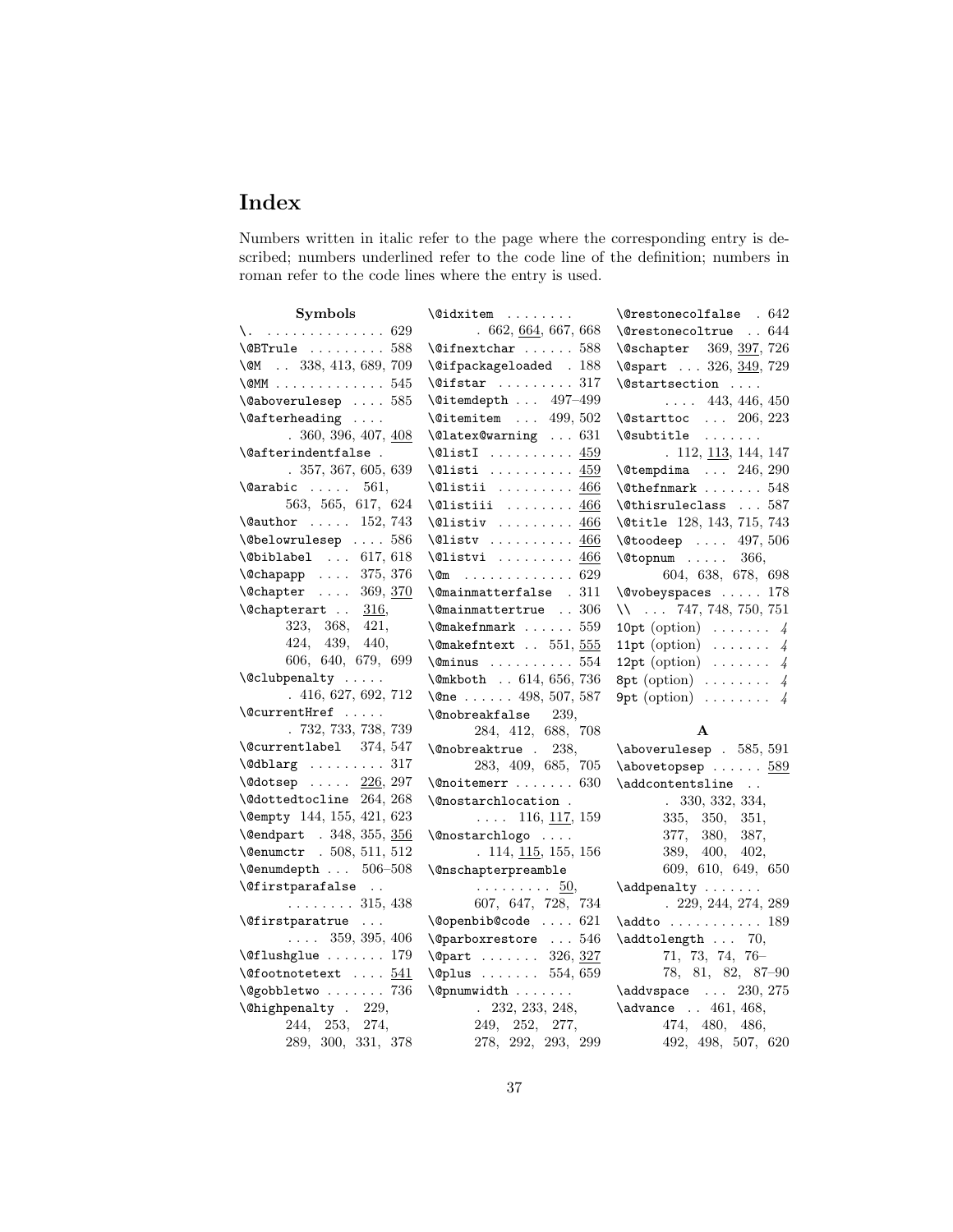| \AtBeginDocument                                                                         | $\text{ClassWarning} \dots$<br>30                          | 630, 672, 695,                                      |
|------------------------------------------------------------------------------------------|------------------------------------------------------------|-----------------------------------------------------|
| $\ldots$ 188, 598, 725                                                                   | \cleardoublepage                                           | 726, 729, 734, 742                                  |
| $\lambda$ author  5                                                                      | 120, 133,<br>$\mathbf{1}$ , and $\mathbf{1}$               | \DefineVerbatimEnvironment                          |
|                                                                                          | 182, 194,<br>211,                                          | . 593                                               |
| в                                                                                        | 305,<br>310,<br>320,                                       | $\texttt{description} \dots \dots \quad \texttt{7}$ |
| $\backslash$ backmatter $9, 308$                                                         | 363, 601, 635, 675                                         | $\text{dgdefault} \dots 56, 58,$                    |
| \baselineskip                                                                            | \clearpage<br>$\sim 100$ km s $^{-1}$<br>119.              | 142, 146, 204,                                      |
| $\ldots$ 89, 150, 154                                                                    | 132.<br>162, 164,                                          | 221,<br>346, 353,                                   |
| $\begin{bmatrix} \text{begin} 0, 124 \end{bmatrix}$                                      | 174,<br>181, 185,                                          | 393, 404, 528,                                      |
| $\begin{bmatrix} \begin{array}{ccc} \text{begin} \text{array} \end{array} \end{bmatrix}$ | 193,<br>210,<br>304,                                       | 612, 652, 682, 702                                  |
| 247, 276, 291, 735                                                                       | 309, 319, 362,                                             |                                                     |
| $\be$ lowbottomsep $586, 589$                                                            | 600, 634, 663, 674                                         | \documentclass  11                                  |
| $\begin{bmatrix} \texttt{belowrule} & \texttt{} & \texttt{589} \end{bmatrix}$            | \clubpenalty 91, 413,                                      |                                                     |
| $\begin{bmatrix} \text{bgroup} & \text{bigr} & \text{bigr} \end{bmatrix}$                | 416, 626, 627,                                             |                                                     |
| 135, 165, 195, 212                                                                       | 689, 692, 709, 712                                         | E                                                   |
| $\lambda$ : $\lambda$                                                                    | $\verb+\cmidrule width+ \ldots + 581+$                     | $\text{led}$ 499, 508                               |
| .609,610,613,614                                                                         | $\text{Code } \ldots \ldots \ldots \quad 8, \frac{593}{2}$ | $\qquad \ldots 161,$                                |
| $\big\{\n  bissection \dots 598, 616\n$                                                  | \CodelineIndex<br>17                                       | 162, 173, 208, 225                                  |
| $\backslash$ bottomrule $584$                                                            | $\text{Colophon} \dots 10, 696$                            | \else 57,144,155,333,                               |
| \briefcontentsname .                                                                     | $\colon$ Colophonname . 695, 704                           | 386, 415, 422,                                      |
| 186, 197, 205<br>$\mathbb{Z}^2$ . In the $\mathbb{Z}^2$                                  |                                                            | 434, 497, 506,                                      |
| \brieftableofcontents                                                                    | \color@begingroup . 550                                    | 643, 663, 691, 711                                  |
| $\ldots \ldots \ldots 6, 192$                                                            | \color@endgroup  553                                       | $\text{Temph} \ldots \ldots \quad 715, 719$         |
|                                                                                          | $\column sep \dots 661$                                    | \EnableCrossrefs  19                                |
| $\mathbf C$                                                                              | \columnseprule  660                                        | \end 22, 129                                        |
| \c@chapter 561, 563, 565                                                                 | $\verb \columnuidth  \dots 546 $                           |                                                     |
| $\text{\textdegree} \ldots 617,624$                                                      | \contentsname                                              | .502, 511, 548, 719                                 |
| $\c{qfigure}$ 561                                                                        | $\ldots$ 187, 214, 222                                     | $\end{group}$ 240,                                  |
| $\text{C@lstlisting} \dots . 565$                                                        | \copyrightpage $. 5, 163$                                  | 254, 285, 301, 740                                  |
| \c@secnumdepth                                                                           | \csname 502, 511, 548, 719                                 | $\end{list}$ 160,                                   |
| $\ldots$ 328, 340, 372                                                                   | \Current0ption  32-37                                      | 172, 207, 224,                                      |
| $\texttt{c@table}$ 563                                                                   |                                                            | 519, 525, 536, 632                                  |
| \c@tocdepth                                                                              | D                                                          | \enumerate . 7, 505, 505                            |
| . 228, 243, 273, 288                                                                     | \DeclareCaptionFormat                                      | $\text{Vevensidemargin} \dots \quad 75$             |
| \captionsenglish  189                                                                    | $\ldots \ldots 566, 568$                                   | $\text{everypar} \dots$<br>239,                     |
| $\cap$                                                                                   | $\Delta$ relareOption                                      | 284.<br>321,<br>364,                                |
| $\ldots 571, 573, 575$                                                                   | $\ldots$ 27, 28, 32–37                                     | 410, 417,<br>442,                                   |
| $\centerdot \ldots \centerdot$                                                           | $\delta$ . (dedication page . 6, 180                       | 445,<br>449,<br>602,                                |
| 140, 185, 203,                                                                           | \def $\dots \dots 29, 50,$                                 | 636, 676,<br>686,                                   |
| 220, 337, 352,                                                                           | 113, 115, 117,                                             | 693, 697, 706, 713                                  |
| 382, 392, 399,                                                                           | 118,<br>130, 186,                                          | $\text{expandafter}$ . 500, 509                     |
| 611, 651, 681, 701                                                                       | 187,<br>313,<br>316,                                       |                                                     |
| cfonts (option) $\ldots$ 4                                                               | 317,<br>323,<br>327,                                       | F                                                   |
| $\lambda$ chapter  6, <u>361</u>                                                         | 356,<br>349,<br>361,                                       | $\frac{\text{tancyfoot}}{\text{101}}$               |
|                                                                                          |                                                            |                                                     |

| $\c{echapter}$ 561, 563, 565                |
|---------------------------------------------|
| $\text{Ceenumiv} \dots 617, 624$            |
| $\c{6}$ igure  561                          |
| $\c01$ stlisting  565                       |
| \c@secnumdepth                              |
| $\ldots$ 328, 340, 372                      |
| $\text{\textbackslash}\text{-}\text{C}$ 563 |
| \c@tocdepth                                 |
| .228, 243, 273, 288                         |
| \captionsenglish  189                       |
| \captionsetup                               |
| $\ldots$ 571, 573, 575                      |
| \centering                                  |
| 140, 185, 203,                              |
| 220, 337, 352,                              |
| 382, 392, 399,                              |
| 611, 651, 681, 701                          |
| cfonts (option) $\ldots$ .<br>$\frac{1}{4}$ |
| $\lambda$ chapter  6, 361                   |
| \chapterart $6,439$                         |
| $\lambda$ chapterartfile . $6, 440$         |
| $\Lambda$ 381                               |
|                                             |
| $\cipblock \ldots 6, 175$                   |
| $\text{ClassInfo} \dots 39, 41$             |

370, 397, 408, 459, 466, 472, 478, 484, 490, 496, 503, 505, 512, 541, 577, 579, 584, 599,

104–106, 110, 111  $\Lambda$ : ... 100  $\setminus$ fi . . . . . . . . 59, 68, 148, 157, 241, 255, 286, 302, 336, 345, 391,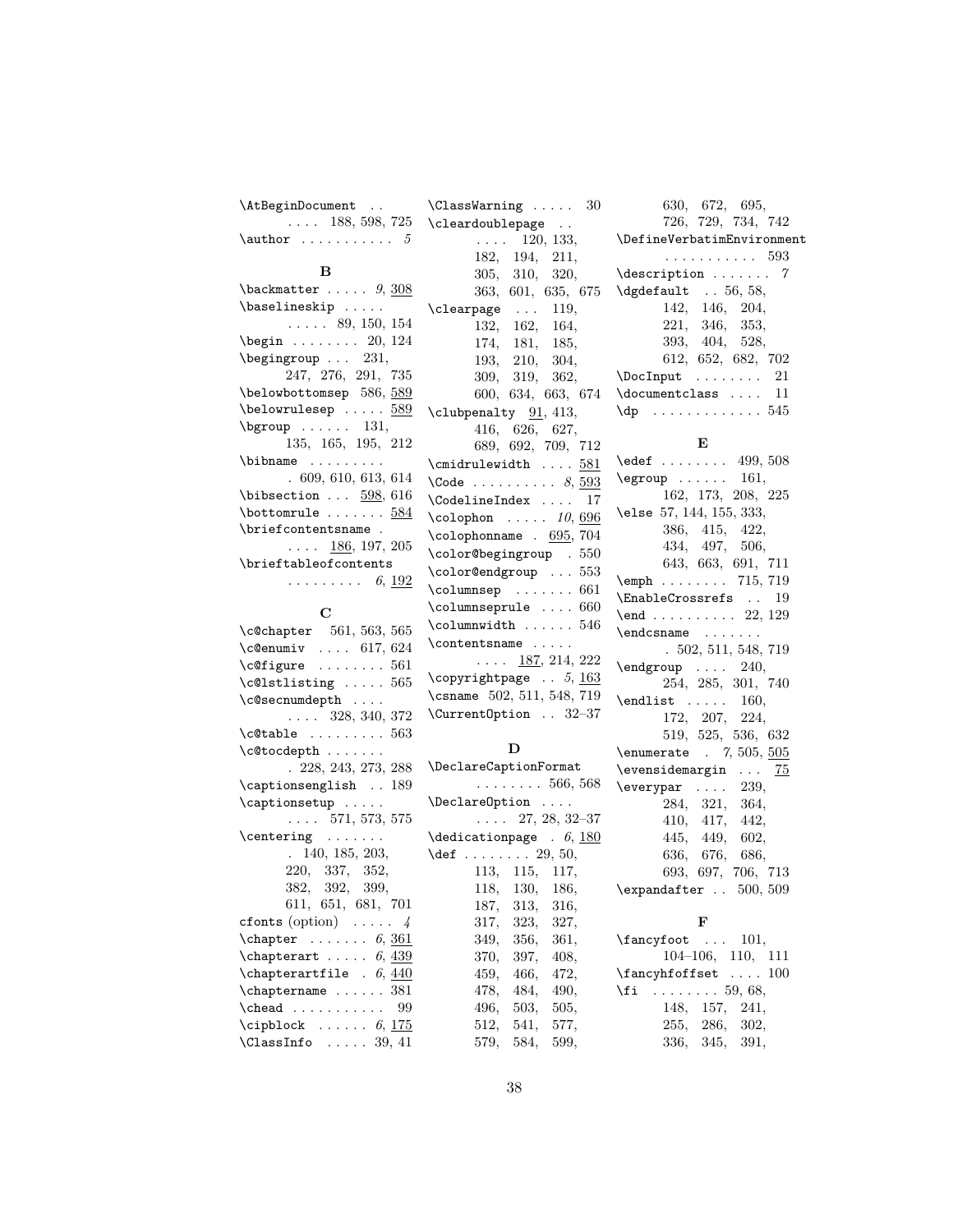| 418, 431,<br>437,                            | $\setminus$ footnoterule  537                          | 1                                                |
|----------------------------------------------|--------------------------------------------------------|--------------------------------------------------|
| 504,<br>513,<br>561,                         | $\setminus$ footnotesep  544                           | \if $\dots\dots\dots$ 144, 155                   |
| 563,<br>565,<br>584,                         | $\setminus$ footnotesize  542                          | \if@firstpara . $314, 419$                       |
| 645, 663, 694, 714                           | $\setminus$ footrulewidth<br>94                        | \if@nobreak 411, 687, 707                        |
| $\Lambda$ . 545                              | $\otimes$ $\cdots$<br>86                               | \if@restonecol  663                              |
| $\{\text{flushright} \dots \dots \ 125\}$    | $\lvert$ frontmatter  5                                | \if@twocolumn  641                               |
| $\forall$ fontfamily                         | \FV@AddToHook  594                                     | \ifnostarch@cfonts .                             |
| 101, 106, 126,                               | \FV@ListParameterHook                                  | $\ldots \ldots \ldots 25, 51$                    |
| 142, 146,<br>151,                            | . 594                                                  | \ifnum 228, 243, 273,                            |
| 204, 221,<br>235,                            |                                                        | 288, 328, 340,                                   |
| 251,<br>258,<br>262,                         | G                                                      | 372, 497, 506,                                   |
| 266,<br>267,<br>270,                         | \gdef . 112, 114, 116,                                 | 561, 563, 565, 584                               |
| 271,<br>280,<br>295,                         | 368, 439,<br>440,                                      | $\left\{\text{ind} \ldots \ldots \right\}$<br>63 |
| 341,<br>346,<br>353,                         | 606, 640, 679, 699                                     | \ifx 421                                         |
| 404,<br>383, 393,                            | $\qquad \qquad \ldots \ldots$<br>238,                  | $\iota$ ignorespaces  552                        |
| 444,<br>-447,<br>451,                        | 239, 283,<br>284,                                      | \includegraphics                                 |
| 527,<br>566,<br>568,                         | 366, 586,<br>587,                                      | $\ldots \ldots \ldots 156, 441$                  |
| 580,<br>578,<br>612,                         | 604, 638, 678, 698                                     | $\infty$ :  670                                  |
| 652, 670, 682, 702                           |                                                        | $\theta$ 649,                                    |
| \fontseries                                  | н                                                      | 650, 654, 656, 657                               |
| . 102, 103, 106,                             | \H@old@schapter  727                                   | $\theta$ $669$                                   |
| 108,<br>126,<br>142,                         | \H@old@spart  730                                      | \InputIfFileExists . 38                          |
| 146,<br>151,<br>204,                         | $\label{eq:example} \verb+\hangindent=\verb+\++ . 665$ | $\{insert \dots \dots 541$                       |
| 221,<br>235,<br>251,                         |                                                        | \interfootnotelinepenalty                        |
| 258,<br>262,<br>266,                         | $hbot@ \ldots 252, 299$                                | . 543                                            |
| 267,<br>270,<br>271,                         | $hbox$ 296, 297                                        | \interlinepenalty .                              |
| 295,<br>341,<br>280,                         | $\headh eight  \dots$<br>84                            | $\ldots \ldots 338, 543$                         |
| 346,<br>353,<br>383,                         | $\headrulewidth$<br>94                                 | $\mathrm{item} \dots \dots \quad 139.$           |
| 393,<br>404,<br>444,<br>448,<br>451,<br>528, | $\headsep \ldots$<br>84                                | 169, 202, 219,                                   |
| 569,<br>567,<br>570,                         | \heavyrulewidth  581                                   | 519, 525, 536, 662                               |
| 578,<br>580,<br>612,                         | $\heawyrulewidth$ 581                                  | $\text{itemindent}$ 516, 522, 531                |
| 652, 671, 682, 702                           | \hfil $\dots\dots\dots\dots 252$                       | \itemize  7, 496, $496$                          |
| 447, 567, 569<br>\fontshape                  | $\hbox{hfill}$ 298                                     | \itemsep 137, 167, 200,                          |
| $\forall$ fontsize . 101, 103,               | $\h\nule$ 539                                          | 217, 464, 471,                                   |
| 106,<br>108,<br>127,                         | $\hbox{hsize}$ 546                                     | 477, 483, 489, 495                               |
| 142,<br>146,<br>151,                         | \hspace 103, 107, 123,                                 | $\text{bitshape} \dots \dots \dots \ 536$        |
| 171,<br>204,<br>176,                         | 424, 529, 667, 668                                     |                                                  |
| 221,<br>235,<br>251,                         | \hss 252, 299                                          | K                                                |
| 258,<br>262,<br>266,                         | \Hy@chapapp  738                                       | \kern 538, 540                                   |
| $267, \,$<br>270,<br>271,                    | \Hy@GlobalStepCount                                    |                                                  |
| 341,<br>280,<br>295,                         | $\ldots \ldots 731, 737$                               | L                                                |
| 346,<br>353,<br>383,                         | \Hy@linkcounter<br>$\ldots$                            | $\lambda$ 1@bchapter  287                        |
| 432,<br>393,<br>404,                         | .731,732,737,738                                       | \l@bpart $272$                                   |
| 444,<br>451,<br>448,                         | \Hy@raisedlink<br>733, 739                             | $\lambda$ 1@chapter  242                         |
| 519,<br>525,<br>528,                         | \hyper@anchorend<br>$\sim$ .                           | \1@part  227                                     |
| 567,<br>569,<br>578,                         | $\ldots \ldots 733, 739$                               | $\lambda$ 1@section  264                         |
| 580,<br>612,<br>653,                         | \hyper@anchorstart .                                   | \l@subsection  268                               |
| 665, 671, 683, 703                           | $\ldots \ldots 733, 739$                               | \labelsep . 137, 167,                            |
| 541, 554<br>$\setminus$ footins $\ldots$ .   | \hypersetup  743                                       | 217, 461,<br>200,                                |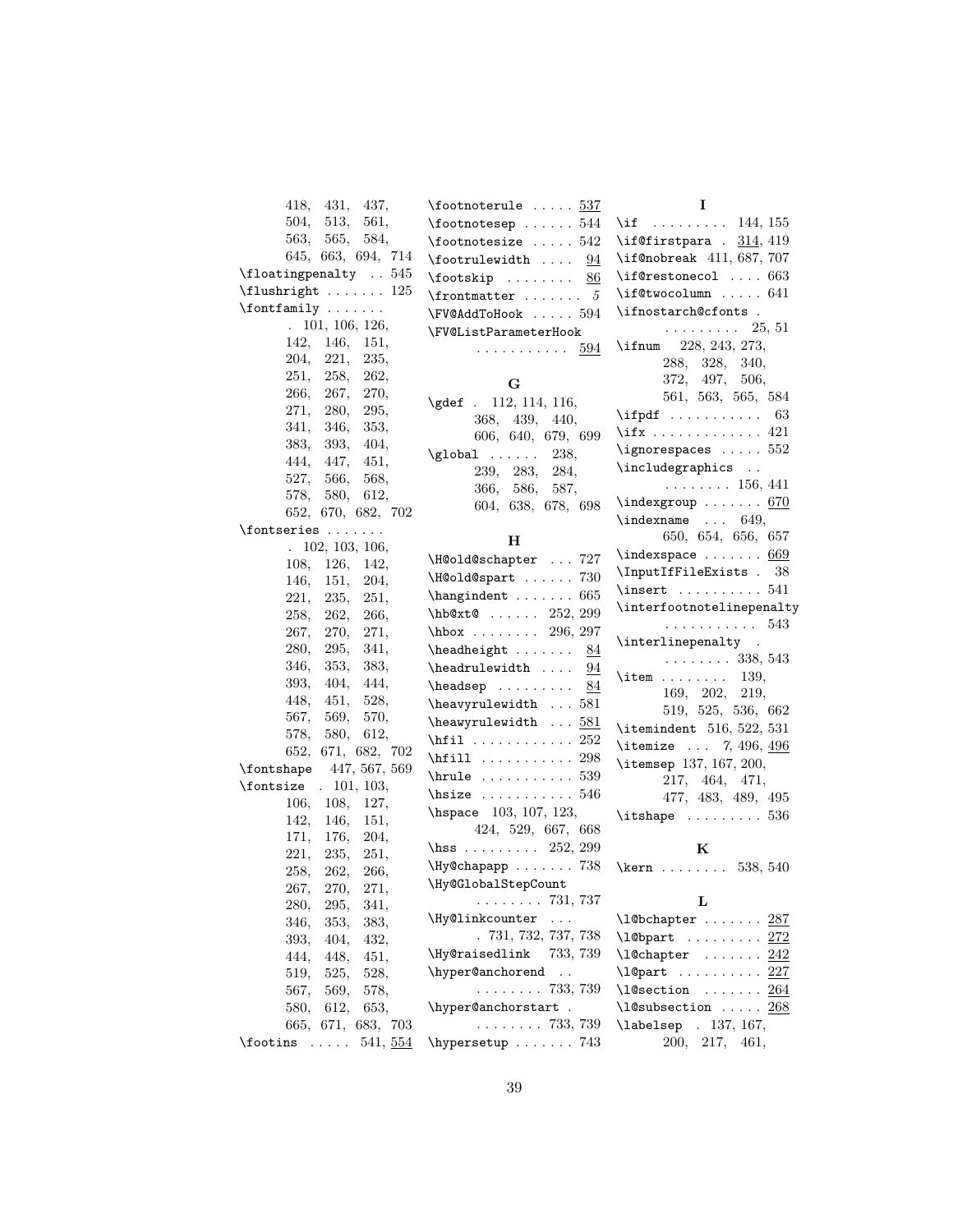| 468, 474, 480,                                                                                                                                                                                                                                                                                                                                                                                                                                                                                                                                                         |                                                    | $\text{hostarchlocation}$ 5, 116                                                     |
|------------------------------------------------------------------------------------------------------------------------------------------------------------------------------------------------------------------------------------------------------------------------------------------------------------------------------------------------------------------------------------------------------------------------------------------------------------------------------------------------------------------------------------------------------------------------|----------------------------------------------------|--------------------------------------------------------------------------------------|
| 486, 492, 535, 620                                                                                                                                                                                                                                                                                                                                                                                                                                                                                                                                                     | $\mathcal{L}$ = 423, 527<br>$\mathcal{F}$ . 5, 118 | \nostarchlogo $\ldots$ 5, 114                                                        |
| $\label{label:q:1}$                                                                                                                                                                                                                                                                                                                                                                                                                                                                                                                                                    | $\verb+\makeindex + \verb++ 9+$                    | \nostarchtabfmt  568                                                                 |
| .136, 166, 199,                                                                                                                                                                                                                                                                                                                                                                                                                                                                                                                                                        | $\mathcal{L}$ 503, 512                             | $\lambda$ : 7, $526$                                                                 |
| 216, 460, 461,                                                                                                                                                                                                                                                                                                                                                                                                                                                                                                                                                         | $\mathcal{L}$ 5,                                   | \ns@old@maketitle<br>$\mathcal{L}_{\mathbf{a}}$                                      |
| 467, 468, 473,                                                                                                                                                                                                                                                                                                                                                                                                                                                                                                                                                         | 130, 130, 741, 742                                 | . 741, 744                                                                           |
| 474, 479, 480,                                                                                                                                                                                                                                                                                                                                                                                                                                                                                                                                                         | \MakeUppercase                                     | $\nu$ 11 . 122, 141, 145,                                                            |
| 485, 486, 491,                                                                                                                                                                                                                                                                                                                                                                                                                                                                                                                                                         | $\ldots$ 128, 143,                                 | 184, 198, 215, 325                                                                   |
| 492, 534, 618, 619                                                                                                                                                                                                                                                                                                                                                                                                                                                                                                                                                     | $205, 222, 330-$                                   |                                                                                      |
| $\lambda$ astbox  414, 690, 710                                                                                                                                                                                                                                                                                                                                                                                                                                                                                                                                        | 332, 334, 335,                                     | О                                                                                    |
| \LaTeXe 717                                                                                                                                                                                                                                                                                                                                                                                                                                                                                                                                                            | 342, 347, 350,                                     | $\begin{bmatrix} \text{obsylines} & \text{c.} & \text{d.} & \text{d.} \end{bmatrix}$ |
| $\lambda$ eaders  296                                                                                                                                                                                                                                                                                                                                                                                                                                                                                                                                                  | 351, 354, 379,                                     | \oddsidemargin  75                                                                   |
| leavevmode 123, 176,                                                                                                                                                                                                                                                                                                                                                                                                                                                                                                                                                   | 388, 394,<br>401,                                  | $\onecolumn \dots 663$                                                               |
| 234, 250, 279, 294                                                                                                                                                                                                                                                                                                                                                                                                                                                                                                                                                     | 405, 609, 613,                                     | options:                                                                             |
| $\left\{\text{learningin} \dots \quad 136, \right\}$                                                                                                                                                                                                                                                                                                                                                                                                                                                                                                                   | 614, 649, 654,                                     | 10pt $\ldots \ldots \ldots$ 4                                                        |
| 166, 199, 216,                                                                                                                                                                                                                                                                                                                                                                                                                                                                                                                                                         | 656, 657, 684, 704                                 | 11pt $\sqrt{4}$                                                                      |
| 453, 459, 460,                                                                                                                                                                                                                                                                                                                                                                                                                                                                                                                                                         | \markboth . 197, 214,                              | 12pt $\ldots \ldots \ldots$ 4                                                        |
| 466, 472, 478,                                                                                                                                                                                                                                                                                                                                                                                                                                                                                                                                                         | 322, 375, 390, 403                                 | 8pt $4$                                                                              |
| 484, 490, 518,                                                                                                                                                                                                                                                                                                                                                                                                                                                                                                                                                         | $\hbox{mkern} \ldots \ldots 297$                   | $9pt \ldots \ldots \ldots \ldots \ 4$                                                |
| 524, 533, 619, 620                                                                                                                                                                                                                                                                                                                                                                                                                                                                                                                                                     |                                                    | cfonts $\ldots \ldots \ldots$                                                        |
| $\left\{ \right. \right. \left. \left. \right. \left. \right. \left. \right. \left. \right. \left. \right. \left. \right. \left. \right. \left. \right. \left. \right. \left. \right. \left. \right. \left. \right. \left. \right. \left. \right. \right. \left. \right. \left. \right. \left. \right. \left. \right. \left. \right. \left. \right. \left. \right. \left. \right. \left. \right. \left. \right. \left. \right. \left. \right. \left. \right. \left. \right. \left. \right. \left. \right. \left. \right. \left. \right. \left. \right. \left. \right.$ | N                                                  | nocfonts $\ldots \ldots$ 4                                                           |
| \leftmarginii                                                                                                                                                                                                                                                                                                                                                                                                                                                                                                                                                          | $n \ldots \ldots \ldots$ 748, 751                  |                                                                                      |
| $\ldots$ 453, 466, 467                                                                                                                                                                                                                                                                                                                                                                                                                                                                                                                                                 | $\NeedsTeV$ Format  1                              | P                                                                                    |
| \leftmarginiii                                                                                                                                                                                                                                                                                                                                                                                                                                                                                                                                                         | $\neq$ $\dots$                                     | $\pi$ . 127, 142, 145,                                                               |
| $\ldots$ 453, 472, 473                                                                                                                                                                                                                                                                                                                                                                                                                                                                                                                                                 | $\ldots$ 56, 58, 112,                              | 146, 151, 158,                                                                       |
| $\left\{ \text{tmarginiv} \dots \right\}$                                                                                                                                                                                                                                                                                                                                                                                                                                                                                                                              | 114, 116, 192,                                     | 167, 171,<br>176,                                                                    |
| $\ldots$ 453, 478, 479                                                                                                                                                                                                                                                                                                                                                                                                                                                                                                                                                 | 272, 287, 439,                                     | 221,<br>204,<br>230,                                                                 |
| \leftmarginv  484, 485                                                                                                                                                                                                                                                                                                                                                                                                                                                                                                                                                 | 440, 670, 673, 696                                 | 235, 245, 251,                                                                       |
| \leftmarginvi . 490, 491                                                                                                                                                                                                                                                                                                                                                                                                                                                                                                                                               | $\neq$                                             | 253, 258, 262,                                                                       |
| $\left\{\text{left} \dots \dots \ 109\right\}$                                                                                                                                                                                                                                                                                                                                                                                                                                                                                                                         | .163, 175, 180, 526                                | 266,<br>267,<br>270,                                                                 |
| $\text{let } \ldots \ldots \ldots \quad 465,$                                                                                                                                                                                                                                                                                                                                                                                                                                                                                                                          | \newif $25, 314$                                   | 271, 275, 280,                                                                       |
| 623, 662, 736, 741                                                                                                                                                                                                                                                                                                                                                                                                                                                                                                                                                     | $\neq$ 256, 260                                    | 281,<br>295,<br>358,                                                                 |
|                                                                                                                                                                                                                                                                                                                                                                                                                                                                                                                                                                        | $\n\Delta$ ign  584                                | $420, 462 - 464,$                                                                    |
| \lightrulewidth 581,588                                                                                                                                                                                                                                                                                                                                                                                                                                                                                                                                                | \nobreak . 237, 252,                               | 469–471,<br>$475 -$                                                                  |
| $\{\$ {linebreak \dots} 331, 378                                                                                                                                                                                                                                                                                                                                                                                                                                                                                                                                       | 282, 296, 299,                                     | 481–483,<br>477,                                                                     |
| \list . 136, 166, 199,                                                                                                                                                                                                                                                                                                                                                                                                                                                                                                                                                 | 385, 394, 405,                                     | 487–489,<br>$493-$                                                                   |
| 216, 501, 510,                                                                                                                                                                                                                                                                                                                                                                                                                                                                                                                                                         | 613, 655, 684, 704                                 | 495,<br>$530 - 535,$                                                                 |
| 515, 521, 527, 617                                                                                                                                                                                                                                                                                                                                                                                                                                                                                                                                                     | $\{nobreakspace \dots 342\}$                       | 538, 540, 554,                                                                       |
| \listparindent                                                                                                                                                                                                                                                                                                                                                                                                                                                                                                                                                         | nocfonts (option) $\ldots$ 4                       | 556, 557, 581-                                                                       |
| $\ldots$ 137, 167,                                                                                                                                                                                                                                                                                                                                                                                                                                                                                                                                                     | $\mathcal{L}$ 123, 558                             | 583,<br>659, 665,                                                                    |
| 200, 217, 515,                                                                                                                                                                                                                                                                                                                                                                                                                                                                                                                                                         | \normalfont 159, 171,                              | 669, 671, 684, 704                                                                   |
| 516, 521, 522, 529                                                                                                                                                                                                                                                                                                                                                                                                                                                                                                                                                     | 176, 185, 339, 665                                 | $\begin{array}{ccc}\n\text{p@enumiv} & \ldots & \ldots & 623\n\end{array}$           |
| \LoadClass<br>44                                                                                                                                                                                                                                                                                                                                                                                                                                                                                                                                                       | \normalsize $\ldots$ 60, 436                       | $\triangle$ PageIndex<br>- 16                                                        |
| $\lambda$ long  29, 541                                                                                                                                                                                                                                                                                                                                                                                                                                                                                                                                                | \nostarch@cfontsfalse                              | \pagenumbering  307                                                                  |
| \lstset  596, 597                                                                                                                                                                                                                                                                                                                                                                                                                                                                                                                                                      | . 28                                               | \pagestyle  96,                                                                      |
|                                                                                                                                                                                                                                                                                                                                                                                                                                                                                                                                                                        | \nostarch@cfontstrue                               | 120,<br>133, 182,                                                                    |
| м                                                                                                                                                                                                                                                                                                                                                                                                                                                                                                                                                                      | 26, 27<br>.                                        | 211,<br>194,<br>320,                                                                 |
| \m@ne $243, 288, 372$                                                                                                                                                                                                                                                                                                                                                                                                                                                                                                                                                  | \nostarch@size@warning                             | 363, 601, 635, 675                                                                   |
| $\text{\cup}296$                                                                                                                                                                                                                                                                                                                                                                                                                                                                                                                                                       | $\ldots \ldots 29, 32\text{--}36$                  | \paperheight $61, 64$                                                                |
| $\mathrm{temperature} \dots 6, \frac{303}{ }$                                                                                                                                                                                                                                                                                                                                                                                                                                                                                                                          | \nostarchfigfmt  566                               | \paperwidth $61, 65$                                                                 |
|                                                                                                                                                                                                                                                                                                                                                                                                                                                                                                                                                                        |                                                    |                                                                                      |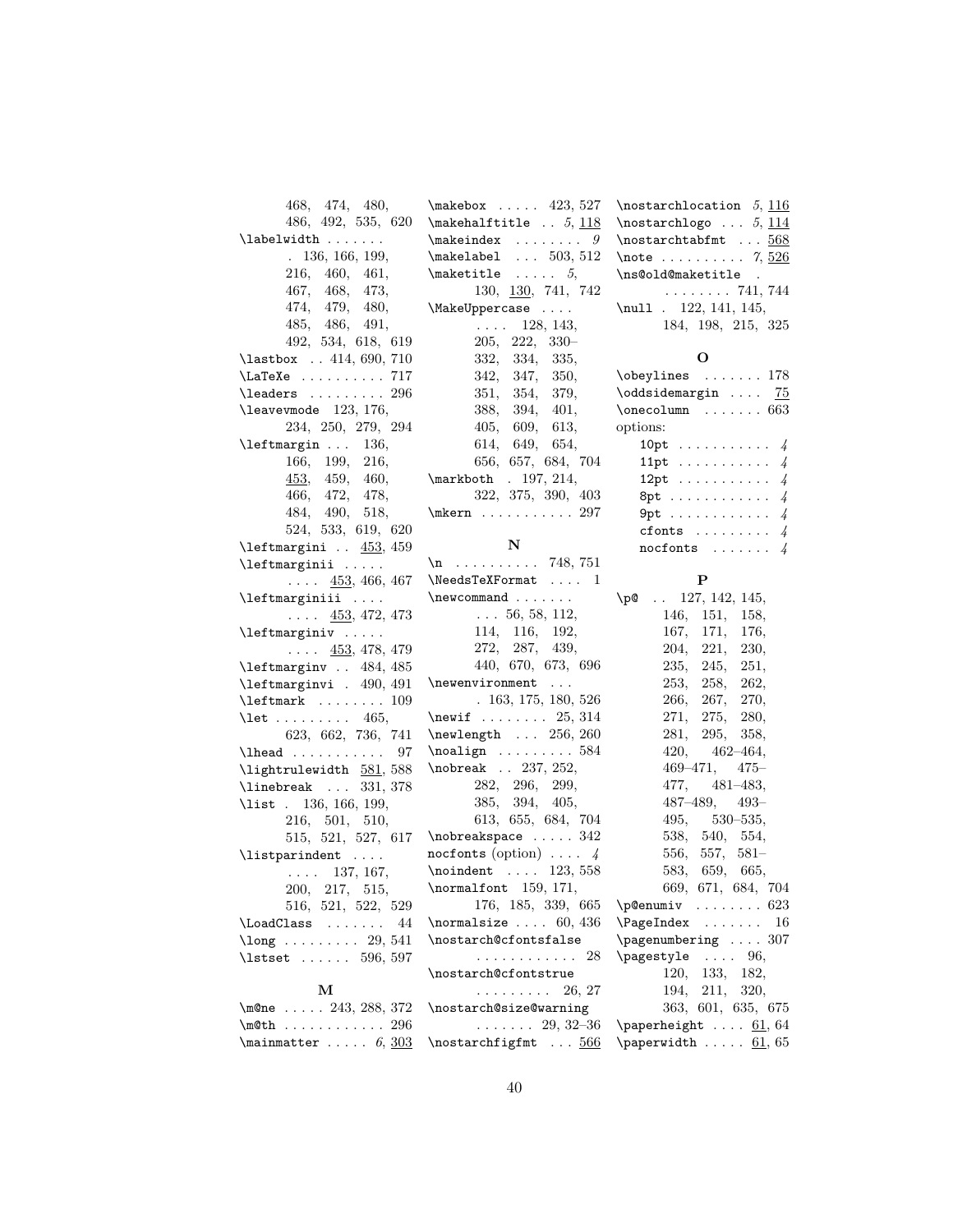| \par 143, 147, 152, 156,               | \RaggedRightParindent                     | 204,<br>221,<br>235,                                |
|----------------------------------------|-------------------------------------------|-----------------------------------------------------|
| 159,<br>176,<br>177,                   | $\ldots \ldots \ldots$ 48, 557            | 258,<br>262,<br>251,                                |
| 179,<br>222,<br>205,                   | $\raisebox \dots$                         | 270,<br>266,<br>267,                                |
| 236,<br>252,<br>281,                   | \RecordChanges  18                        | 271,<br>295,<br><b>280,</b>                         |
| 299,<br>343,<br>347,                   | \refstepcounter 329, 373                  | 341,<br>346,<br>353,                                |
| 354,<br>385,<br>394,                   | \relax . 43, 63, 139,                     | 384,<br>393,<br>404,                                |
| 405,<br>613.<br>654,                   | 144, 155,<br>169,                         | 432,<br>436,<br>444,                                |
| 669,<br>665,<br>671,                   | 179,<br>202,<br>219,                      | 448,<br>452,<br>519,                                |
| 684, 704, 714, 719                     | 273, 328,<br>228,                         | 567,<br>525,<br>528,                                |
| \parfillskip  179,                     | 340,<br>394,<br>405,                      | 569,<br>570,<br>578,                                |
| 233, 249, 278, 293                     | $460 - 464,$<br>$469-$                    | 580,<br>653,<br>612.                                |
| \parindent $48, 83, 179,$              | 471,<br>$475 - 477$ ,                     | 665, 671, 683, 703                                  |
| 248, 277,<br>232,                      | $481 - 483,$<br>$487 -$                   | \setbox  414, 690, 710                              |
| 292, 515, 556, 658                     | 489,<br>$493 - 495,$                      | \setcounter  312                                    |
| \parsep 137, 167, 200,                 | $515 - 518,$<br>$521-$                    | $\setminus$ setlength 48, 61, 62,                   |
| 217, 462, 469,                         | 524,<br>$529 - 534,$                      | 69, 72, 75, 79,                                     |
| 475, 481, 487, 493                     | 613, 655, 659, 669                        | $80, 83-86, 246,$                                   |
| $\{parshape \ldots \ldots 425\}$       | $\$ {renewcommand } 94, 95,               | 290, 453-458, 554                                   |
| $\sqrt{parskip}$                       | 209,<br>190,<br>226,                      | \settowidth 257, 261, 618                           |
| .179, 433, 435, 659                    | 227,<br>242,<br>264,                      | $\setminus$ sfcode  629                             |
| $\part  \dots 7, 318$                  | 268,<br>303,<br>308,                      | $\setminus$ sfdefault                               |
| \partname . 330, 332, 342              | 318,<br>442,<br>445,                      | $\ldots$ 58, 101, 106,                              |
| $\{\n  partopsep \ldots \ldots \n}$    | 449.<br>537,<br>555,                      | 126, 151,<br>235,                                   |
|                                        | 560,<br>562,<br>564,                      | 251,<br>258,<br>262,                                |
| .138, 168, 201, 218                    | 624, 664,<br>667–669                      | 266,<br>270,<br>267,                                |
| \Pass0ptionsToClass<br>37              | \renewenvironment<br>$\ddot{\phantom{a}}$ | 271,<br>280,<br>295,                                |
| \pdfhorigin<br>63                      | .514, 520, 615, 633                       | 341,<br>383,<br>444,                                |
| 64<br>\pdfpageheight                   | \RequirePackage                           | 447, 451,<br>566,                                   |
| 65<br>\pdfpagewidth                    | $.45, 47, 52 - 55, 722$                   | 568, 578, 580, 670                                  |
| 63<br>\pdfpaperheight                  | $\text{\textsf{Cont}} \dots \dots 542$    |                                                     |
| 63<br>\pdfpaperwidth                   | $\theta$ 98                               | $\simeq 625$                                        |
| \pdfvorigin<br>63                      | \rightmargin . 136,                       | \space  374, 376, 559                               |
| $\penalty \dots \dots$                 | 166, 199, 216,                            | \splitmaxdepth  545                                 |
| . 253, 300, 331, 378                   | $\frac{458}{517}$ , 523, 532              | \splittopskip  544                                  |
|                                        | $\rightleftharpoonup$ 102                 | $\text{ \text{strutbox} } \ldots \ldots \ldots 545$ |
| $\PrecessOptions \dots 43$             | \rightskip                                | $\sub{subitem} \ldots \ldots 667$                   |
| $\mathcal{C}$ 331, 378                 | . 232, 248, 277, 292                      | $\square$ subsection  6, 445                        |
| \protected@edef  547                   | $\Gamma$ . 499, 508                       | \subsectionnumberwidth                              |
| $\PrevidesClass  5$                    | $\text{rule}$ 420, 552                    | $\ldots \ldots 6, \underline{260}, 269$             |
| \ProvidesFile<br>3                     |                                           | $\s$ ubsubitem  668                                 |
| \ProvidesPackage<br>6                  | S                                         | \subsubsection $\therefore$ 6, 449                  |
|                                        | \secdef  317, 326, 369                    | $\sub{subtitle}$ 5, 112                             |
| Q                                      | $\setminus$ section $6, \underline{442}$  |                                                     |
| $\quotation \dots \dots \frac{514}{2}$ | $\setminus$ sectionmark  313              | т                                                   |
| $\qquad \ldots \ldots \quad 520$       | \sectionnumberwidth                       | \tableofcontents<br>6, 209                          |
|                                        | $\ldots \ldots 6, \underline{256}, 265$   | \tabular<br>. 8                                     |
| $\mathbf R$                            | \selectfont<br>102,                       | $\text{tbf} \ldots \ldots \quad 8, \frac{577}{15}$  |
| 93<br>\raggedbottom                    | 103, 107,<br>108,                         | \textheight $72,87$                                 |
| \RaggedRight<br>49                     | 127,<br>142,<br>146,                      | $\text{textit} \dots \dots 177$                     |
|                                        |                                           |                                                     |